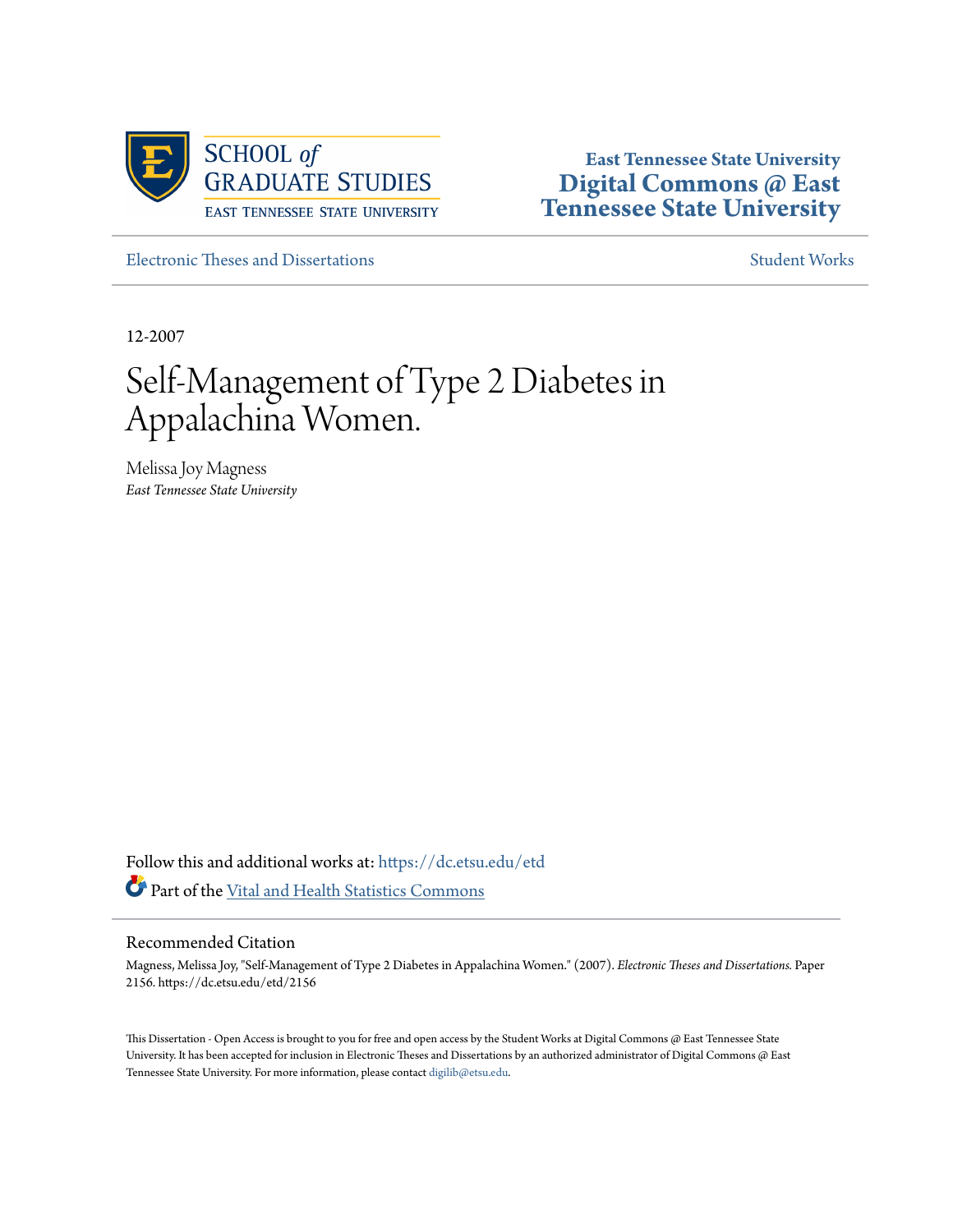Self-Management of Type 2 Diabetes in Appalachian Women

 $\overline{\phantom{a}}$  , where  $\overline{\phantom{a}}$  , where  $\overline{\phantom{a}}$  , where  $\overline{\phantom{a}}$ 

A dissertation presented to the faculty of the Department of Nursing East Tennessee State University

In partial fulfillment of the requirements for the degree Doctor of Philosophy in Nursing

> by Melissa J. Magness December 2007

 $\overline{\phantom{a}}$  , where  $\overline{\phantom{a}}$  , where  $\overline{\phantom{a}}$  , where  $\overline{\phantom{a}}$ 

 $\overline{\phantom{a}}$  , where  $\overline{\phantom{a}}$  , where  $\overline{\phantom{a}}$  , where  $\overline{\phantom{a}}$ 

Kathleen M. Rayman, PhD, RN Priscilla Ramsey, PhD, RNC Judith Anderson, PhD, APRN Tamera Pearson, PhD, APRN Gary Kukulka,PhD

Keywords: Diabetes, Women, Appalachia, Self-Efficacy, Social Cognitive Theory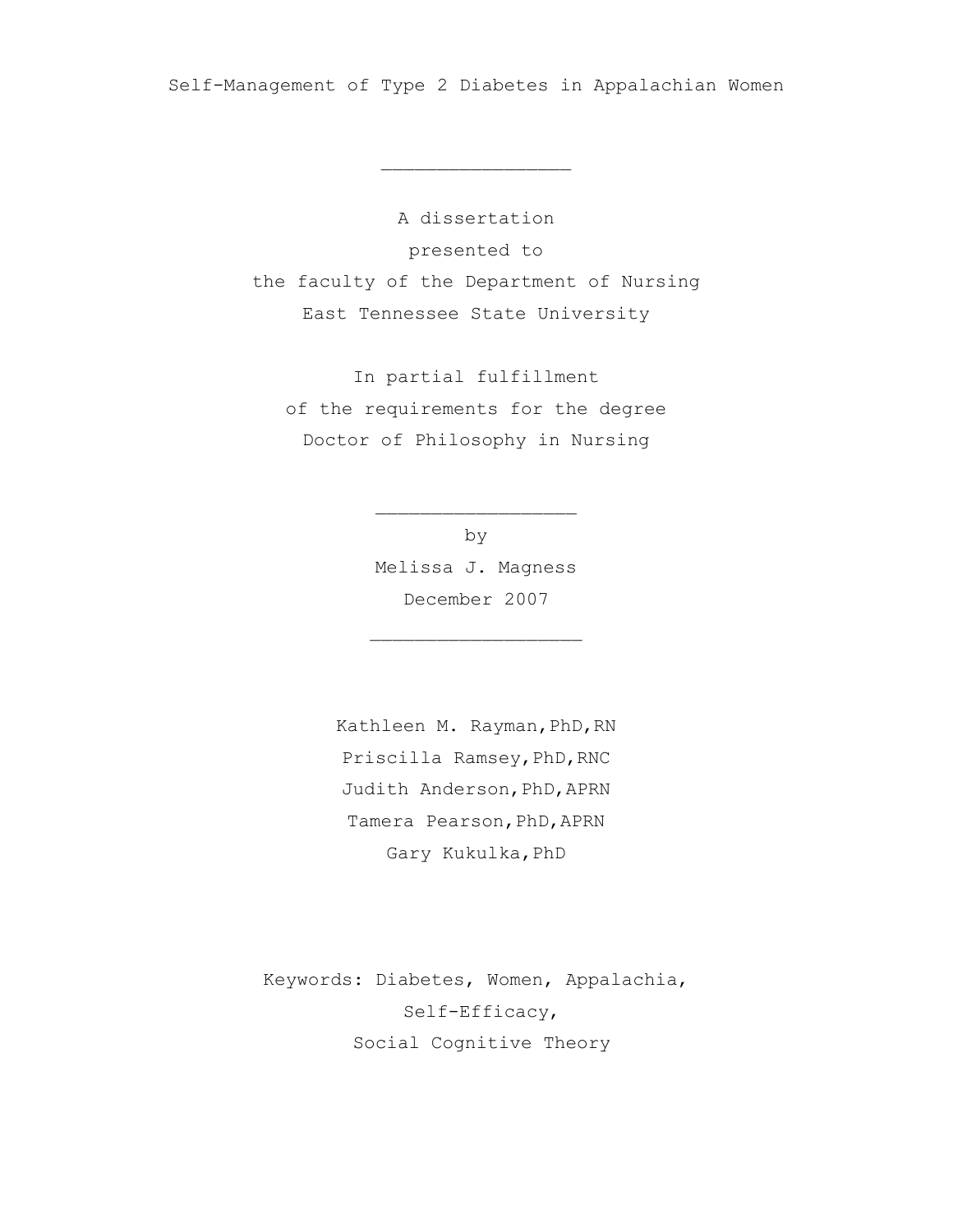#### ABSTRACT

Self-Management of Type 2 Diabetes in Appalachian Women

by

Melissa J. Magness

Gender, minority, and regional-related disparities have been documented in diabetes management. Self-efficacy, the belief in one's ability to carry out the actions mandated by a task, has been identified as a key predictor in glycemic control; however, it has not been investigated in rural, female populations. This cross-sectional, correlation investigation examined the relationships among self-efficacy, depression, and diabetes self-care management in women living in Appalachia with type 2 diabetes. Using Bandura's Social Cognitive Theory, 85 women ages  $\geq$  21 with type 2 diabetes for a minimum of 6 months who were residents in Appalachia completed the 1) Diabetes Self-Efficacy Scale, 2) Beck Depression Inventory-II, 3)Summary of Diabetes Self-Care Activities, and a 4) Diabetes Health-Related Demographics tool. Descriptive statistics detailed the sample characteristics. ANOVA, chi-square, and independent t-tests were computed for between group differences as they related to depression, various physiologic states, presence of selfefficacy sources, and glycosylated hemoglobin. Pearson correlation coefficients were used to describe the relationships between self-efficacy, depression, and self-care management.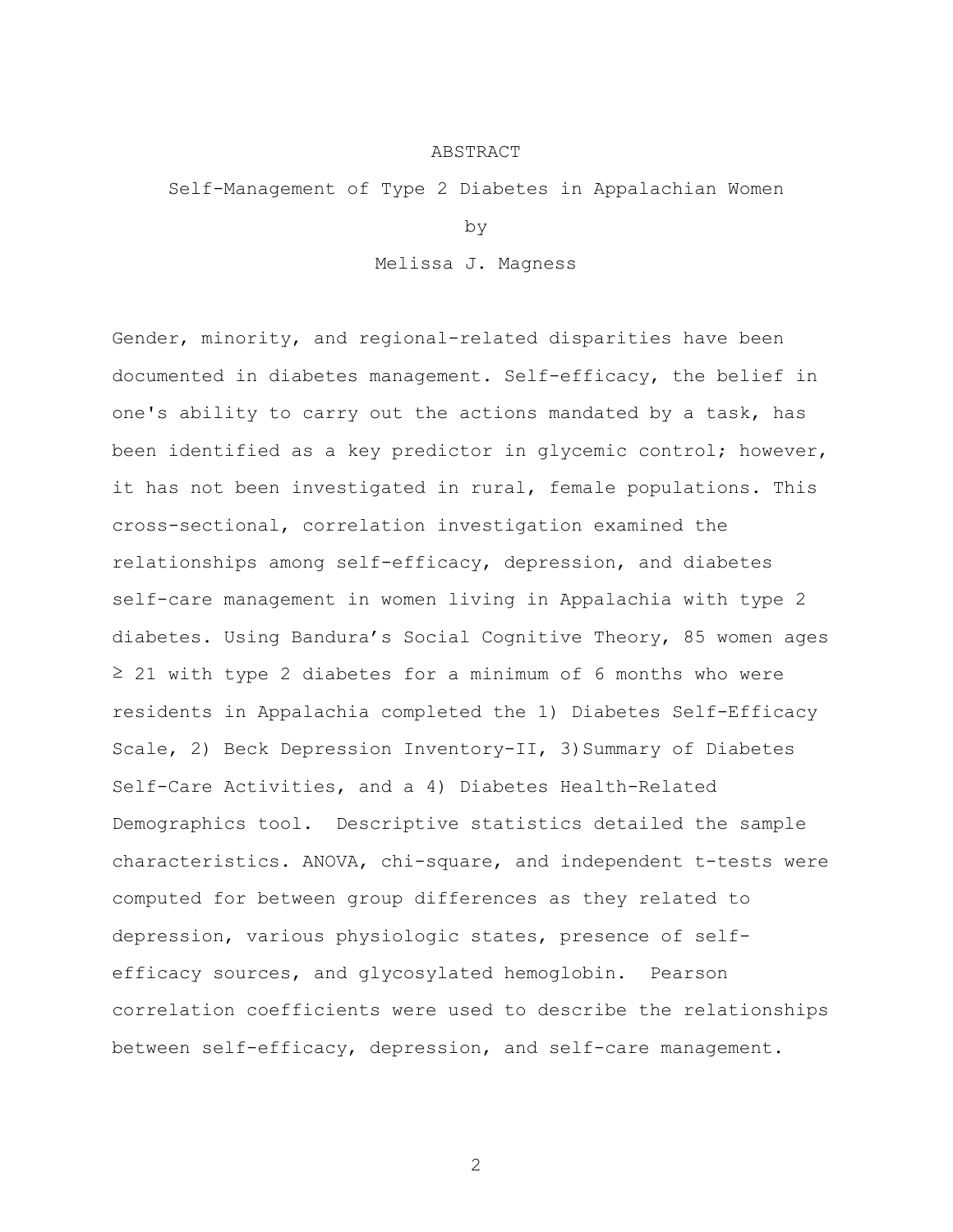Multiple linear regression analyses examined prediction models for glucose control while controlling for potential confounders.

Eighty-four Caucasian and one African-American enrolled in the study with a mean age of 61. The mean time since diabetes diagnosis was 7 years with a mean glycosylated hemoglobin value of 6.9% (SD=1.3). Higher self-efficacy scores were associated with a lower glycosylated hemoglobin  $(r-.30, p=.005)$  and ability to choose foods best to maintain a healthy eating plan(r-.415, p=.001). The sources of self-efficacy associated with enhanced self-care management were mastery experience and vicarious experience. There were no significant relationships between self-efficacy and depression or depression and glycosylated hemoglobin. The diabetes self-care management regression model resulted in self-efficacy and education accounting for 7.5% of the variance in glycosylated hemoglobin.

Study findings support the social cognitive theory and the utility of self-efficacy as a predictor of glycemic control. Depression was not found to be a significant obstacle in this Appalachian population. Comprehending the significant relationship between self-efficacy and diabetes self-care management allows providers to modify their interventions when caring for women type 2 diabetes in the region.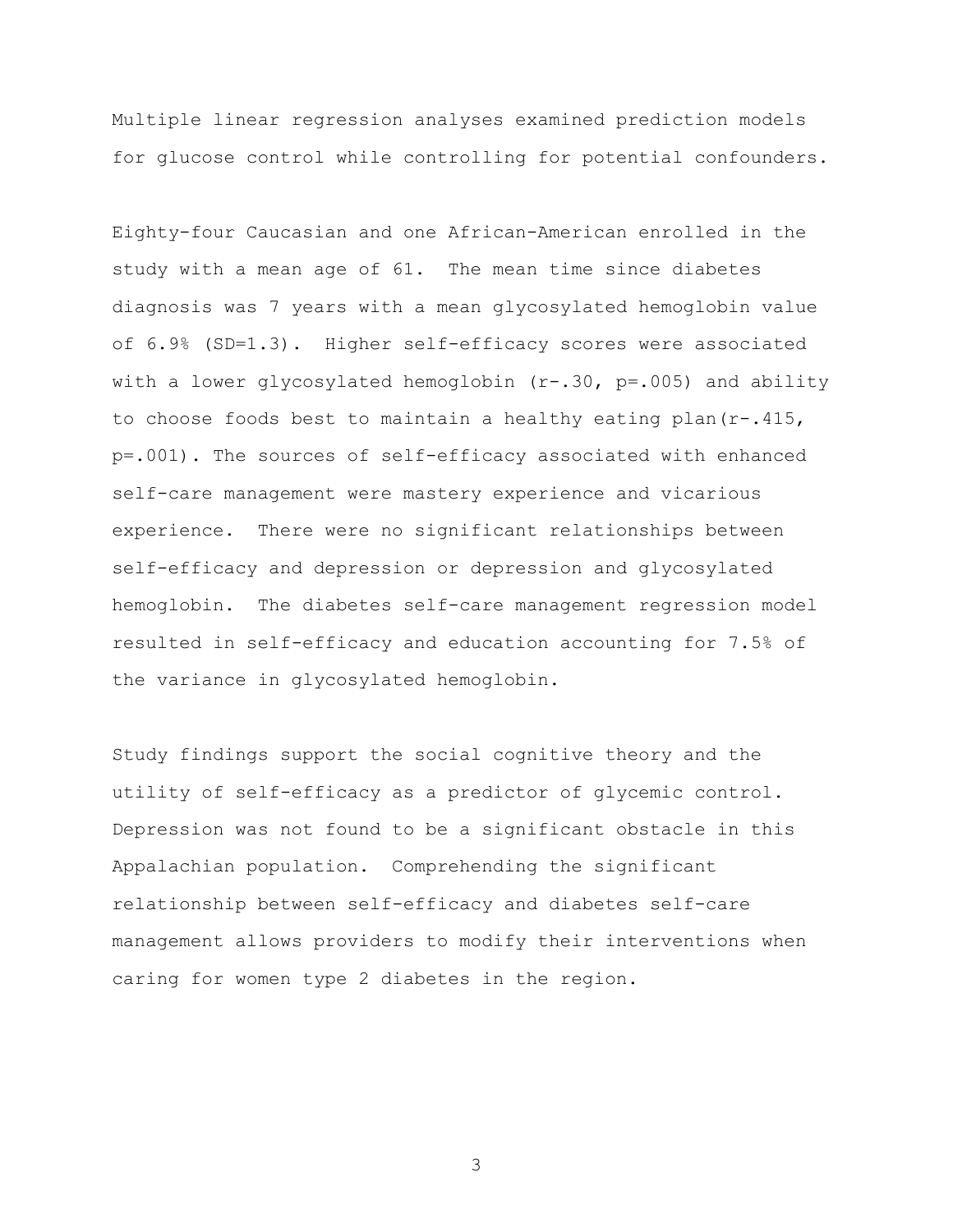#### ACKNOWLEDGEMENTS

 There are many people who are instrumental in an individual's completion of a doctoral degree. I would like to thank of all of those people who made this materialize for me. First, I would like to thank my committee members, Dr. Judith Anderson, Dr. Tamera Pearson, Dr. Priscilla Ramsey, and Dr. Gary Kukulka for their guidance and support. Immeasurable gratitude goes to Dr. Rayman, my chairperson, for her commitment to this study and to my success from the beginning. Dr. Rayman was readily available at all times providing support and encouragement in the face of challenges that occurred inside and outside of the academic setting; I am forever appreciative. I would like to acknowledge Dr. Carol Macnee, Dr. Patricia Hayes, and Dr. Joellen Edwards who have been particularly inspiring throughout this process and are true exemplars of nurse scientists. I want to thank Debi Pfortmiller, statistician, for her patience and extensive work with this study from the proposal stage to data analysis.

 Joe Smith at ETSU public relations, Furnell Rife, MSN, and Jennifer Persinger from MSHA Health Resources education center played significant roles in recruitment of my sample, thus facilitating completion in a timely manner. This study was partially funded by the Center for Nursing Research at East Tennessee State University, Sigma Theta Tau Epsilon Sigma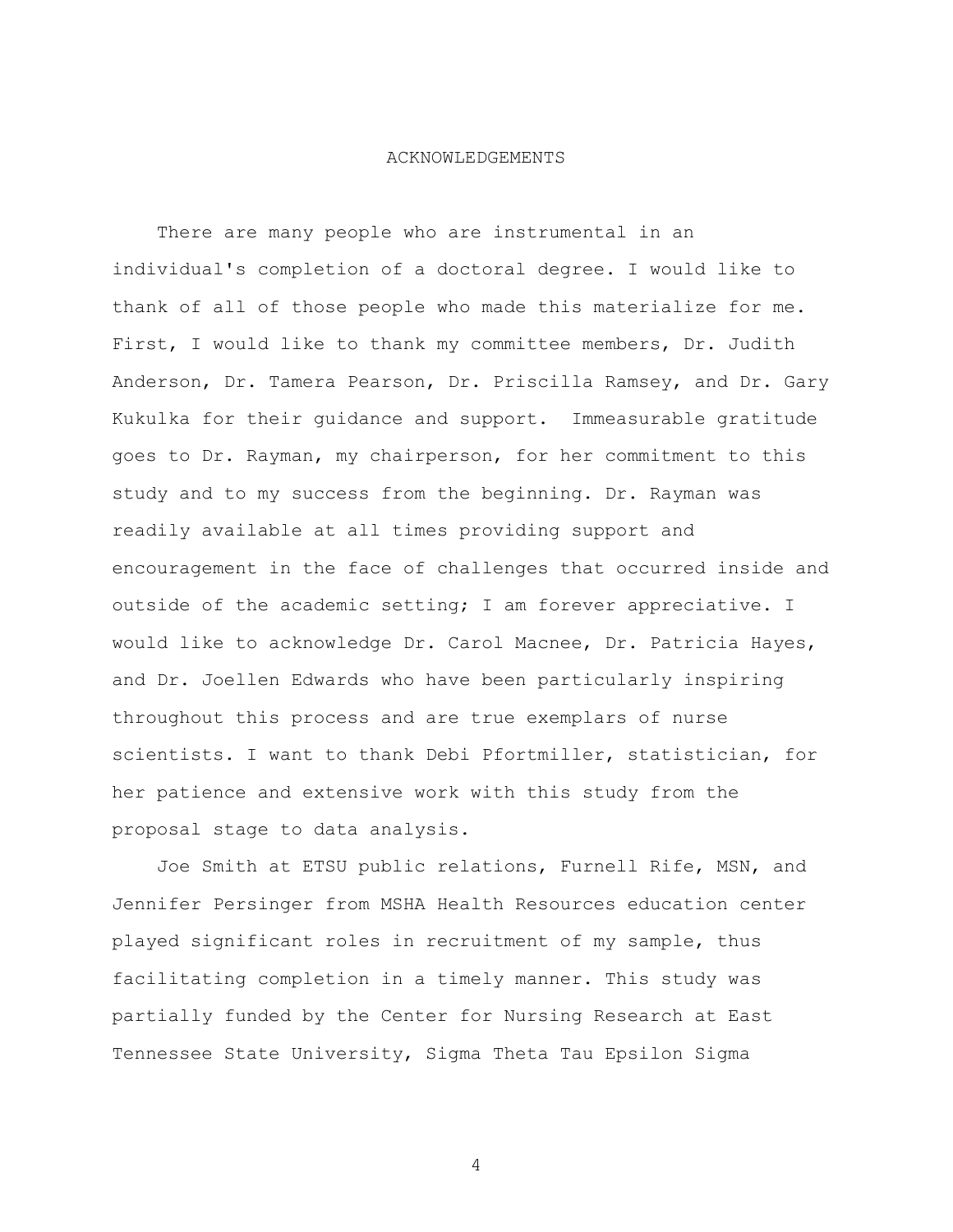Chapter, and the East Tennessee State University School of Graduate Studies.

 I would like to recognize Toobert and Glasgow as well as the International Partners in Self-Management and Empowerment (IPSE) for their contributions in the realm of diabetes self-management and for granting permission to translate, reproduce, and use their surveys in this investigation. Most importantly, without the participants, there would be no study. Much appreciation to all of those women who took their time, invited me to their homes, and shared their experience of living with type 2 DM.

 Thanks to my colleagues for being flexible and allowing me the schedule to complete this academic endeavor. To my friends who helped maintain my home and assisted with my personal obligations while I traveled to East Tennessee, words cannot express what you mean to me. Lastly, I have a permanent bond to my classmates Patricia Vanhook PhD, APRN and Chris Smith, PhD, APRN. Thanks for blazing the trail.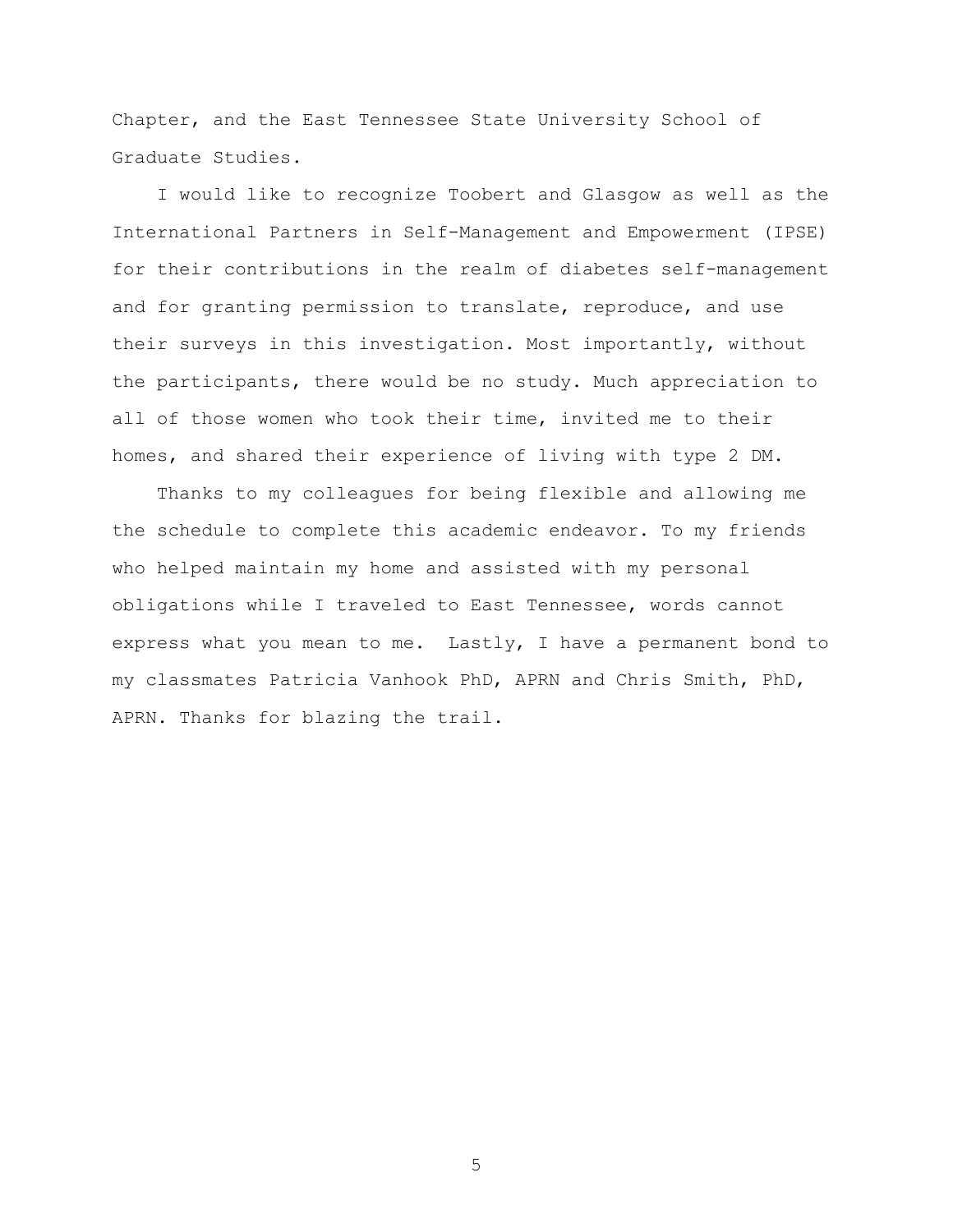## CONTENTS

| ABSTRACT         |  |
|------------------|--|
|                  |  |
| ACKNOWLEDGEMENTS |  |

# Chapter

| $1$ . | 9  |
|-------|----|
|       | 9  |
|       | 11 |
|       | 12 |
|       | 13 |
|       | 14 |
|       | 14 |
|       | 15 |
|       | 15 |
|       | 15 |
|       | 16 |
|       | 16 |
|       | 16 |
|       | 17 |
|       | 17 |
|       | 17 |
|       | 18 |
| $2$ . | 22 |
|       | 23 |
|       | 23 |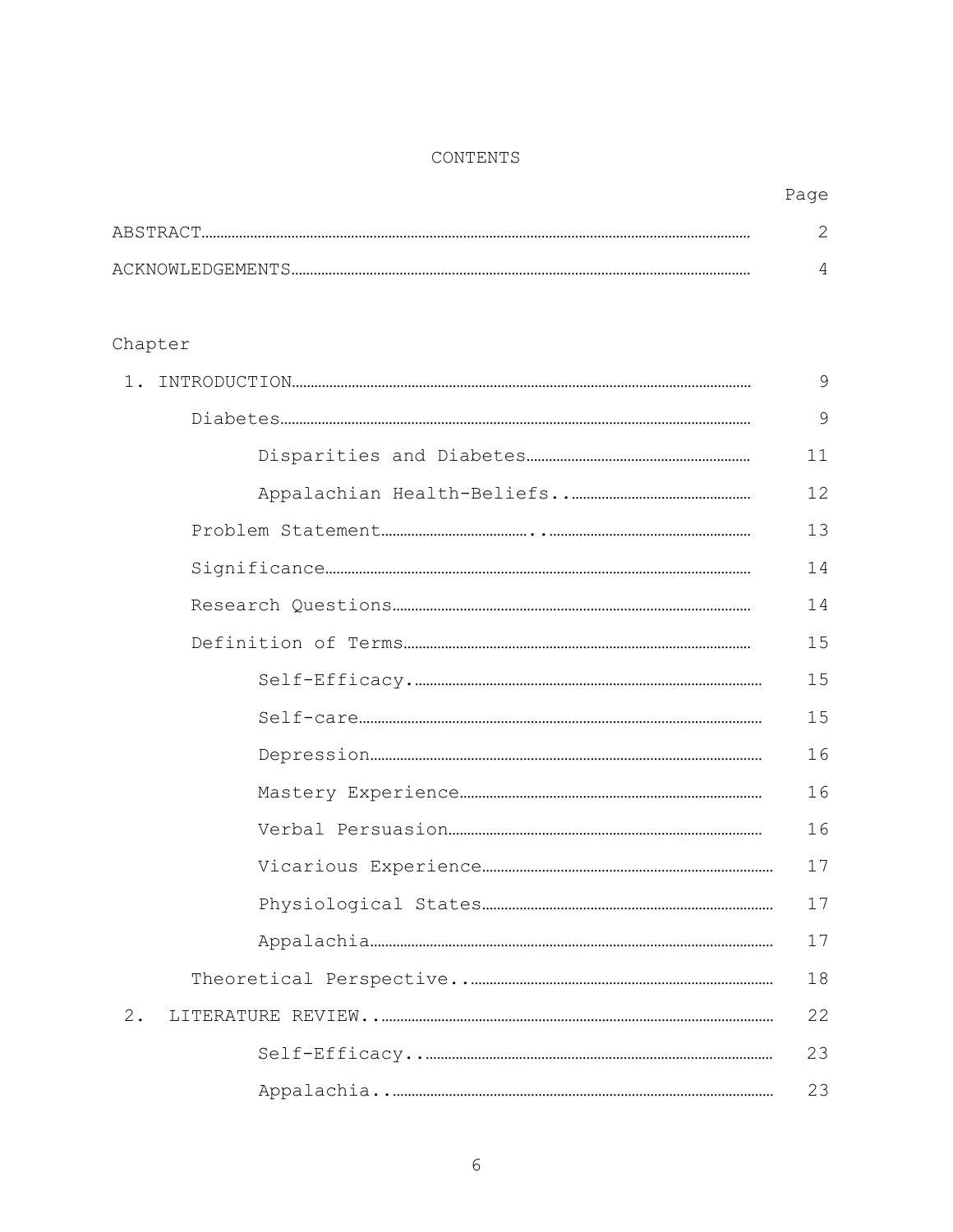## Page and the state of the state of the state of the state of the state of the state of the state of the state of the state of the state of the state of the state of the state of the state of the state of the state of the s

|    |  |                                              | 25 |  |  |
|----|--|----------------------------------------------|----|--|--|
|    |  |                                              | 26 |  |  |
| 3. |  |                                              | 29 |  |  |
|    |  |                                              | 29 |  |  |
|    |  |                                              | 30 |  |  |
|    |  |                                              | 30 |  |  |
|    |  |                                              |    |  |  |
|    |  | Diabetes Management Self-Efficacy Scale      | 32 |  |  |
|    |  |                                              | 32 |  |  |
|    |  | Summary of Diabetes Self-Care Activities     | 33 |  |  |
|    |  |                                              | 34 |  |  |
|    |  |                                              |    |  |  |
|    |  |                                              | 34 |  |  |
|    |  |                                              | 35 |  |  |
|    |  |                                              | 36 |  |  |
| 4. |  |                                              | 38 |  |  |
|    |  |                                              | 38 |  |  |
|    |  |                                              | 39 |  |  |
|    |  |                                              | 41 |  |  |
|    |  | Self-Efficacy and Diabetes Self-Care         |    |  |  |
|    |  |                                              | 41 |  |  |
|    |  |                                              | 42 |  |  |
|    |  | Self-Efficacy Sources and Diabetes Self-Care |    |  |  |
|    |  |                                              | 43 |  |  |
|    |  |                                              | 45 |  |  |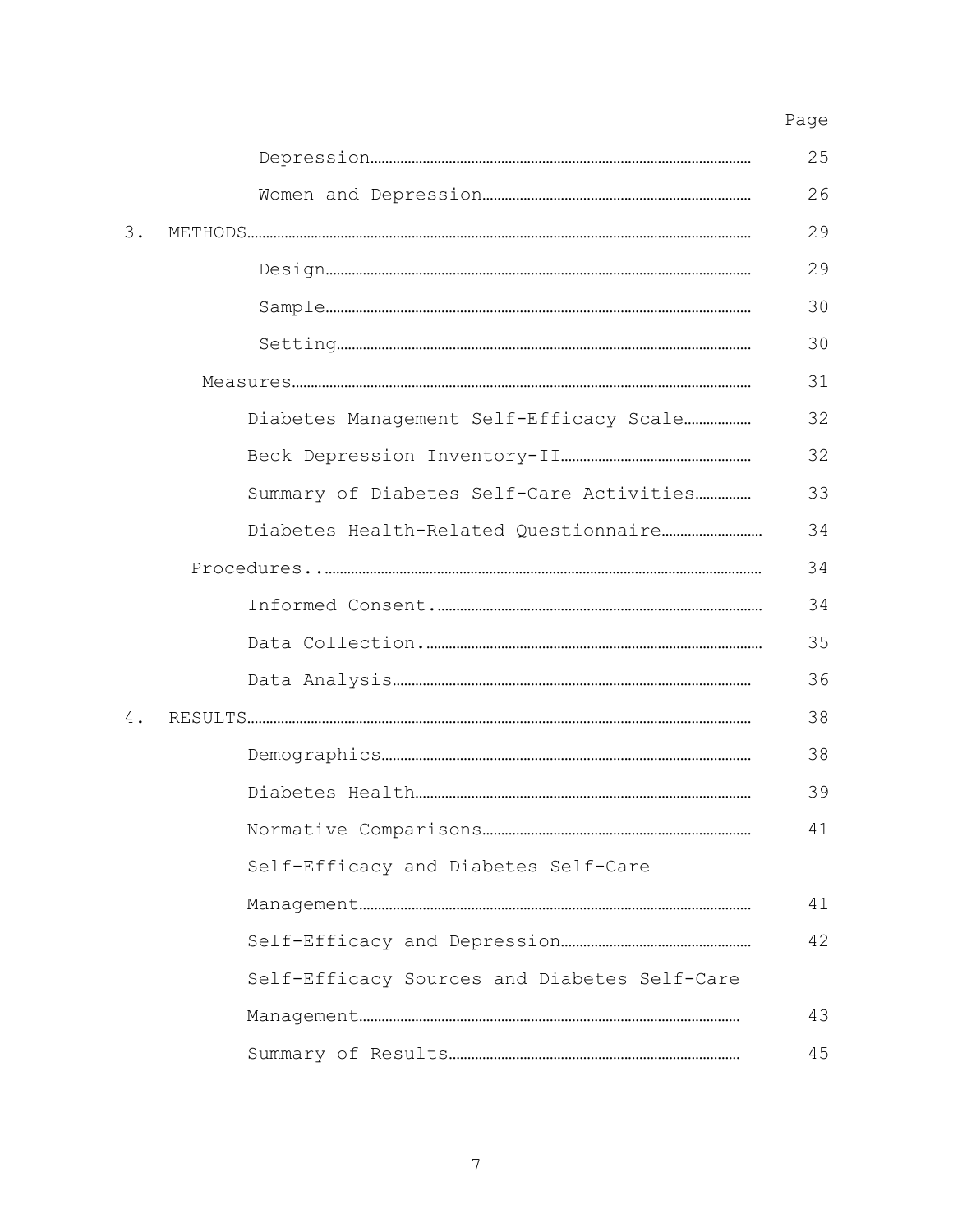Page and the state of the state of the state of the state of the state of the state of the state of the state of the state of the state of the state of the state of the state of the state of the state of the state of the s

|                                           |  |                                                   | 46 |  |
|-------------------------------------------|--|---------------------------------------------------|----|--|
|                                           |  |                                                   | 47 |  |
|                                           |  | Self-Efficacy and Self-Care Management            | 47 |  |
|                                           |  |                                                   | 48 |  |
| Sources of Self-Efficacy, Depression, and |  |                                                   |    |  |
|                                           |  |                                                   | 48 |  |
|                                           |  |                                                   | 49 |  |
|                                           |  | Physiologic States and Self-Care Management       | 50 |  |
|                                           |  |                                                   |    |  |
|                                           |  |                                                   |    |  |
|                                           |  |                                                   |    |  |
|                                           |  |                                                   | 54 |  |
|                                           |  |                                                   | 66 |  |
|                                           |  | Appendix A: Diabetes Health-Related               |    |  |
|                                           |  |                                                   | 66 |  |
|                                           |  | Appendix B: Spanish Diabetes Health-Related       |    |  |
|                                           |  |                                                   | 67 |  |
|                                           |  | Appendix C: Spanish Diabetes Management           |    |  |
|                                           |  |                                                   | 68 |  |
|                                           |  | Appendix D: Spanish Summary of Diabetes Self-Care |    |  |
|                                           |  |                                                   | 70 |  |
|                                           |  |                                                   | 72 |  |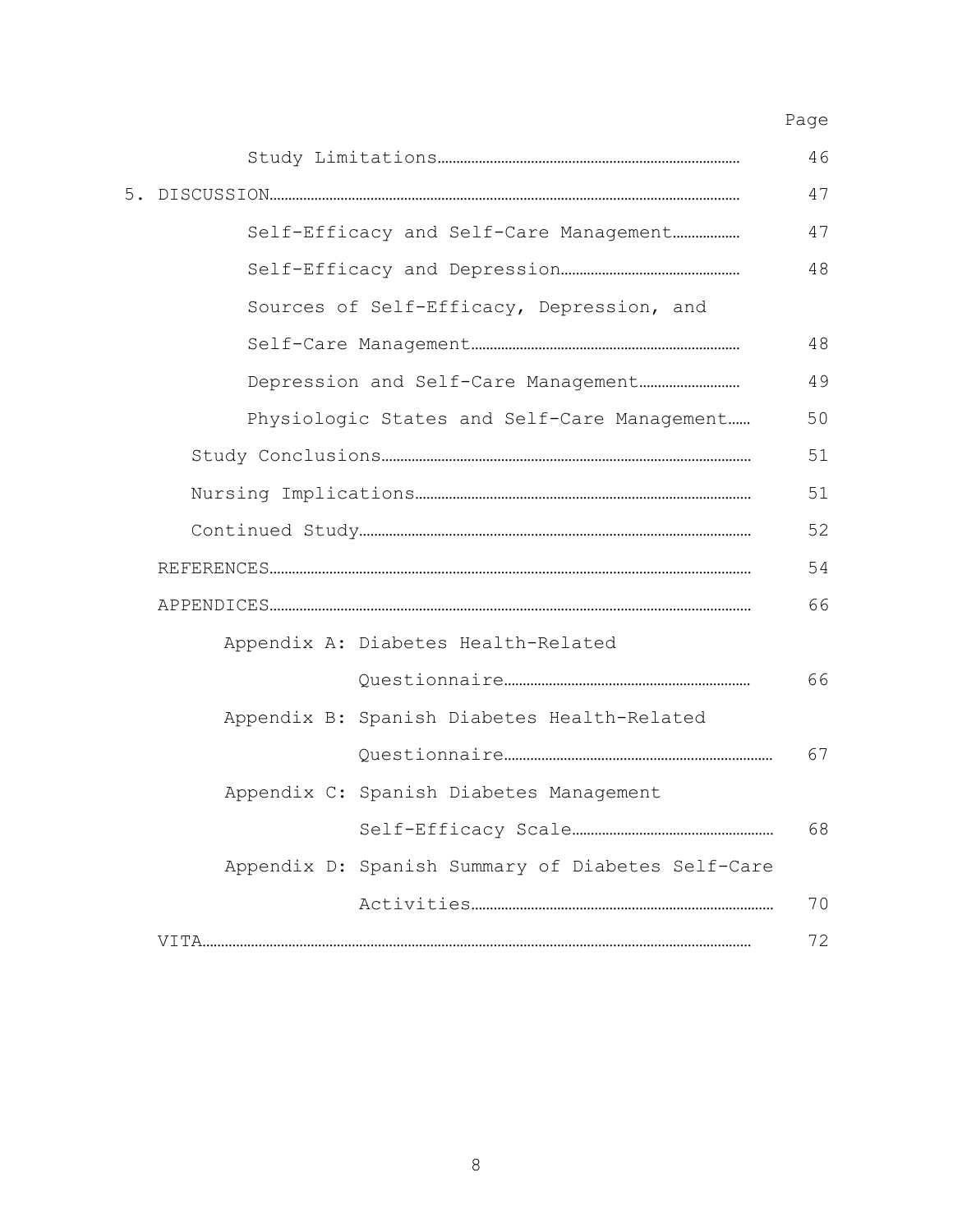## CHAPTER 1

## INTRODUCTION

#### *Diabetes*

 The Centers for Disease Control and Prevention (CDC) report that the total prevalence of diabetes mellitus (DM) in the United States (US) for all ages is 20.8 million, or 7.0% of the total population (CDC, 2005). In addition to the 20.8 million, it is estimated that 41 million individuals have pre-diabetes, a condition of impaired glucose tolerance or impaired fasting glucose that generally leads to a diagnosis of type 2 diabetes within a period of 10 years (American Diabetes Association, 2006a). Of the two major types of diabetes, type 2 accounts for 90%-95% of all diagnosed cases in the US. Women comprise 9.7 million of those with the illness; 8.8% of all women 20 years or older have DM (CDC, 2005).

The American Diabetes Association (ADA)(2006b)categorizes diabetes into four clinical classes. Type I diabetes is a disorder that results from the destruction of pancreatic betacells, usually leading to absolute insulin deficiency. Type 2 diabetes occurs from a progressive pancreatic insulin secretory defect with a component of tissue insulin resistance. Clinical class three, gestational diabetes, is an imbalance of glucose and insulin during pregnancy. Class four outlines other specific types of diabetes due to various causes such as genetic defects in beta-cell function, genetic defects affecting insulin action, diseases of the exocrine pancreas, and drug or chemically induced diabetes.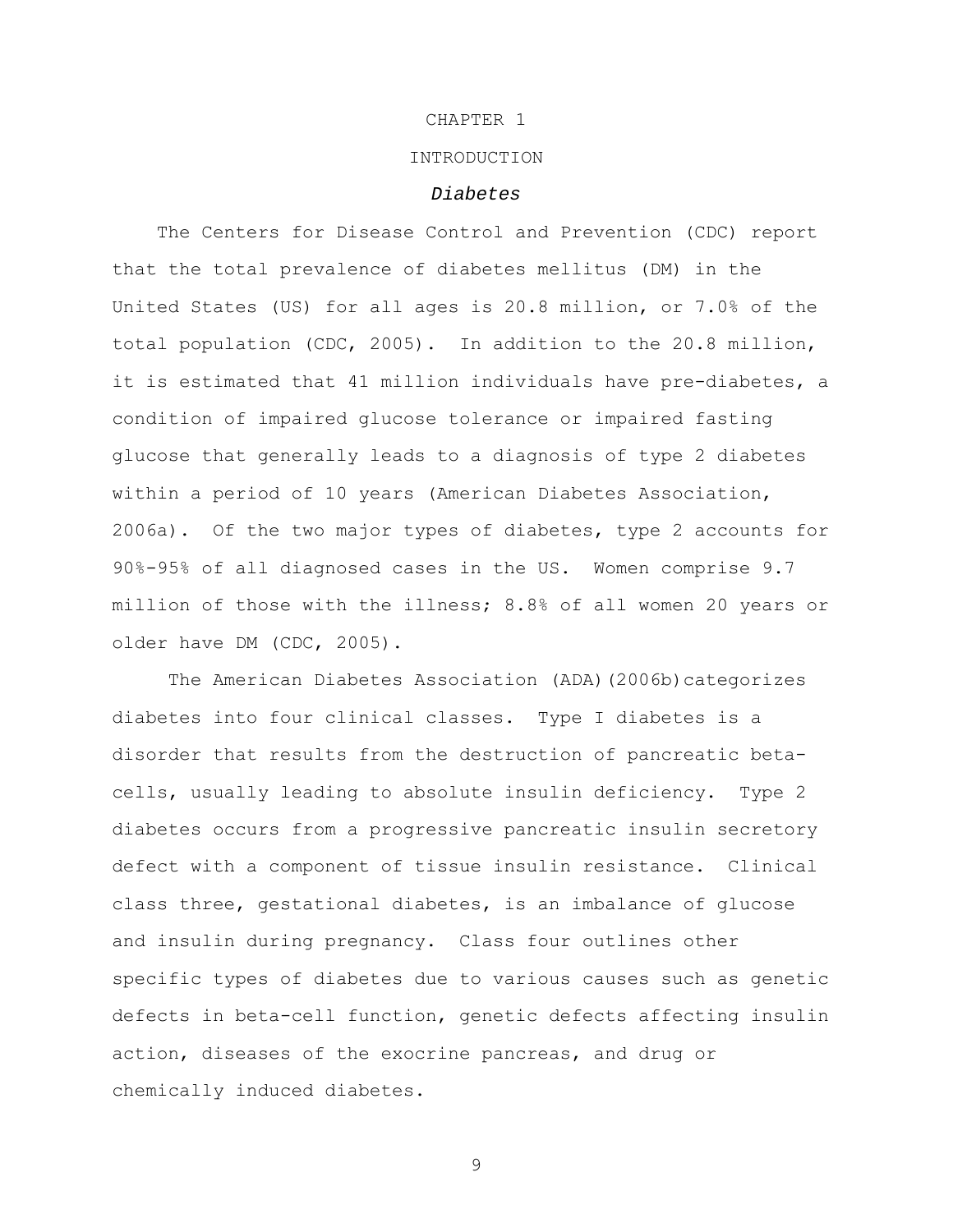Epidemiologic studies have shown that persons with diabetes have higher mortality rates than those without the disease (CDC, 2005; Cu, Cowie, & Harris, 1998). Although diabetes is listed as the sixth leading cause of death in the general population (Marks, 2002), data derived from death certificates most likely underestimate the actual contribution of diabetes to mortality as diabetes is not recorded on 35% to 60% of the death certificates of decedents with diabetes (Bild & Stevenson, 1992; CDC, 2005). Cu et al. found that women with diabetes aged 25-44 years had an overall mortality rate 3 times greater than women without diabetes.

 Diabetes disproportionately affects racial and ethnic minority populations as well as the elderly (Marks, 2002). The prevalence of diabetes is approximately 2 to 4 times higher among black, Hispanic, American Indian, and Asian-Pacific Islander women than among white women (CDC, 2005; Harris, 1995). In 2003, the total prevalence of diabetes among people aged 65- 74 was 14 times that of people less than 45 years of age (CDC, 2005). Regardless of racial and ethnic origin, the prevalence of diabetes doubles as women exit the reproductive years into middle age (Beckles & Thompson-Reid, 2001).

In addition to mortality, diabetes leads to biochemical imbalances, increased susceptibility to illnesses, and poorer prognosis with illnesses (United States Department of Health and Human Services, 2003). Independent of being a significant medical and social problem, DM is a large economic burden on individuals and society (Rubin, Altman, & Mendelson, 1992). The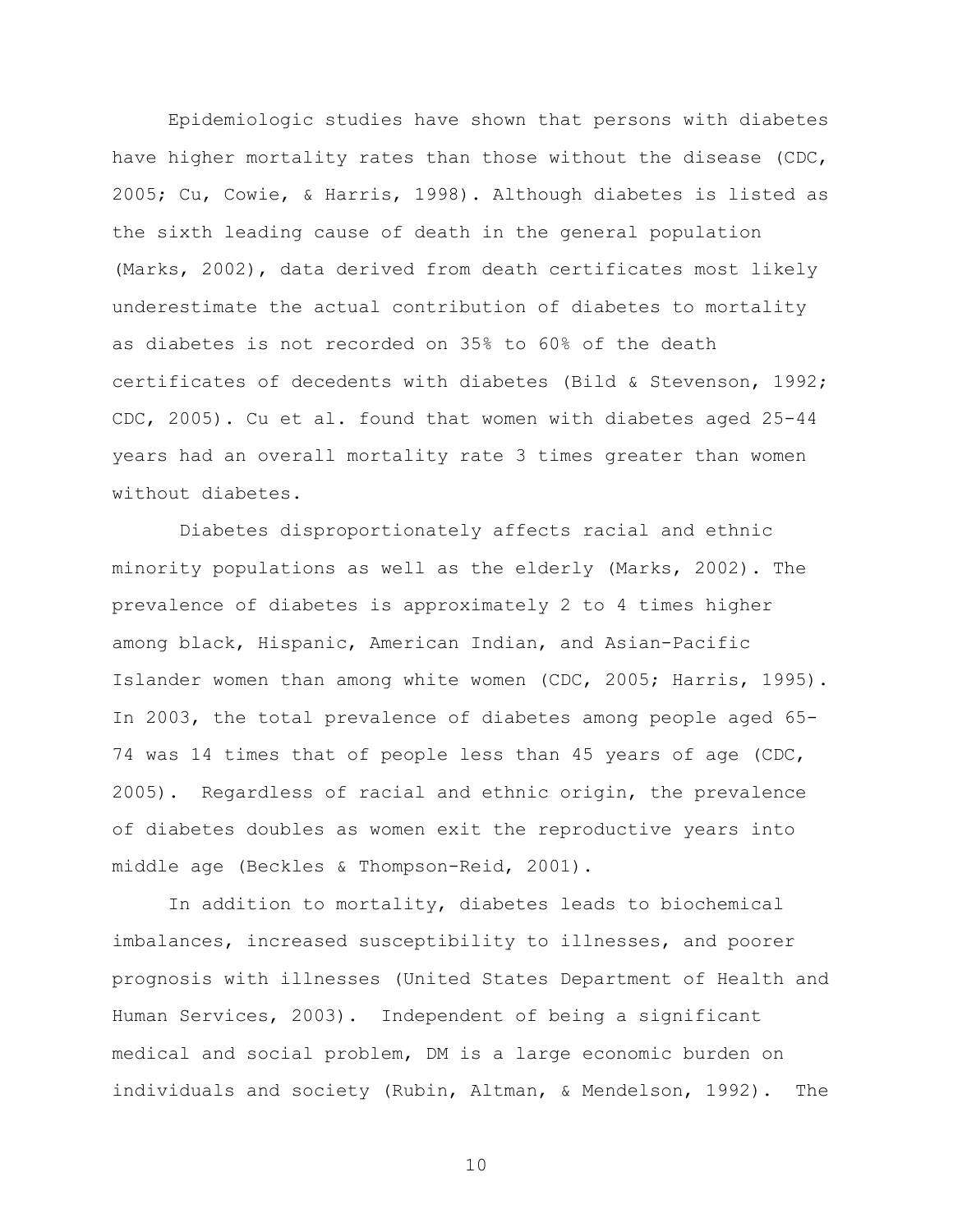ADA(2003), using a cost-of-disease methodology to determine health care expenses due to diabetes, approximates the associated costs of the disease in the United States as \$132 billion (direct and indirect). The total comprises \$92 billion (direct costs) and \$40 billion (indirect related to disability, work loss, and premature mortality). Increased health care costs are directly related to glycosylated hemoglobin levels, a measure of glucose control. For every one percent increase above the recommended glycosylated hemoglobin level of seven percent, there is an associated seven percent increase in health care costs (Gilmer, O'Connor, Manning, & Rush, 1997).

The management of DM presents a major challenge to health care providers as the number of diagnosed persons is expected to rise in congruence with population growth and maturation (Boyle, 2001). The primary goal for the health care providers of clients with DM is maintaining normal glucose levels. Facilitating those behaviors that promote stringent glycemic control ultimately reduces the risk of developing complications from DM (ADA, 2006b). Although health care providers play an integral role in diabetes education and disease support, ultimately, glucose control rests on the patient as 95% of disease management is dependent upon self-care (Anderson et al., 1995).

## *Disparities and Diabetes*

Unfortunately, disparities in health care access, equity, and outcomes exist on the basis of gender, ethnicity, and age. In a study investigating clinical and economic outcomes of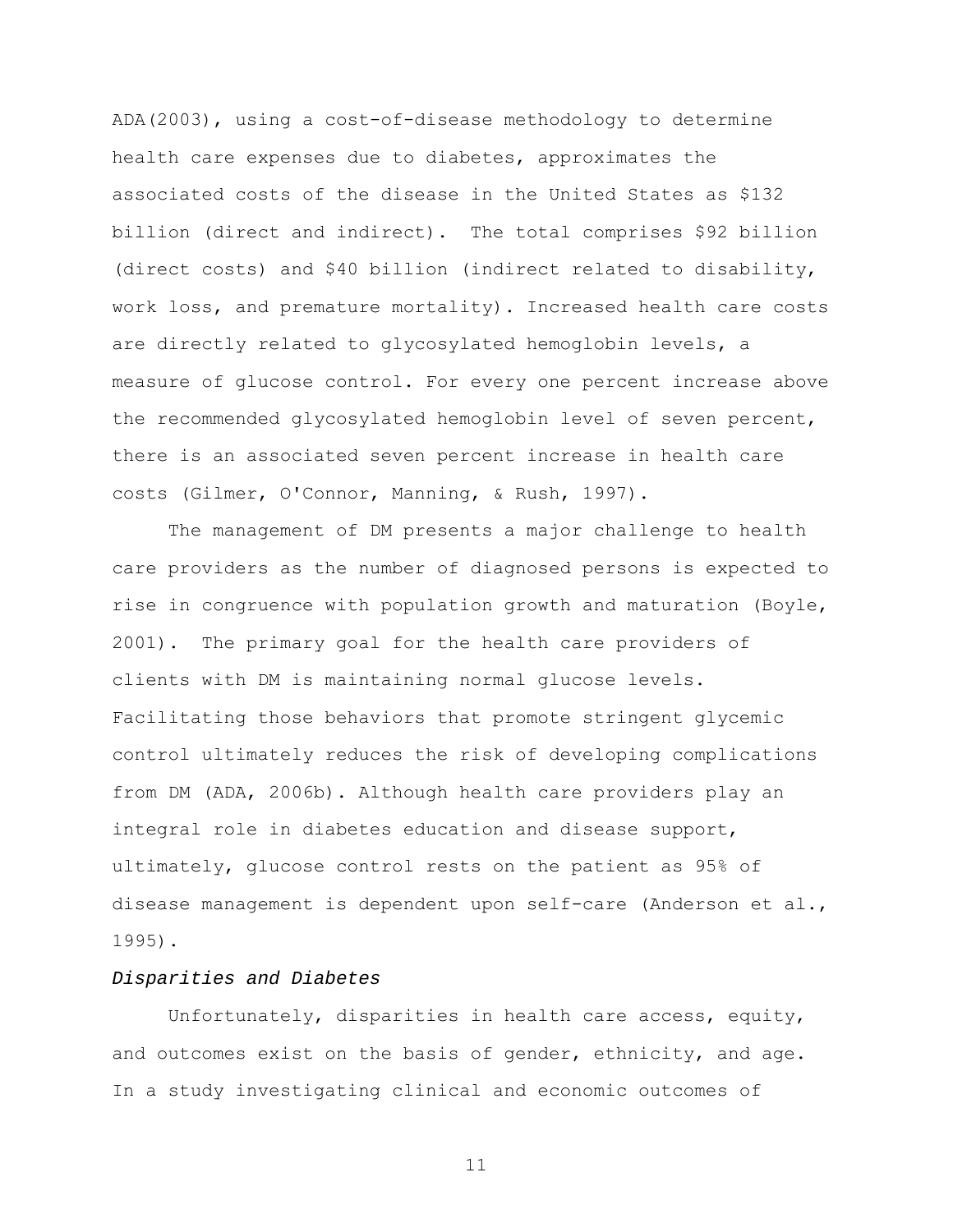patients with type 2 DM, minorities and women received a lower quality of health care in comparison to their white male counter-parts (Dowell et al., 2004). Despite initiatives established by President Clinton in 1998 to eliminate racial and ethnic disparities in health care with programs focused on cancer, diabetes, HIV/AIDS, infant mortality, immunizations, and stroke, residents in Appalachia continue to experience lifeexpectancies similar to some poor, developing countries (Murray, Kulkarni, & Ezzati, 2005). Murray et al. posit the excess mortality that Appalachians experience can be attributed to chronic disease in the young and middle-aged adult. Although the Department of Health and Human Services recognizes that eliminating racial and ethnic disparities requires new knowledge about disease determinants and effective interventions for prevention and management, many opportunities for investigation remain unexplored.

## *Appalachian Health-Beliefs*

 Rossuwurm and colleagues (1996) explored the influences of the Appalachian culture and rural living on illness experiences. From the sample of 257 randomly selected patients hospitalized in Southern Appalachia, there were no significant differences in the demographic and socioeconomic characteristics of the native born Appalachians and the Appalachian in-migrants. The predominant Appalachian cultural health-beliefs included: the inability to prevent illness and only cope with its consequences; a heavy influence of religious faith in illness recovery; the woman's role as nurturer and homemaker; and the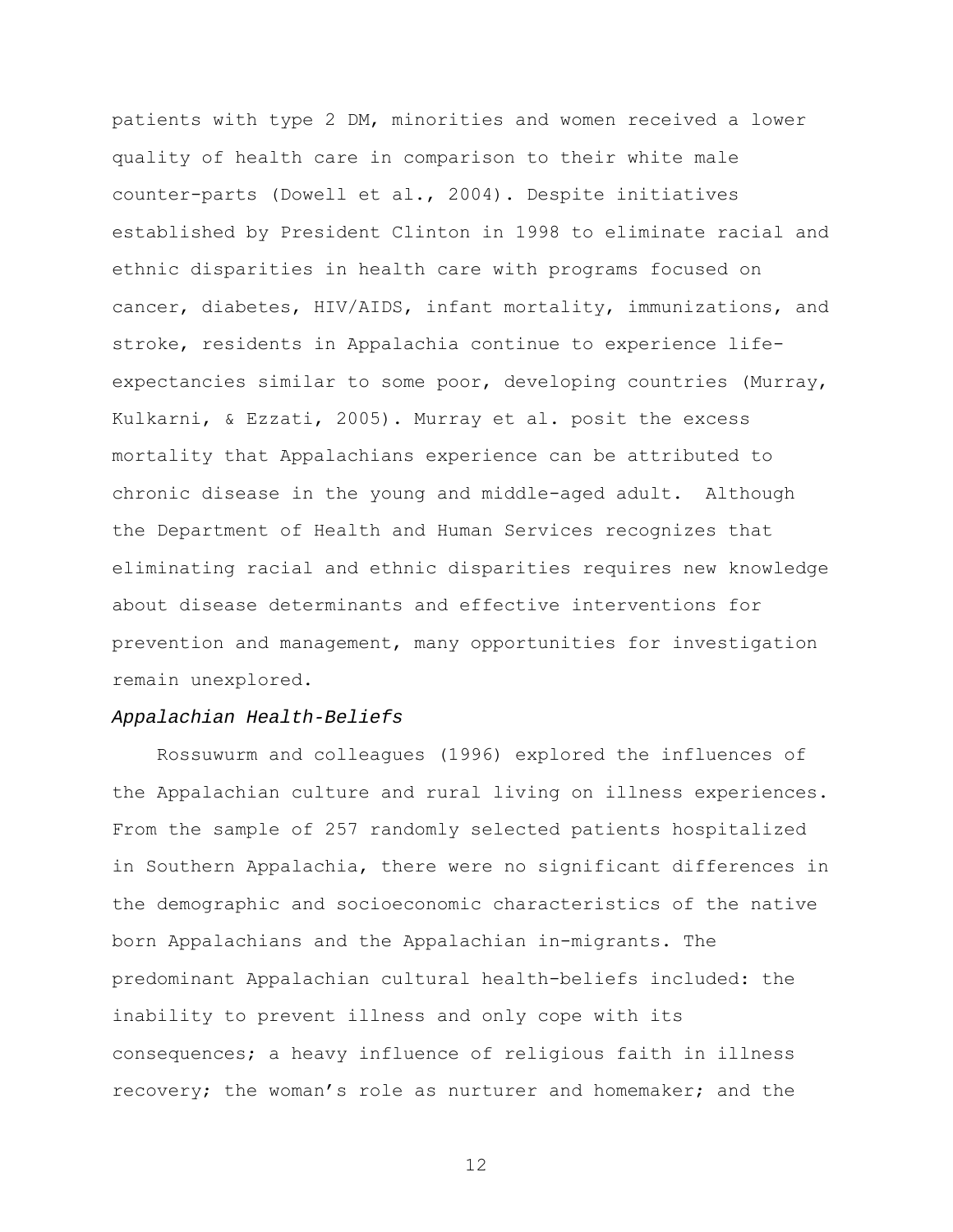importance of extended family. The findings suggested the need for culturally sensitive care and innovative education to reduce health risks when caring for Appalachian patients.

 Women who reside in Appalachian have not been a specific focus in the research of diabetes maintenance and prevention. Those factors that impact diabetes self-care management must be investigated in the community of native and in-migrant Appalachian women to better comprehend adherence and metabolic control.

#### *Problem Statement*

The impact of self-efficacy on self-care management has not been investigated for significance in Appalachian women with type 2 diabetes. The purpose of this study is to evaluate the role of self-efficacy in the self-care behaviors of women with type 2 diabetes residing in Appalachia. Bandura's (1986) Social Cognitive Theory (SCT) will be the guiding framework for the investigation. According to Bandura, self-efficacy is defined as the belief in one's ability to perform a specific task. Selfefficacy is influenced by four main sources of information: mastery experience, vicarious experience, verbal persuasion, and physiological information (Bandura, 1977, 1986, 1995, 1997). The regimen of care demanded of an individual with diabetes and his or her ability to perform the tasks required is known as self-care. Self-care management is the actual performance of self-care activities aimed at the achievement of acceptable glycemic control (Sousa, Zauszniewski, Musil, Lea, & Davis, 2005). Self-efficacy is hypothesized to significantly impact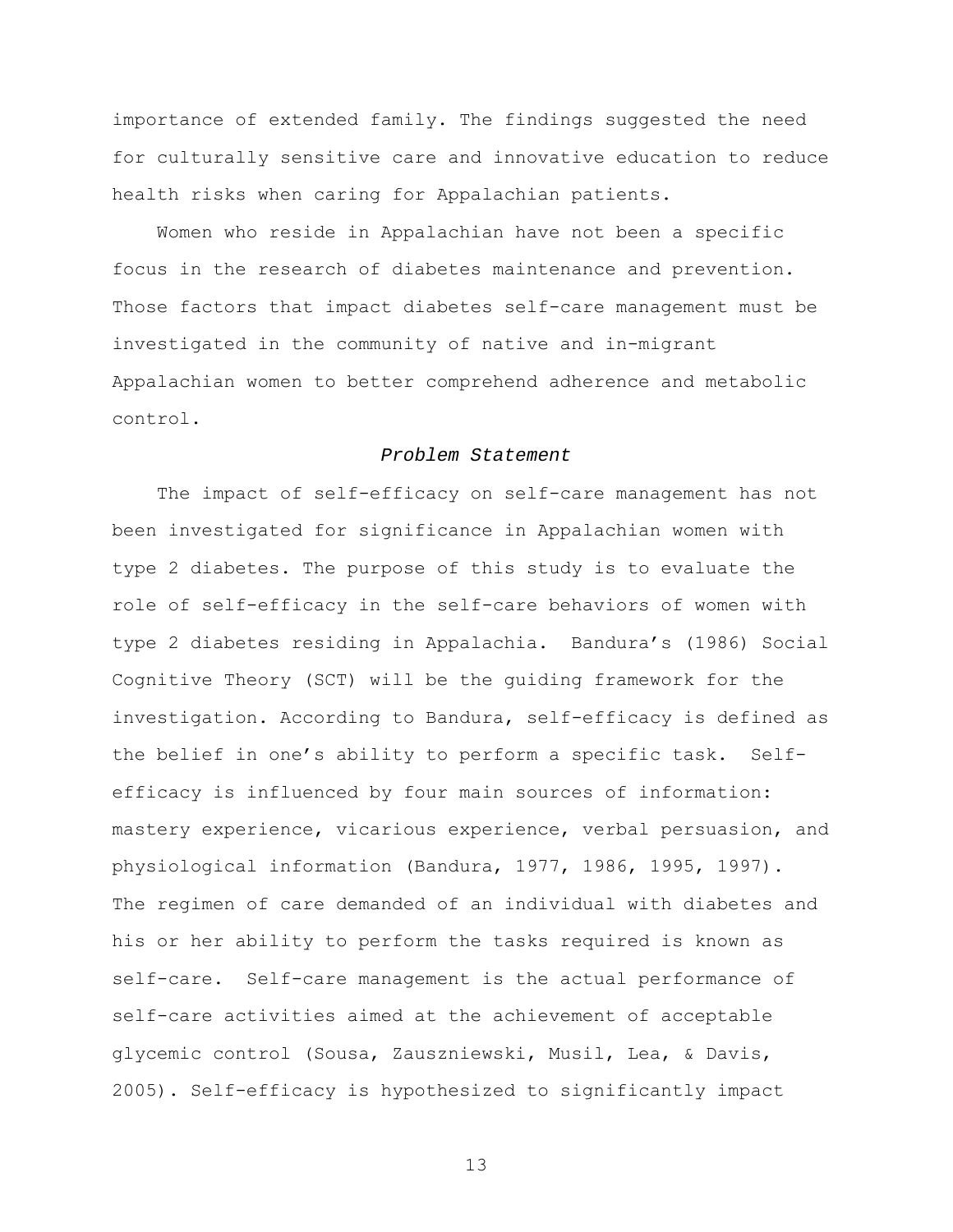self-care management behaviors of Appalachian women with type 2 diabetes.

#### *Significance*

The role of self-efficacy in diabetes self-care management has not been a focus of study in the women of Appalachia. Discovering those factors that affect self-care management is essential to health care providers in that understanding the relationship of the variables in the Social Cognitive Theory and diabetes self-care can impact the manner that practitioners plan and provide care. Furthermore, intervening on these variables leads to improved self-care regimens (Johnston-Brooks, Lewis, & Garg, 2002) that ultimately decrease the morbidity and mortality associated with diabetes (ADA, 2006b).

## *Research Questions*

- 1. What is the relationship between self-efficacy and diabetes self-care management in Appalachian women with type 2 DM?
- 2. What is the relationship between self-efficacy and depression in Appalachian women with type 2 DM?
- 3. What are the relationships among mastery experience, vicarious experience, verbal persuasion, physiological states, self-efficacy, depression, and self-care management in Appalachian women with type 2 DM?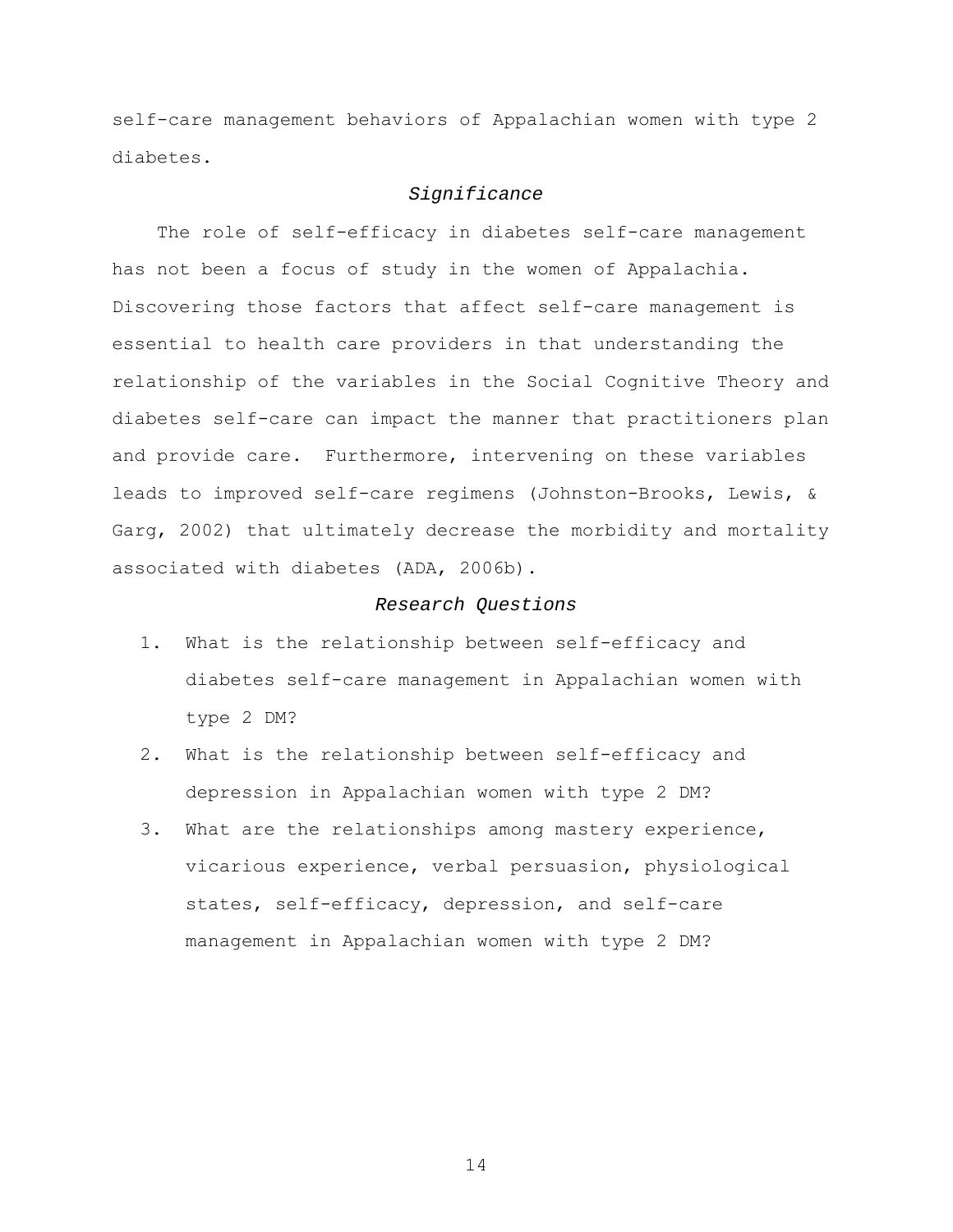## *Definition of Terms*

## *Self-Efficacy*

Conceptual. A key predictor variable in diabetes research is self-efficacy. In the SCT, the concept of self-efficacy is defined as the belief in one's ability to carry out the actions mandated by a specific task (Bandura, 1977; 1982; 1986).

 Operational. The score obtained on a 20-item Diabetes Management Self-Efficacy Scale (DMSES)that assesses an individual's confidence in his or her ability to manage his or her blood glucose level, foot care, medication, diet, and level of physical activity (van der Bijl & Shortridge-Baggett, 2001; van der Bijl, van Poelgeest-Eeltink, & Shortridge-Baggett, 1999).

#### *Self-care*

Conceptual. The actions necessary for the individual with diabetes to perform in order to maintain optimal glucose control (Toobert & Glasgow, 1994). Self-care management is the actual performance of self-care activities (Sousa et al., 2005)

 Operational. The score on the Summary of Diabetes Self-Care Activities (SDSCA). The SDSCA is an 11-item self-report questionnaire related to diabetes self-care management that includes items assessing the following aspects of the diabetes regimen: general diet, specific diet, exercise, blood glucose testing, foot care, and smoking (Toobert & Glasgow, 1994; Toobert, Hampson, & Glasgow, 2000).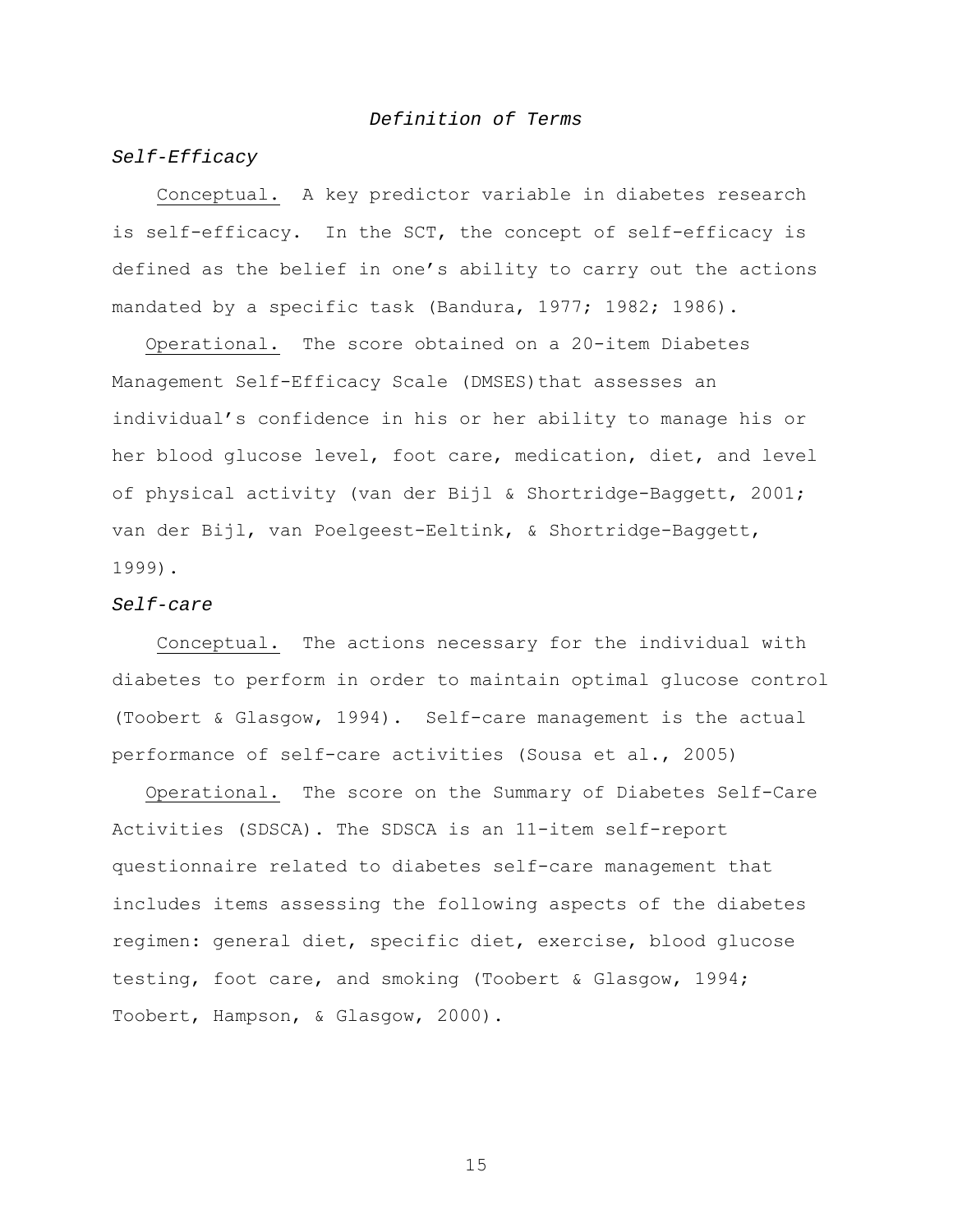## *Depression*

Conceptual. Depression is the experience of a dysphoric mood, withdrawal of interest in life activities, loss of vital energy, and feelings of hopelessness and futility (Derogatis & Melisaratos, 1983).

Operational. A Beck Depression Inventory-II (BDI-II) score of 0-13 correlates with minimal depression, 14-19 mild depression, 20-28 moderate depression, and 29-63 severe depression (Beck, Steer, & Brown, 1996). The BDI-II is a 21 question multiple choice self-report questionnaire developed as an indicator of the presence and degree of depressive symptoms consistent with the fourth version of the Diagnostic and Statistical Manual of Mental Disorders.

#### *Mastery Experience*

Conceptual. Experiences of success. Feelings of mastery enhance self-efficacy; conversely, failure decreases selfefficacy (Bandura, 1977, 1986, 1995, 1997).

Operational. The Diabetes Health-Related Questionnaire (Appendices A, B)inquires whether the participant has experienced success in diabetes self-care. Response is in a yes or no format. A response of yes represents past experiences of success and is associated with enhanced self-efficacy. *Verbal Persuasion* 

Conceptual. Verbal attempts to convince an individual that he or she can succeed in a difficult task (Bandura 1977, 1986, 1995, 1997).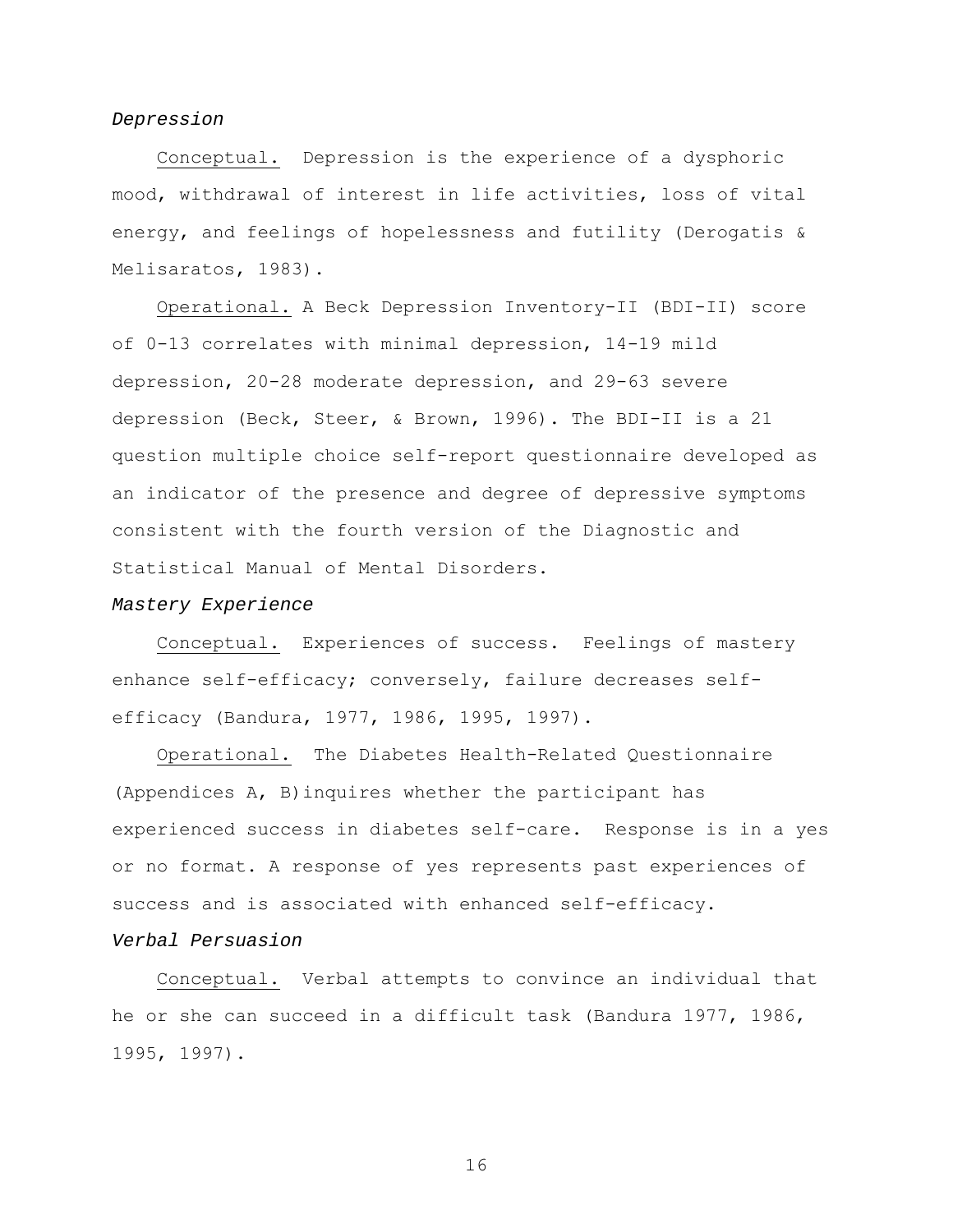Operational. The Diabetes Health-Related Questionnaire inquires whether the participant has a person in her life who offers suggestions, advice, or instructions to manage diabetes. Response is in a yes or no format. A response of yes indicates the existence of verbal encouragement and is associated with higher self-efficacy.

#### *Vicarious Experience*

Conceptual. Visualization of others performing a behavior successfully (Bandura 1977, 1986, 1995, 1997).

Operational. The Diabetes Health-Related Questionnaire inquires whether the participant knows an individual who successfully manages his or her diabetes and serves as a rolemodel. Response is in a yes or no format. A response of yes indicates a diabetes management exemplar exists. Vicarious experience is associated with higher self-efficacy. *Physiological States* 

Conceptual. Somatic sources of information that affect judgment of capabilities (Bandura, 1997).

Operational. The Diabetes Health-Related Questionnaire inquires whether the participant has experienced disease processes frequently associated with diabetes including cardiovascular disease, nephropathy, neuropathy, and retinopathy. Response was a subjective recall of diagnoses. *Appalachia* 

Conceptual. A 200,000 square-mile area that follows the spine of the Appalachian Mountains from southern New York to northern Mississippi. West Virginia and sections of 12 other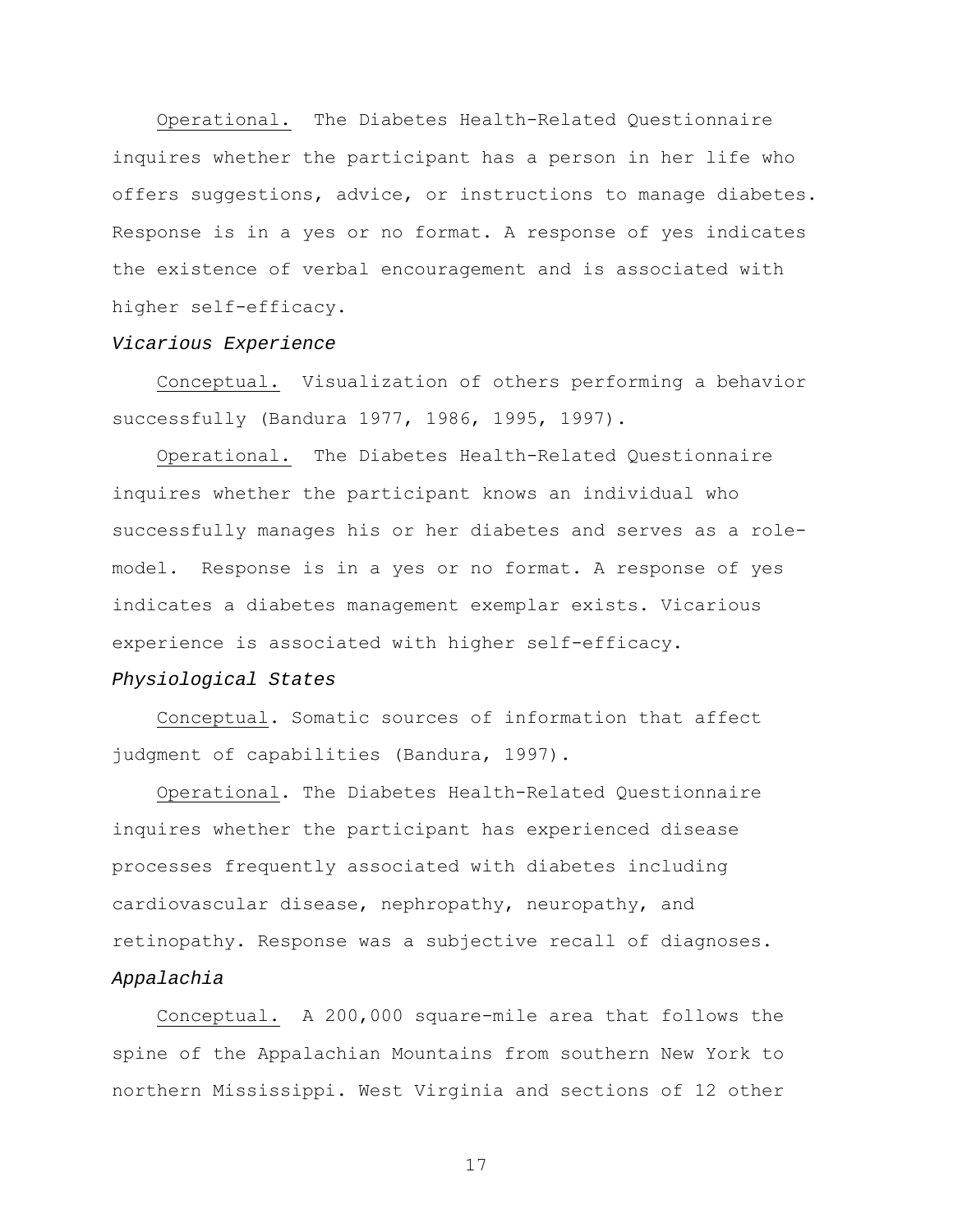states encompass Appalachia including: Alabama, Georgia, Kentucky, Maryland, Mississippi, New York, North Carolina, Ohio, Pennsylvania, South Carolina, Tennessee, and Virginia (Appalachian Regional Commission, 2005).

Operational. The Tri-Cities refers to the area surrounding Bristol, Johnson City, and Kingsport located in Northeastern corner of Tennessee. Although recruitment for participants will extend into Kentucky and Virginia, the Tri-Cities will be the primary Appalachian region of focus in this study. The US Census Bureau (2000) estimates the total population of this district to be approximately 480,000.

## *Theoretical Perspective*

The SCT was developed by Bandura (1977; 1982; 1986). Over the last decade, this theory has gained widespread acceptance as an explanatory model of health-related behavior and a guide for the development of interventions focused on health-promotion (Badura 1998). The SCT indicates that behavior results from an individual's belief that he or she is able to perform a particular task (self-efficacy) combined with a belief that the action will lead to a desired outcome (outcomes expectancy). Outcome expectations are highly dependent on self-efficacy; therefore, self-efficacy is a better predictor of performance than expected outcomes (Bandura, 1986). The SCT predicts that people who are confident of their abilities are more likely to attempt difficult tasks, put in greater effort to master those tasks, and persist in the attempt despite difficulties.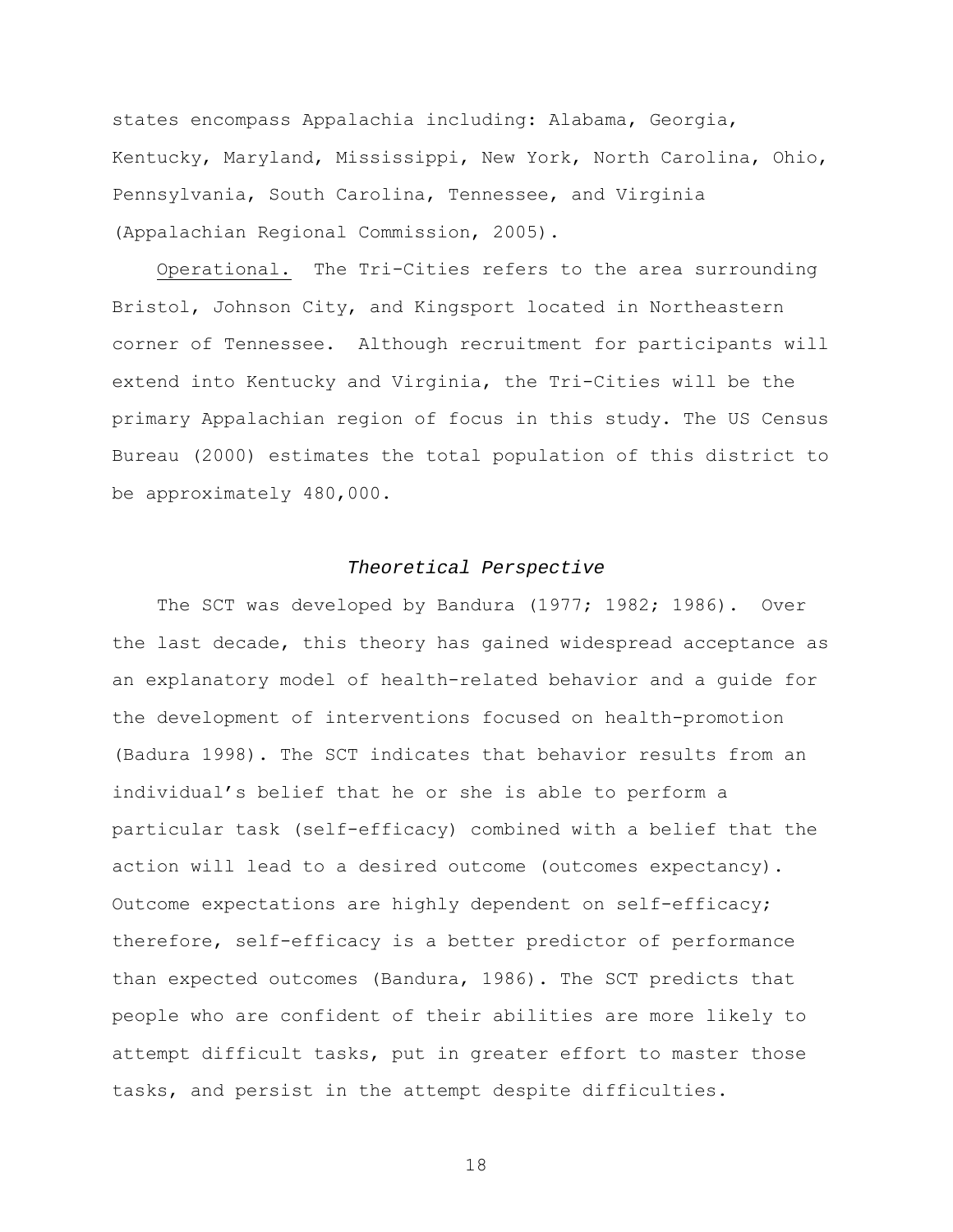Self-efficacy is not concerned with the skills that the individual has, rather the emphasis is on the judgment of what one can do with the skills he or she possesses (Bandura, 1986). Related concepts such as self-esteem, self-confidence, and locus of control are personal characteristics that exert a stable influence on a broad spectrum of behavioral domains (Maibach & Murphy, 1995). A global sense of self-efficacy is non-existent; hence, self-efficacy is not a personality trait but a temporary characteristic that is strictly situational and task-related (van der Bijl & Shortridge-Baggett, 2001).

 The relationship between self-efficacy and personal factors such as self-confidence and self-esteem has been investigated with positive correlations established between self-esteem and self-efficacy (Blake & Rust, 2002; Coppel, 1980). Higher levels of self-efficacy have been documented in individuals with an internal locus of control (Schneewind, 1995). In a study examining self-efficacy and self-esteem as basic aspects of the self that influence self-care of diabetes, self-efficacy was found to be a better predictor than self-esteem in all aspects of self-care and glycosylated hemoglobin levels (Johnston-Brooks, Lewis, & Garg, 2002).

 The SCT represents a triadic reciprocal causation model in which the behavior of a person, the characteristics of that person, and the environment within which the behavior is performed are constantly interacting (Bandura, 1977; 1986). A change in one aspect has implications for the others. Bandura (1986) suggests that aside from genetics, physical health is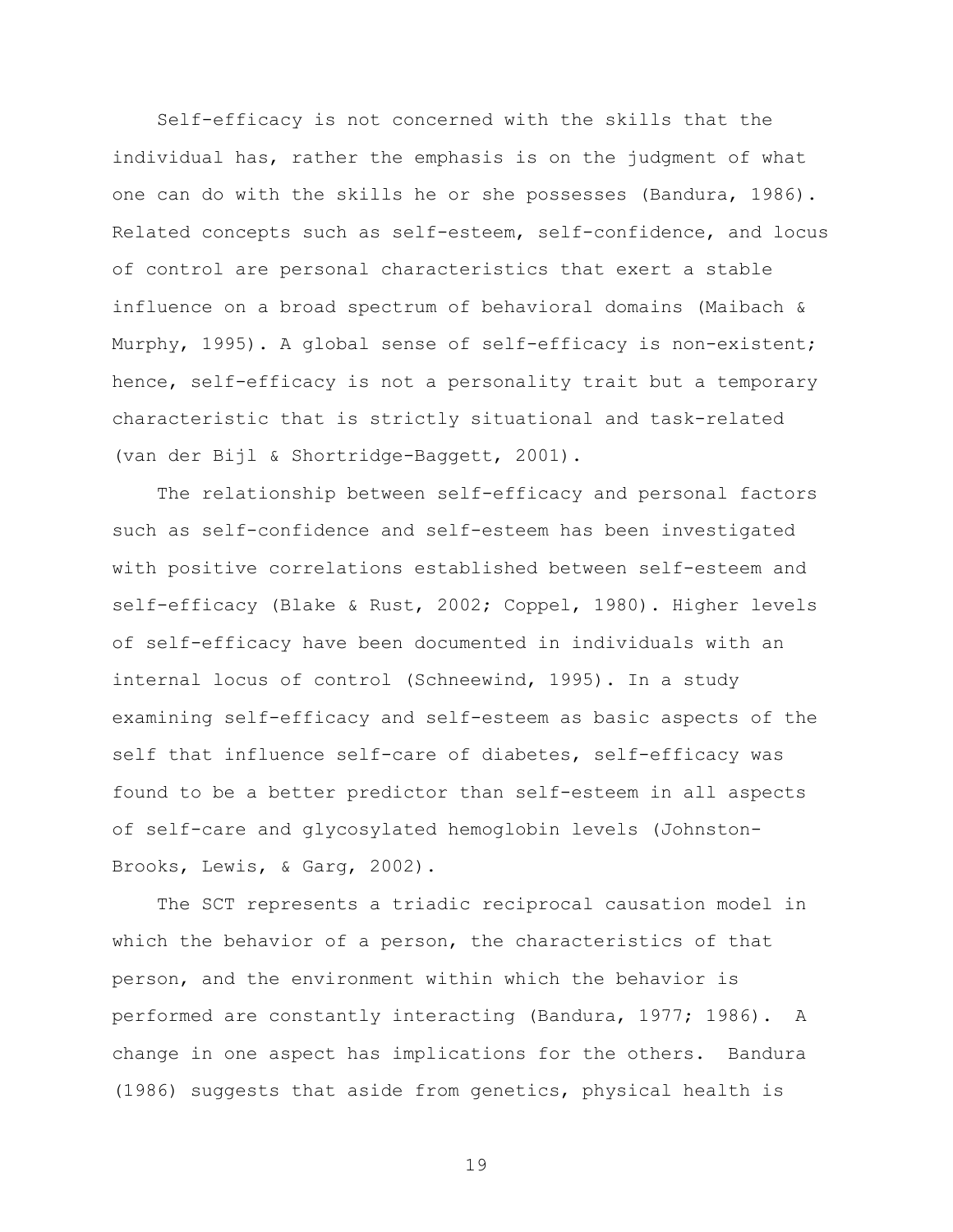primarily determined by life-style choices and environmental factors. Cognitive, social, and behavioral skills must be organized into integrated courses of action to execute control over the events that affect an individual's life (Bandura, 1986).

 Four sources of information influence self-efficacy beliefs: mastery experience, vicarious experience, verbal persuasion, and physiological information (Bandura, 1977; 1986; 1995; 1997). Mastery experience, the most influential, relates to performance accomplishments acquired through practicing and earlier experiences. Vicarious experience is the observation of others that serves as an indicator by which one can measure his or her own capacities. Verbal persuasion, the most frequently used, is the instructions, advice, and suggestions from others to convince an individual that he or she can succeed in a difficult task. Lastly, physiological information refers to the selfevaluation of physiological and emotional states. A person's beliefs about his or her illness and how the symptoms are interpreted influence self-efficacy to cope with the illness; individuals rely heavily on their physical and emotional states to judge their abilities (Bandura, 1997).

 Self-efficacy plays a pivotal role in the regulation of affective processes (Bandura, 1997). Personal beliefs in coping abilities affect how much stress and depression an individual will experience in threatening or difficult situations. Bandura suggests that self-efficacy is a significant regulator of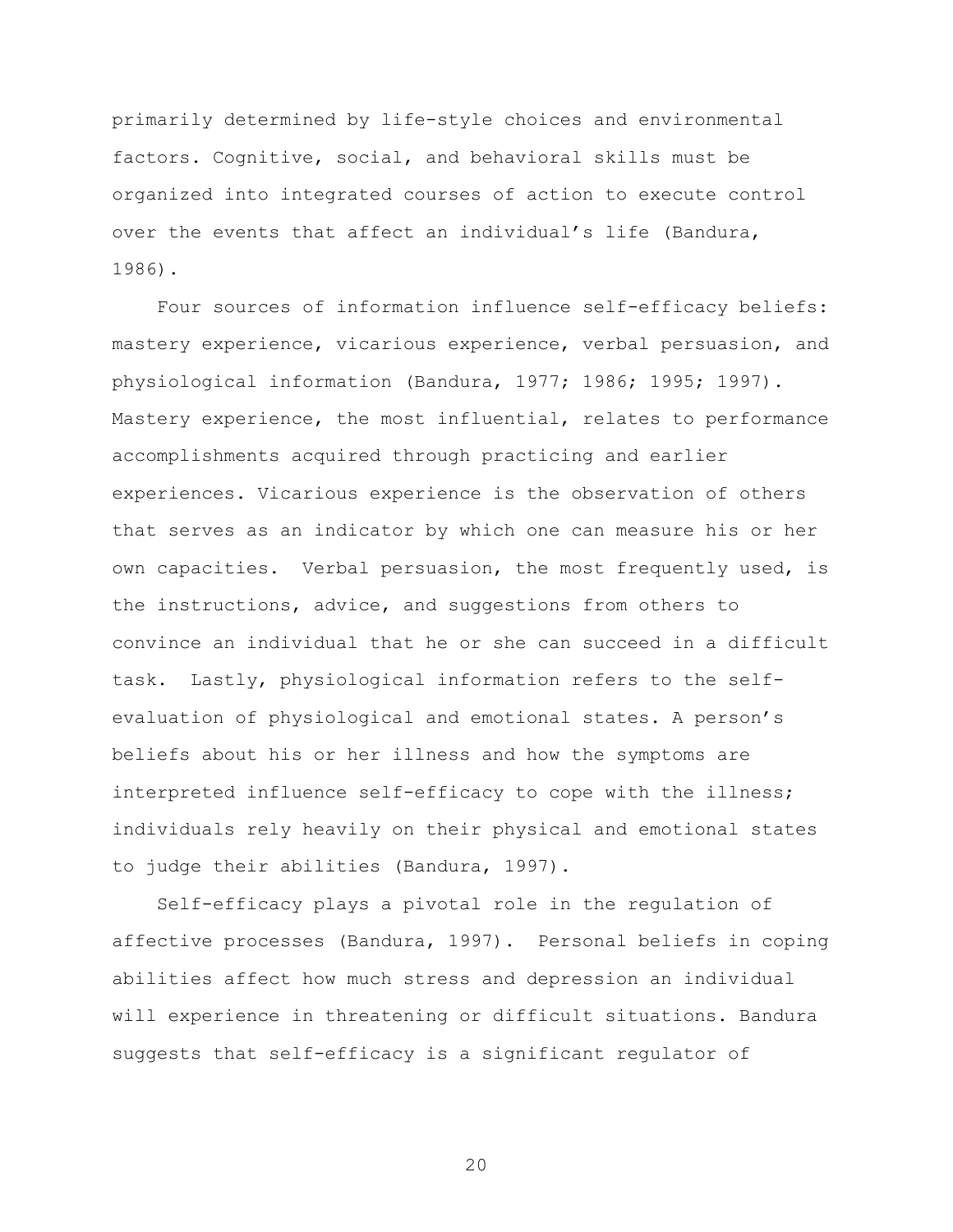thinking patterns, the amount of stress experienced, and susceptibility to depression.

 As applied to this study, the SCT holds that the independent variable self-efficacy and the moderating factors: mastery experience, vicarious experience, verbal persuasion, physiological states, and depression will influence the dependent variable diabetes self-care management in a sample of Appalachian women with type 2 diabetes.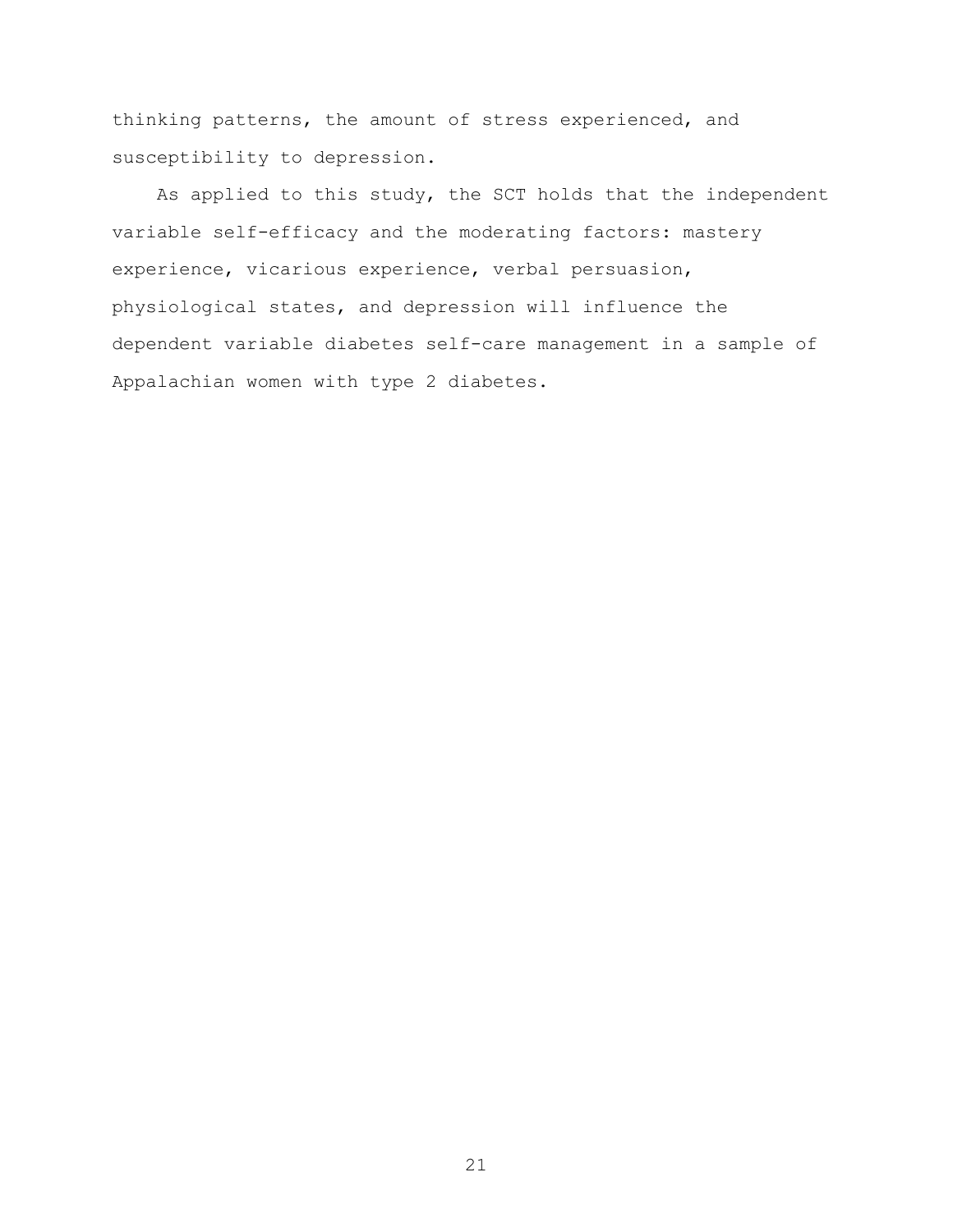## CHAPTER 2

## LITERATURE REVIEW

Evidence from the Diabetes Control and Complications Trial (DCCT) supports focusing on behavior, rather than metabolic control, as the key outcome of diabetes education and treatment (ADA, 1997). Over the last decade, there has been a shift from a didactic approach of diabetes self-management education to a skills based approach that focuses on informed self-management decision making (ADA, 2006). Individualized diabetes selfmanagement education concomitant with enhanced self-care behaviors through frequent self-testing, regulation of dietary intake, exercise, and medication compliance can improve or maintain health in persons with diabetes (Glasgow et al., 1999).

A national survey (n = 2056) of adults with DM indicated that individuals with DM were least likely to make changes related to diet and physical activity; whereas adherence with other regimen-specific tasks of self-care such as blood glucose monitoring and medication administration were more reliable (Ruggiero et al., 1997). Some researchers have suggested that non-adherence is the norm for those with chronic illnesses such as DM who attempt to manage within their existing lifestyle according to their own values and beliefs about the illness (Rapley & Fruin, 1999).

Brown (1990, 1992) established that an improvement in a person's diabetes related knowledge level rarely, if ever, led to the behavior changes required to manage the illness. A metaanalysis of 17 studies revealed didactic or knowledge based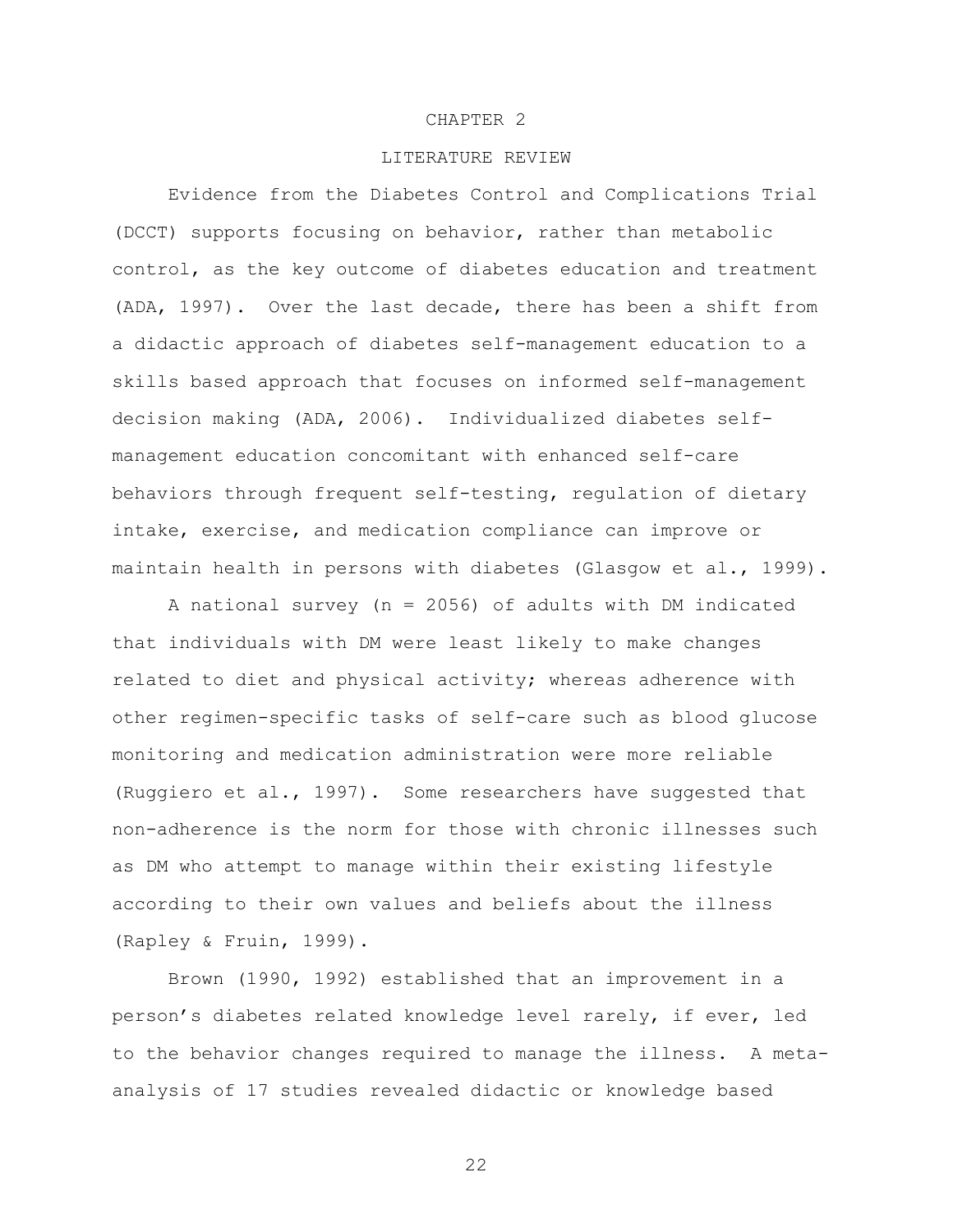interventions were consistently associated with negative outcomes in diabetes care (Glazier, Bajcar, Kennie, & Willson, 2006). Emphasis is now on identification of factors that facilitate behavior changes leading to euglycemia. Furthermore, assuming that 95% of diabetes care is self-care, focusing on self-care variables rather than diabetes knowledge related outcomes is only rational (Krichbaum, Aarestad, & Buethe, 2003). As a result, self-efficacy has been a principal variable in diabetes research over the past 20 years (Glasgow & Osteen, 1992; Jenkins, 1995; Ludlow & Gein, 1995; O'Leary, 1985; Skelley, Marshall, Haughey, Davis, & Dunford, 1995; Sousa et al., 2005; Williams & Bond, 2002).

#### *Self-Efficacy*

One of the psychosocial barriers that most strongly and consistently relates to low levels of diabetes self-management is low-self efficacy (Glasgow, Toobert, & Gillette, 2001). Conversely, high levels of self-efficacy have been linked to enhanced adherence in diverse samples including adolescents with diabetes (Ott, Greening, Palardy, Holderby, & DeBell, 2000); European Americans(Skaff, Mullan, Fisher, & Chesla, 2003); Latinos (Sarkar, Fisher, & Schillinger, 2006); Canadians (Ludlow & Gein, 1995); and a sample of 309 participants that included 140 African Americans(Aljasem, Peyrot, Wissow, & Rubin, 2001). *Appalachia* 

The significance of diabetes-specific self-efficacy beliefs in rural populations has not been addressed by research. Rural populations such as those in Appalachia are some of the region's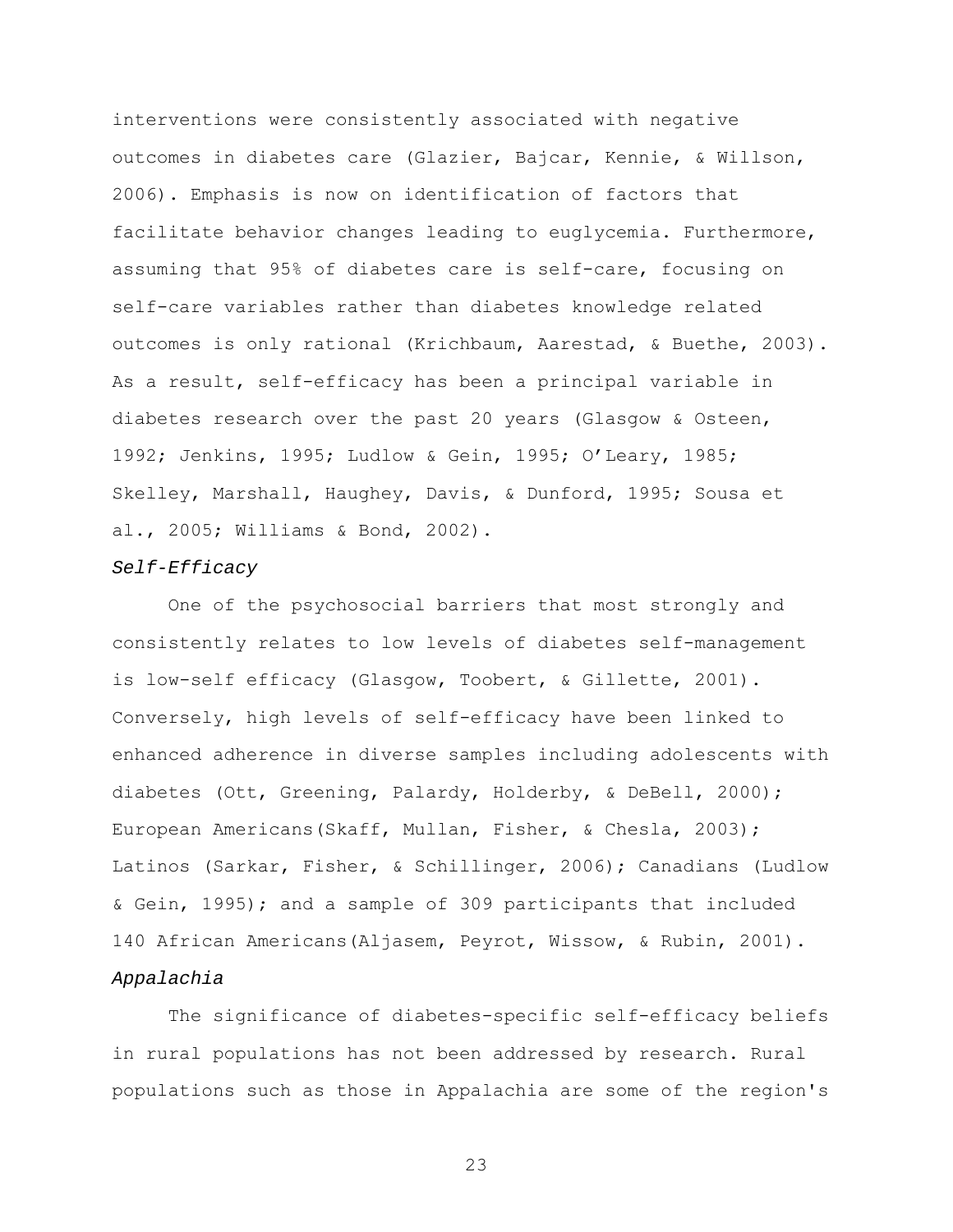most economically depressed. The residents have numerous social and health disparities contributing to increased rates of diabetes (ARC, 2005).

Appalachia is plagued with high rates of poverty, high levels of unemployment, low levels of education, and decreased access to care (ARC, 2005). Data compiled by the National Center for Health Statistics from 1990-1997 suggest that Appalachians die faster and have more chronic illnesses, higher rates of suicide, and fewer health care providers per 100,000 residents than the rest of the nation.

The literature imparts conflicting findings of research regarding health-related cultural perspectives in Appalachia. Rosswurm et al. (1996) found Appalachians perceived no control in illness prevention; their views were fatalistic with adaptive acceptance. This perspective is consistent with the finding that women of lower socioeconomic status believe more strongly in fate and chance than women of higher socioeconomic status (Raja, Williams, & McGee, 1994). Contrary to established research, Appalachian participants in a study by Smith and Tessaro (2005) linked diabetes to individual behaviors. Further, the participants recognized the ability to control some aspects of the disease through self-management.

In congruence with nationwide Hispanic population growth, Tennessee has experienced a 378% increase in the minority group since 1990 (United States Census Bureau, 2000). Persons of Hispanic or Latino origin account for 1.9% of the population in Johnson City, Tennessee (United States Census Bureau, 2004);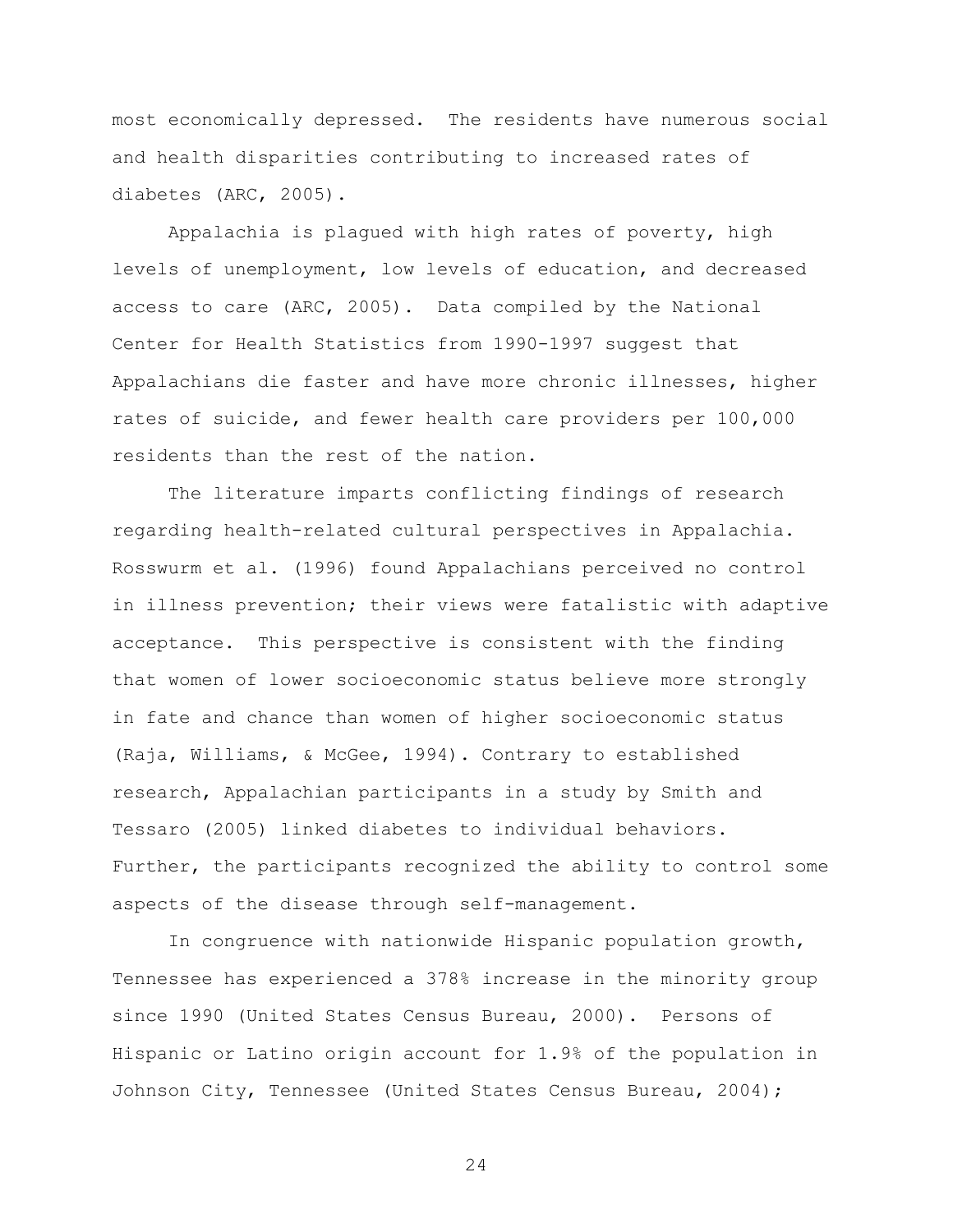however, approximately 30-39% of Tennessee's immigrant population is undocumented (Capps, Passel, & Fix, 2004). The Hispanic-Latino immigrant is 1.7 times more likely to have diabetes and more prone to disease-related complications than his or her non-Hispanic white counterpart (CDC, 2005); yet, little is known about the cultural health-beliefs and applicability of self-efficacy as a predictor of glycemic control in the Appalachian in-migrant Hispanic-Latino population.

#### *Depression*

Presently, there is a greater understanding of the relationship among psychosocial factors such as mental health states and self-care behaviors as they relate to health outcomes (Rubin & Peyrot, 1998). For example, the presence of diabetes doubles the odds of co-morbid depression (Anderson, Freedland, Clouse, & Lustman, 2001). Glasgow et al. (1999) report depression to be three times more common among persons with DM than the general population; however, depression is frequently undiagnosed.

Identification of depression is significant in that there are mental health implications and negative impacts on selfmanagement, glucose control, and diabetes-related complications (Glasgow et al., 1999); higher odds of functional disability (Egede, 2004); and a higher mortality rate (Katon et al., 2005). Diabetes with coexisting depression has been associated with higher nonadherence to three types of long-term pharmacotherapy: oral hypoglycemics, anti-hypertensives, and lipid lowering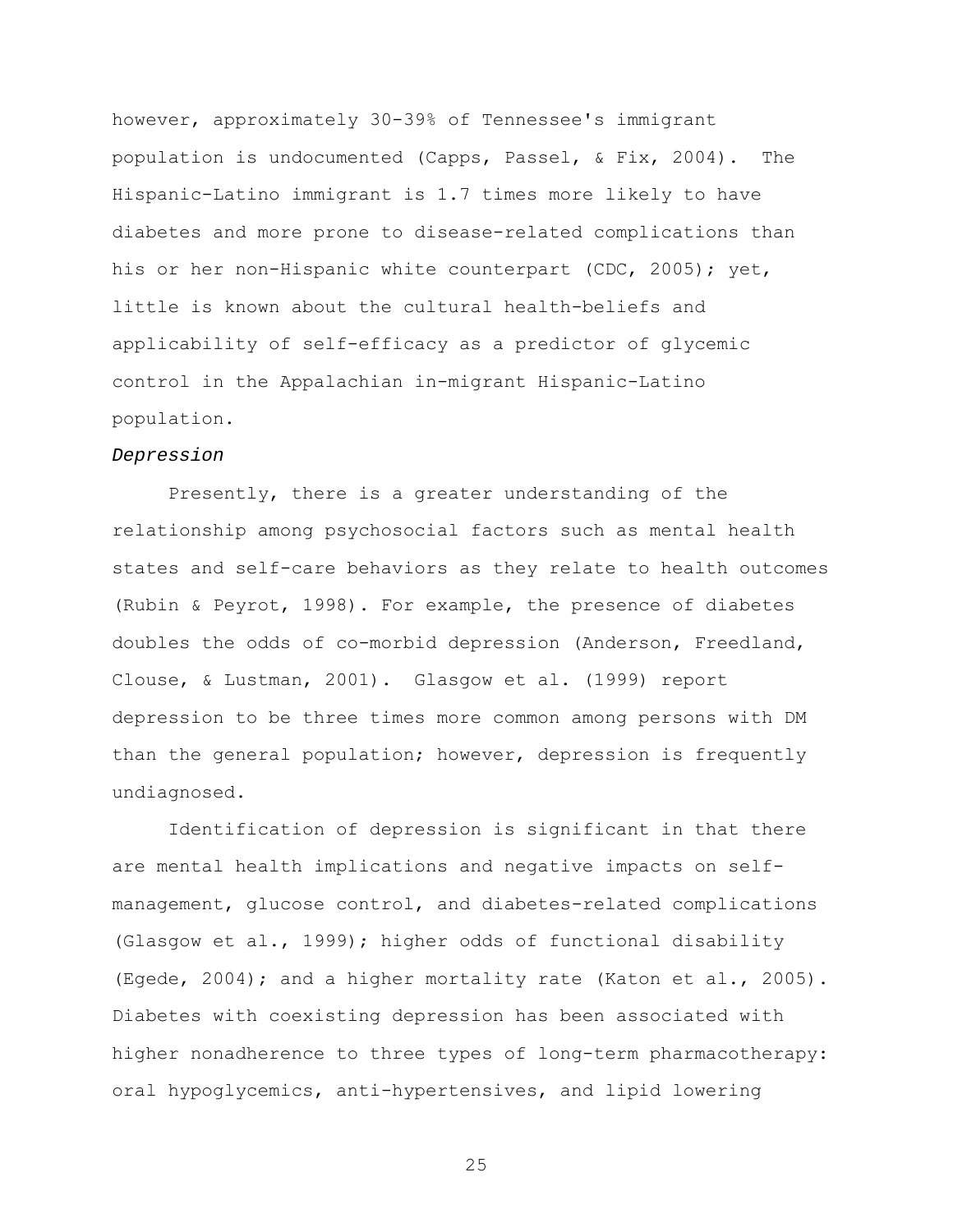agents (DiMatteo, Lepper, & Croghan, 2000). In recognition of depression's influence on diabetes care and outcomes, assessment of mood was added to the 2004 American Diabetes Association standards of medical care (ADA, 2004).

Egede et al.(2002) found the cost of health care in individuals with diabetes to be significantly impacted by the presence of comorbid depression. Depressed patients with diabetes have more ambulatory care visits and fill in excess of twice the amount of prescriptions than their non-depressed counterparts. Comorbid depression is associated with a fivefold increase in total annual health care expenditures that approximates \$192 million (Egede, Zheng, & Simpson, 2002). *Women and Depression* 

In addition to cultural variables that impact chronic illness management and an increased risk for psychopathology, there are variations between genders. Women with type 2 diabetes are twice as likely to be depressed as men (Nichols & Brown, 2003). Peyrot and Rubin (1997) report similar findings in that women with diabetes are twice as likely to report higher levels of psychological disturbance in the form of depression and anxiety compared to men with the illness (Peyrot & Rubin). In addition to being a female with diabetes, Peyrot and Rubin found a higher likelihood of depression associated with less education, being unmarried, and aged 40-49.

On disease specific measures, women have expressed less mastery over their diabetes (Rubin & Peyrot, 1998) and more disruption in their everyday life secondary to the disorder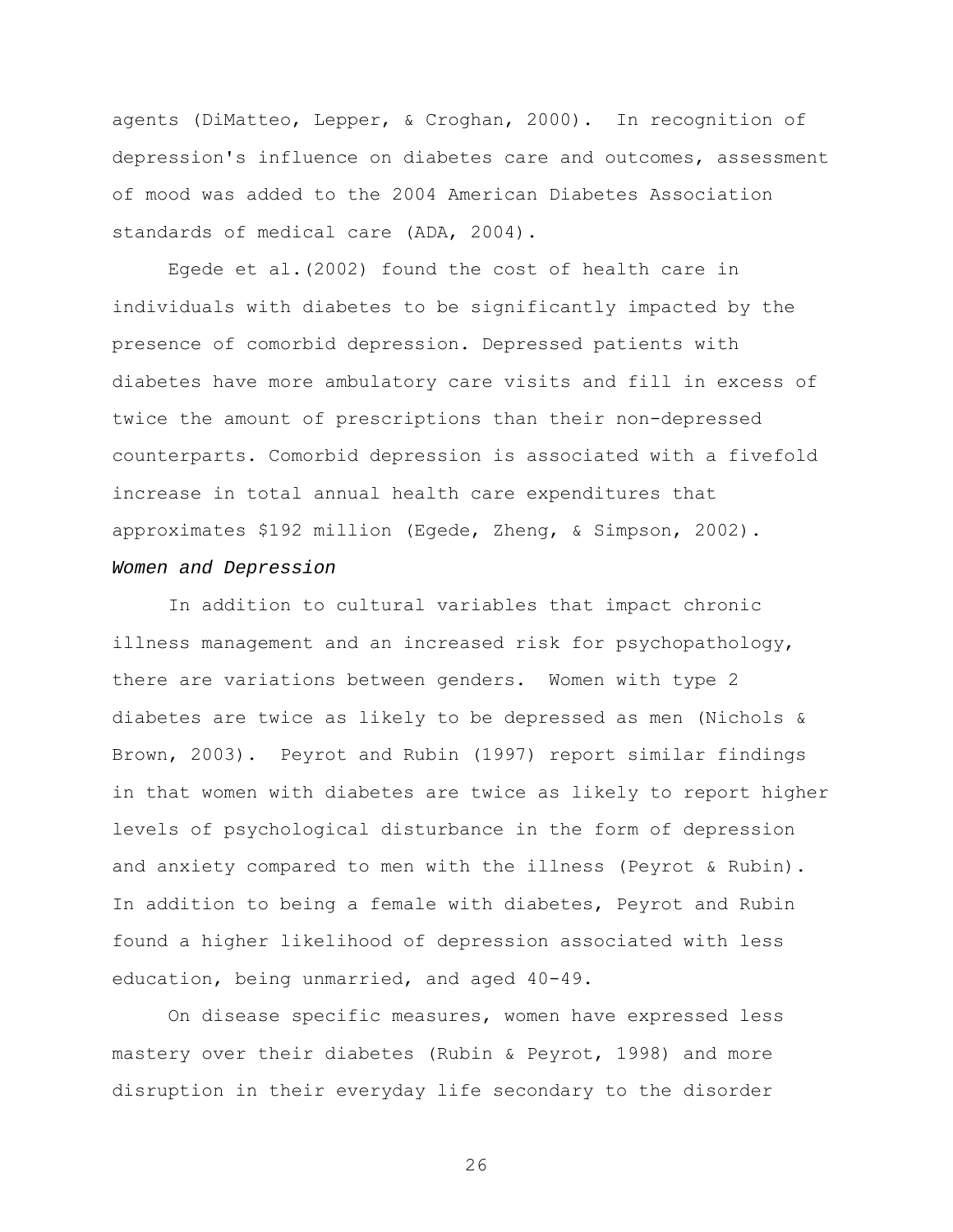(Rubin & Peyrot; Wredling et al., 1995). Rubin and Peyrot's study investigating gender differences in psychosocial, behavioral, and physical aspects of diabetes found that women score higher on powerful-other health professional locus of control tool, meaning they view diabetes health-related outcomes as attributed largely to their health providers' efforts. Additionally, women had higher chance locus of control indicating that diabetes health-related outcomes were the result of fate or chance. Further, women scored lower than men on self-efficacy scales. Men had greater satisfaction with diabetes-related emotional support from their spouses, higher quality of life, greater overall treatment satisfaction, better glycosylated hemoglobin levels, and fewer hassles associated with meals and snacks (Peyrot, 1998). In a study examining gender and treatment differences in a Hispanic population, females with DM reported lower levels of perceived control and support for their diet than males (Brown et al., 2000). To date, no studies have addressed DM gender and treatment differences within the Hispanic-Latino in-migrant Appalachian population.

The prevalence of diabetes is well documented and research has clearly found a strong relationship between self-efficacy and diabetes related self-care behaviors. The last decade has focused on patient-centered perspectives and empowerment in diabetes management (Rayman & Ellison, 1998). Rayman and Ellison suggest an exemplar of diabetes self-management makes decisions about adherence that are congruent with personal values, beliefs, and circumstances. The exemplar is confident in her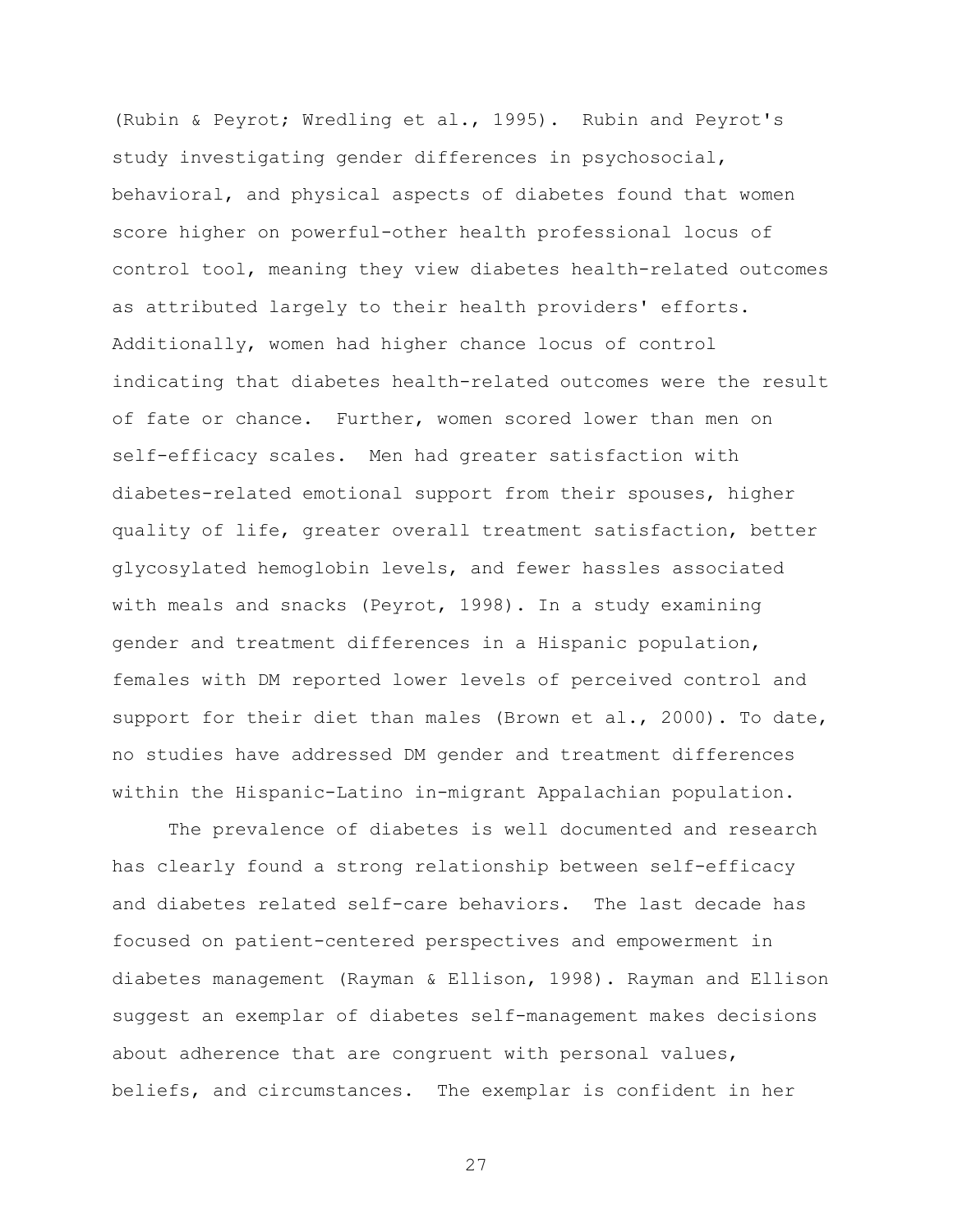decisions and is able to integrate diabetes management into daily living without rigidity. Similarly, as a woman's selfefficacy increases, higher levels of self-care with more flexibility can be attained. Flexible self-care allows for responsible management of diabetes resulting in adequate glucose control without extensive effects on daily life (Siguroardottir, 2005).

Although self-efficacy has been associated with enhanced diabetes self-care, the predominant Appalachian cultural healthbeliefs are embedded in fatalism or passive acceptance of illness(Rosswurm, Dent, Armstrong-Persily, Woodbum, & Davis, 1996). One major opportunity for nursing research to embrace is the role of self-efficacy in the self-care management of type 2 diabetes in the women of Appalachia. Using Bandura's (1986) SCT as a guide, relationships among 1) self-efficacy and diabetes self-care management, 2) depression and self-efficacy, and 3) mastery experience, vicarious experience, verbal persuasion, physiological states, self-efficacy, and diabetes self-care management necessitate evaluation for significance in women with type 2 diabetes residing in Appalachia.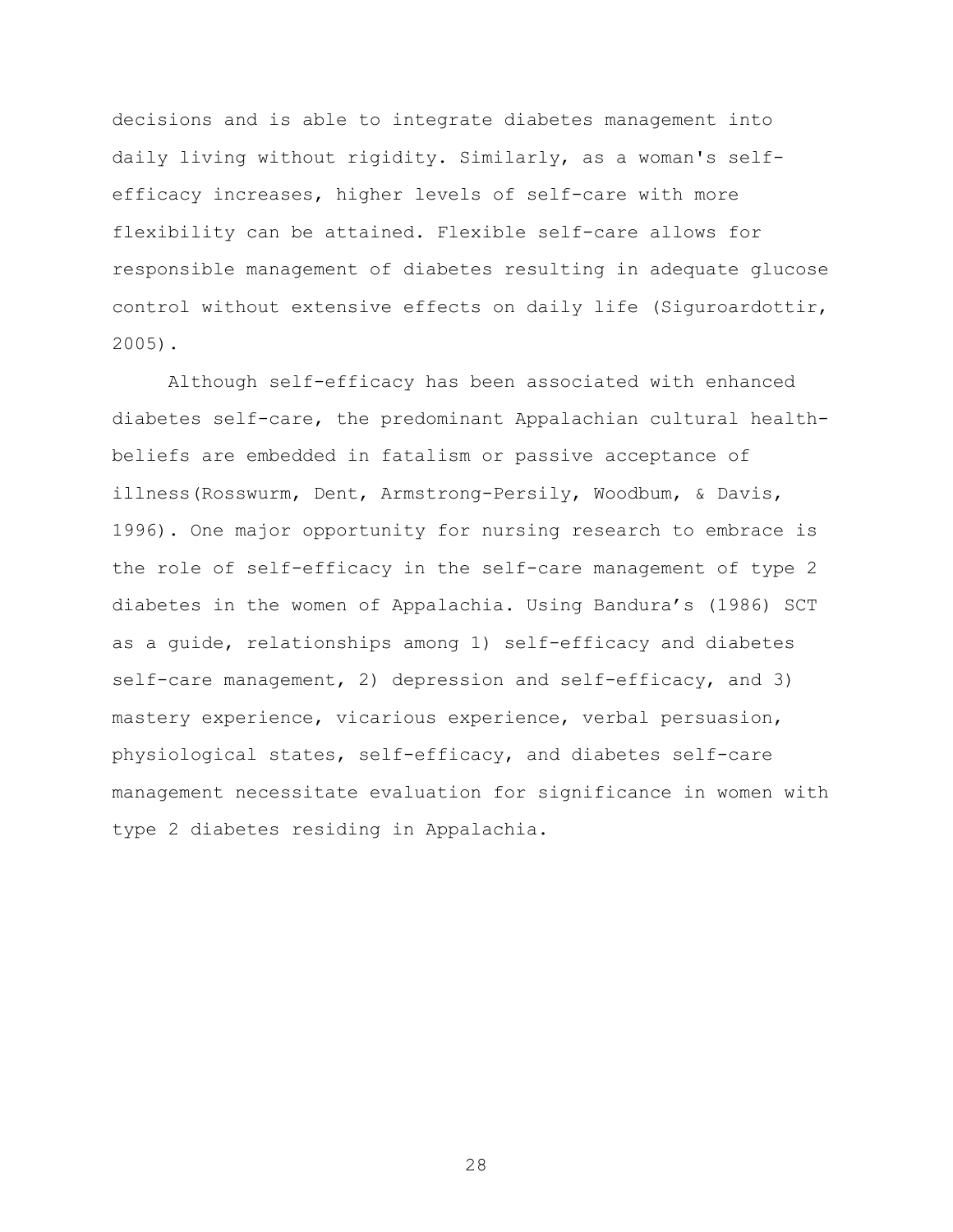#### CHAPTER 3

#### METHODS

## *Design*

This study was a descriptive, cross-sectional, correlation design. Cross-sectional designs attempt to capture attitudes or behaviors of participants at one point in time. The purpose of survey methodology is to measure variables by asking participants questions and then to examine the relationships among the variables (Field, 2000). This study examined the relationships among self-efficacy, depression, and diabetes self-care management in Appalachian women with type 2 diabetes. The specific research questions are:

- 1. What is the relationship between self-efficacy and diabetes self-care management in Appalachian women with type 2 DM?
- 2. What is the relationship between self-efficacy and depression in Appalachian women with type 2 DM?
- 3. What are the relationships among mastery experience, vicarious experience, verbal persuasion, physiological states, depression, self-efficacy, and diabetes selfcare management in Appalachian women with type 2 DM?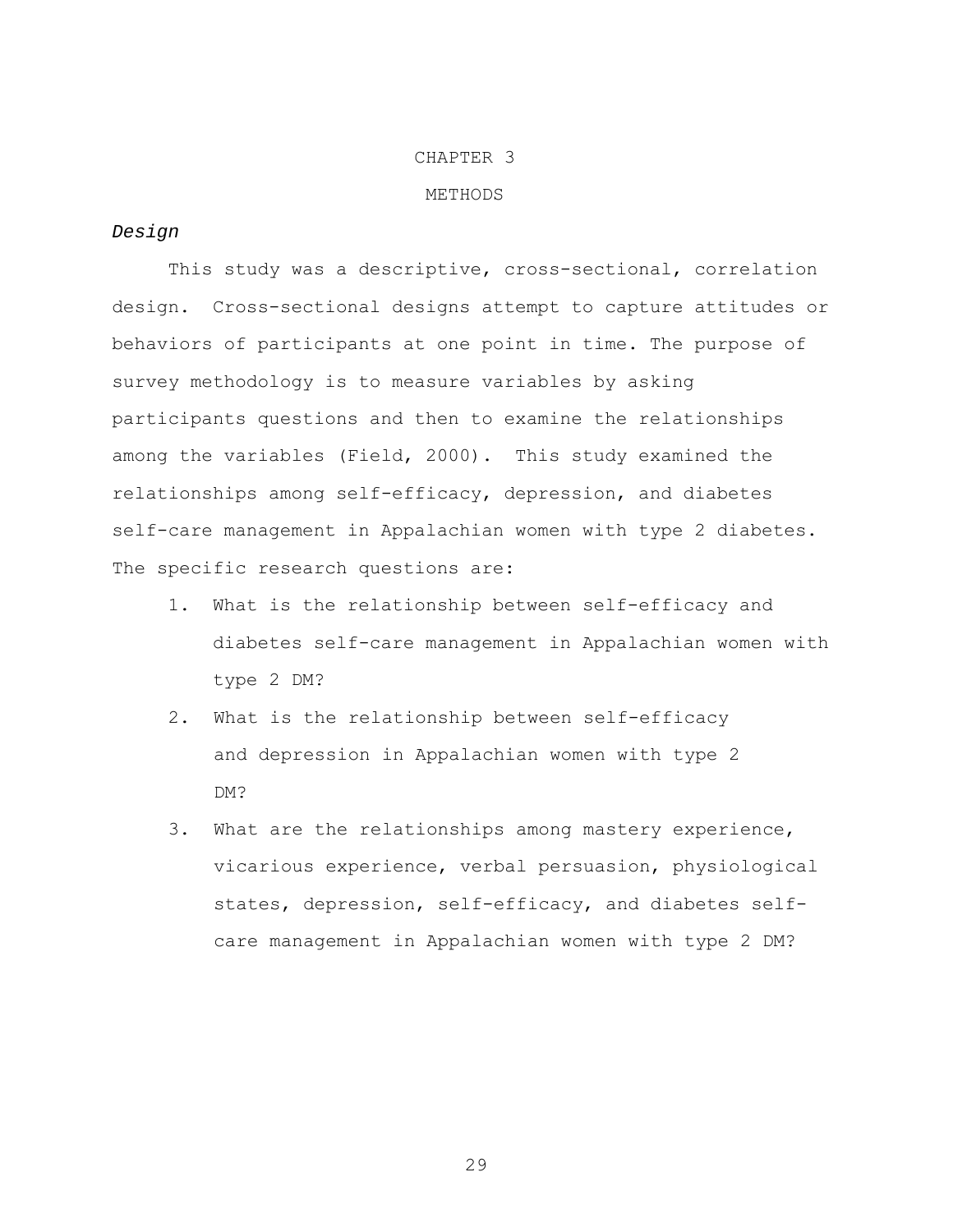#### *Sample*

Statistical power analysis assists in the estimation of the needed sample size to enable accurate and reliable statistical judgments. The sample size was confirmed using G power software (Erdfelder, Faul, & Buchner, 1996). In order to have a medium effect size and confidence interval of *p* <.05, the study sample required 85 subjects (Cohen, 1988). Participants were required to be age 21 or older and literate in English to complete the surveys. The diagnosis of type 2 diabetes must have been established for at least 6 months at the time of the survey to allow for psychological adjustment, diagnosis stabilization, and development of self-care skills. Adolescent females were excluded due to developmental (biological and psychological) related issues that may affect adherence as well as those persons with gestational diabetes.

## *Setting*

The site of the study was an East Tennessee State University (ETSU) nurse-managed rural health clinic that serves residents of Appalachia. Participants were also recruited from Mountain States Health Alliance (MSHA) Health Resources diabetes education center as well as through ads in the community newspapers, television, and radio. Methods of recruitment included convenience sampling, assistance from clinic staff, diabetes educators at the Health Resources diabetes education center, fliers, and advertisements.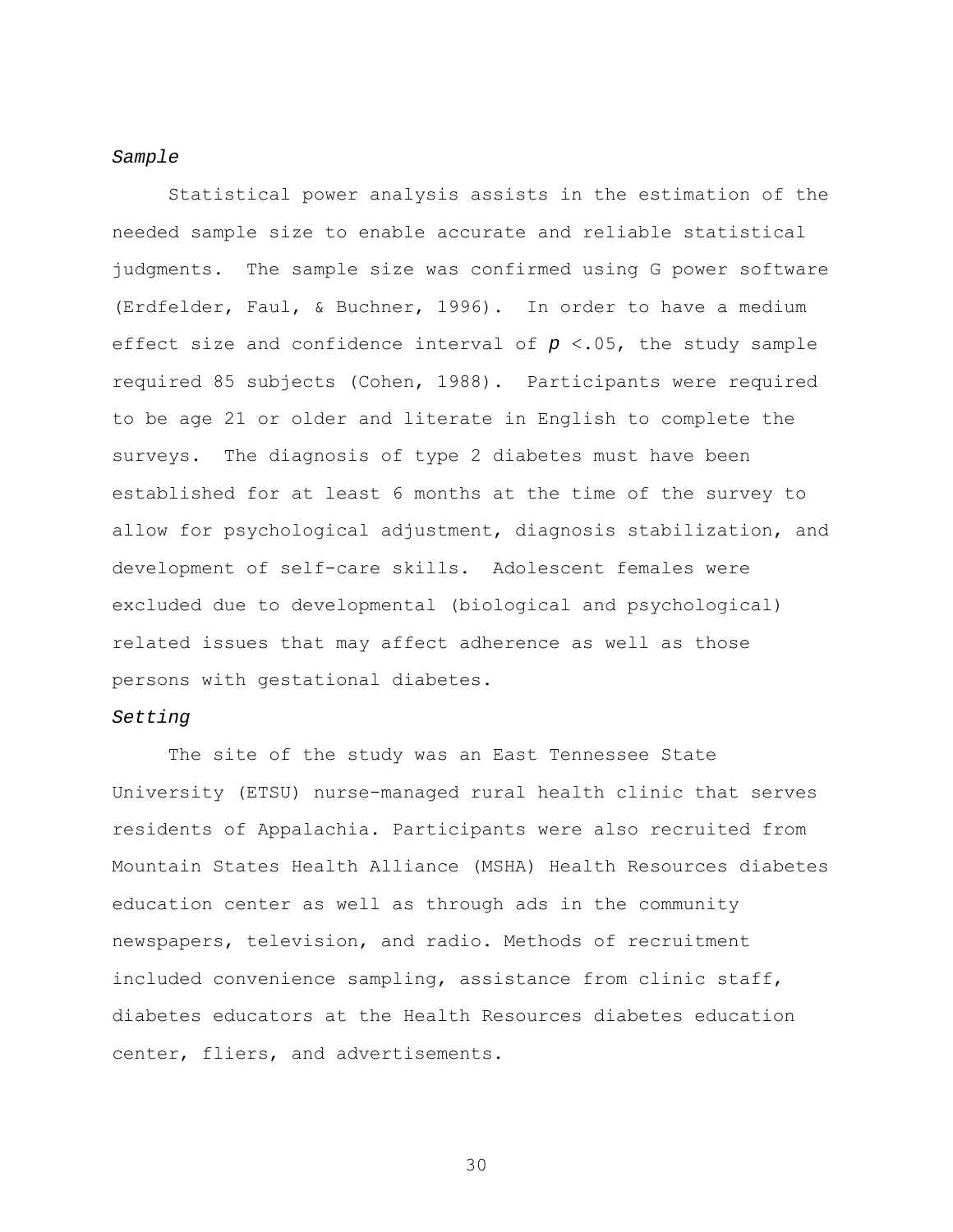The risks associated with this study were related to emotional stress that may occur with the use of survey instruments investigating affective processes. The tool measuring depression was scored immediately upon completion. One question on the BDI-II inquires about suicidal thoughts or wishes. There were no participants who acknowledged suicidal ideations. BDI-II scores calculated above 20 indicate moderate depressive symptoms, those greater than 29 are indicative of severe depression. If depressive symptoms were identified by a score greater than or equal to 20, the participant was referred to the behavioral health provider at the clinic. If the participant was from Health Resources Center or from the general community, she was referred to her primary care provider for further psychological evaluation.

#### *Measures*

 The four instruments used in this study were Diabetes Management Self-efficacy Scale (DMSES) (van der Bijl, Poelgeest-Eeltink, & Shortridge-Baggett, 1999), The Beck Depression Inventory-II (BDI-II) (Beck, Steer, & Brown, 1996), The Summary of Diabetes Self-Care Activities (SDSCA) (Toobert & Glasgow, 1994), and a demographics tool created by the principal investigator. The demographics record included information regarding age, marital status, education, and ethnicity. In addition, diabetes-related information was obtained from the participant's chart or by recall. Diabetes health-related information included the nature and duration of illness, presence of chronic illness co-morbidities, last glycosylated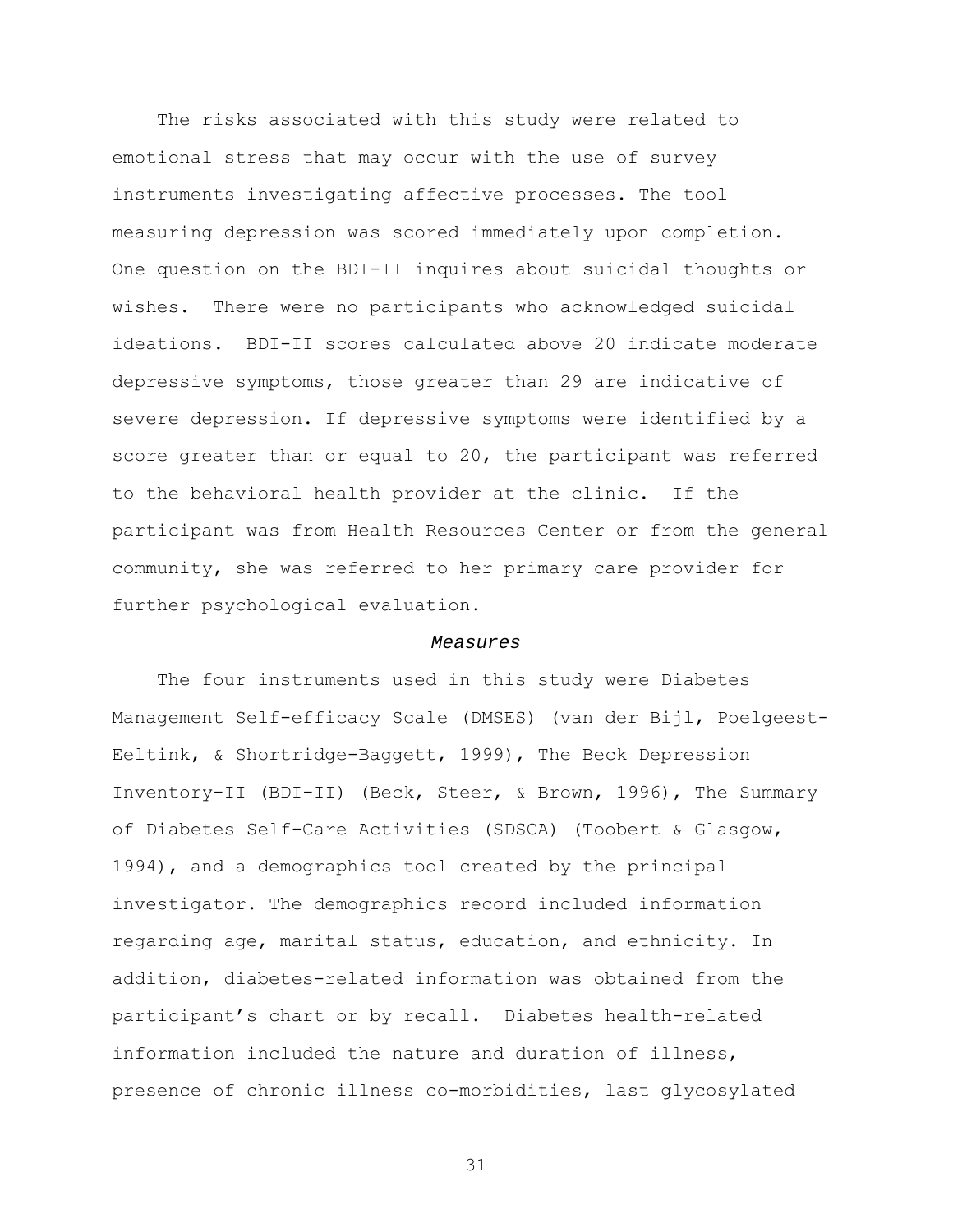hemoglobin, type of medication, formal education on illness, presence of diabetes self-management role model, and the existence of a source of encouragement. The participant's waist-to-hip ratio and body mass index were measured and calculated by the principal investigator. In consideration of the BDI-II's sensitive nature and complexity of the diabetes health-related demographics tools, these surveys were presented last in the data collection packets.

## *Diabetes Management Self-Efficacy Scale*

Measuring self-efficacy in type 2 diabetes has been validated using the DMSES (van der Bijl et al., 1999; van der Bijl & Shortridge-Baggett, 2001). This tool measures the individual's ability to perform activities essential for the treatment of diabetes, self observation, and self-regulating activities required by the disease. Psychometrics of the English version of the instrument include an alpha coefficient of  $0.81$  and a test-retest reliability score of  $0.79$  (P <  $0.001$ ). The DMSES has been translated verbatim to Spanish (Appendix C); currently, there are no published psychometrics for the Spanish version of this instrument.

#### *Beck Depression Inventory-II*

 Psychological states such as anxiety, stress, arousal, fatigue, and mood impact self-efficacy. In addition, selfefficacy impacts affective states (Bandura, 1997). The Beck Depression Inventory-Second Edition (BDI-II) was created for the assessment of symptoms corresponding to criteria for diagnosing depressive disorders listed in the American Psychiatric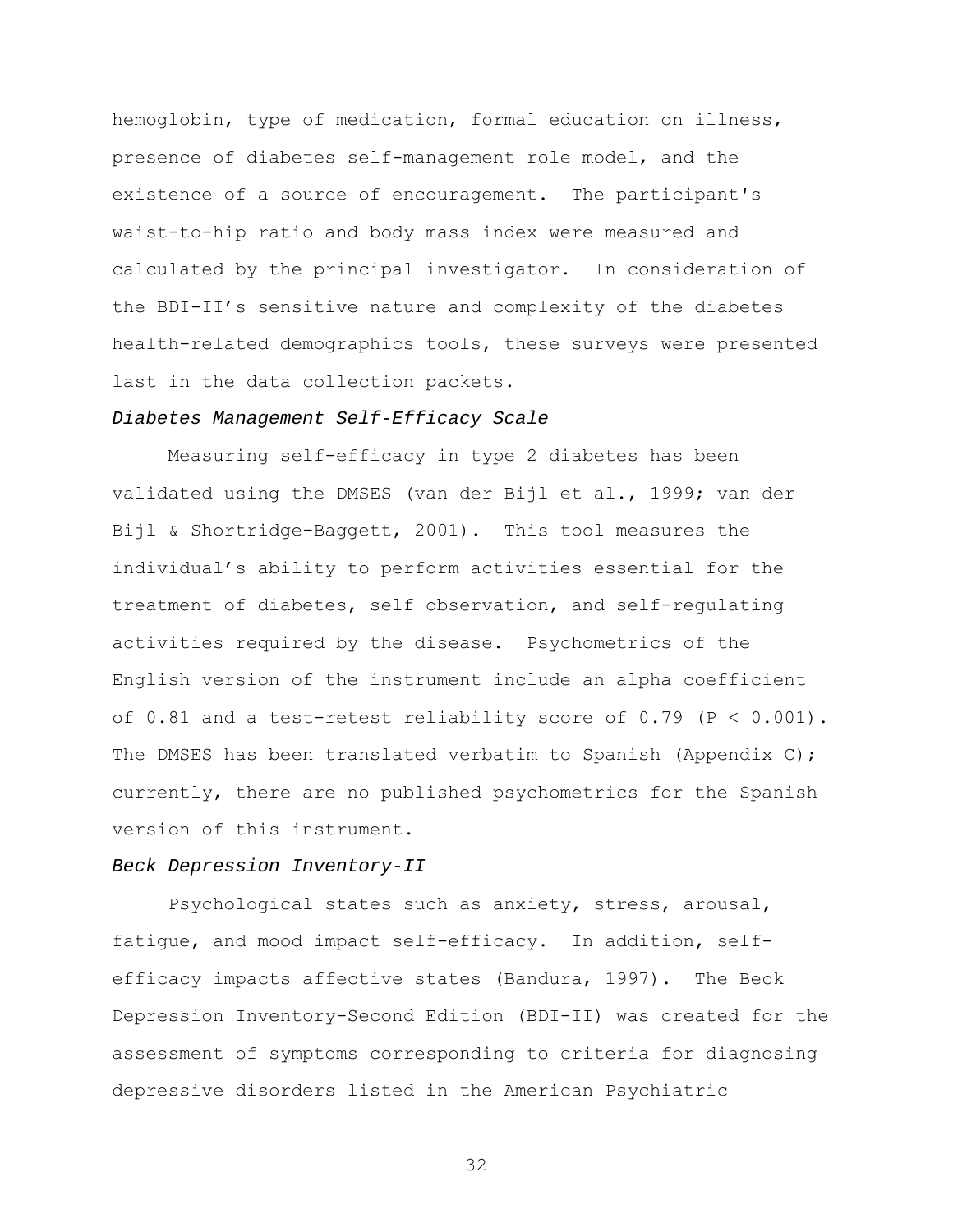Association's Diagnostic and Statistical Manual Fourth Edition (Beck, Steer, & Brown, 1996). The BDI is one of the most widely used tools for measuring the severity of depression in diagnosed patients and for identifying potential depression in normal populations age 13 and over (Piotrowski & Keller, 1992).

 The BDI-II assesses symptoms of depression such as appetite changes, fatigue, hopelessness, irritability, cognitions of guilt, and feelings of punishment (Beck et al., 1996). The test-retest correlations for the BDI are reported as 0.93 (*p <*.001), with an internal consistency alpha coefficient of 0.91. The BDI-II can be used to determine the impact and significance of depression on self-efficacy and diabetes self-management. *Summary of Diabetes Self-Care Activities* 

 There is a documented link between diabetes self-care and level of glucose control (Glasgow, 1991). Diabetes selfmanagement can be measured by the Summary of Diabetes Self-Care Activities (SDSCA)(Toobert & Glasgow, 1994; Toobert, Hampson, & Glasgow, 2000). The SDSCA is a self-report measure of the frequency of completing the prescribed regimen related to diet, exercise, glucose testing, and foot care. Psychometrics report test-retest correlations as moderate (mean = 0.40) and high inter-item correlations (mean = 0.47) (Toobert et al., 2000). The SDSCA was selected as an outcomes measure in assessing selfefficacy and depression on diabetes self-care management. The SDSCA was translated verbatim to Spanish (Appendix D); currently, there are no published psychometrics for the Spanish version of this instrument.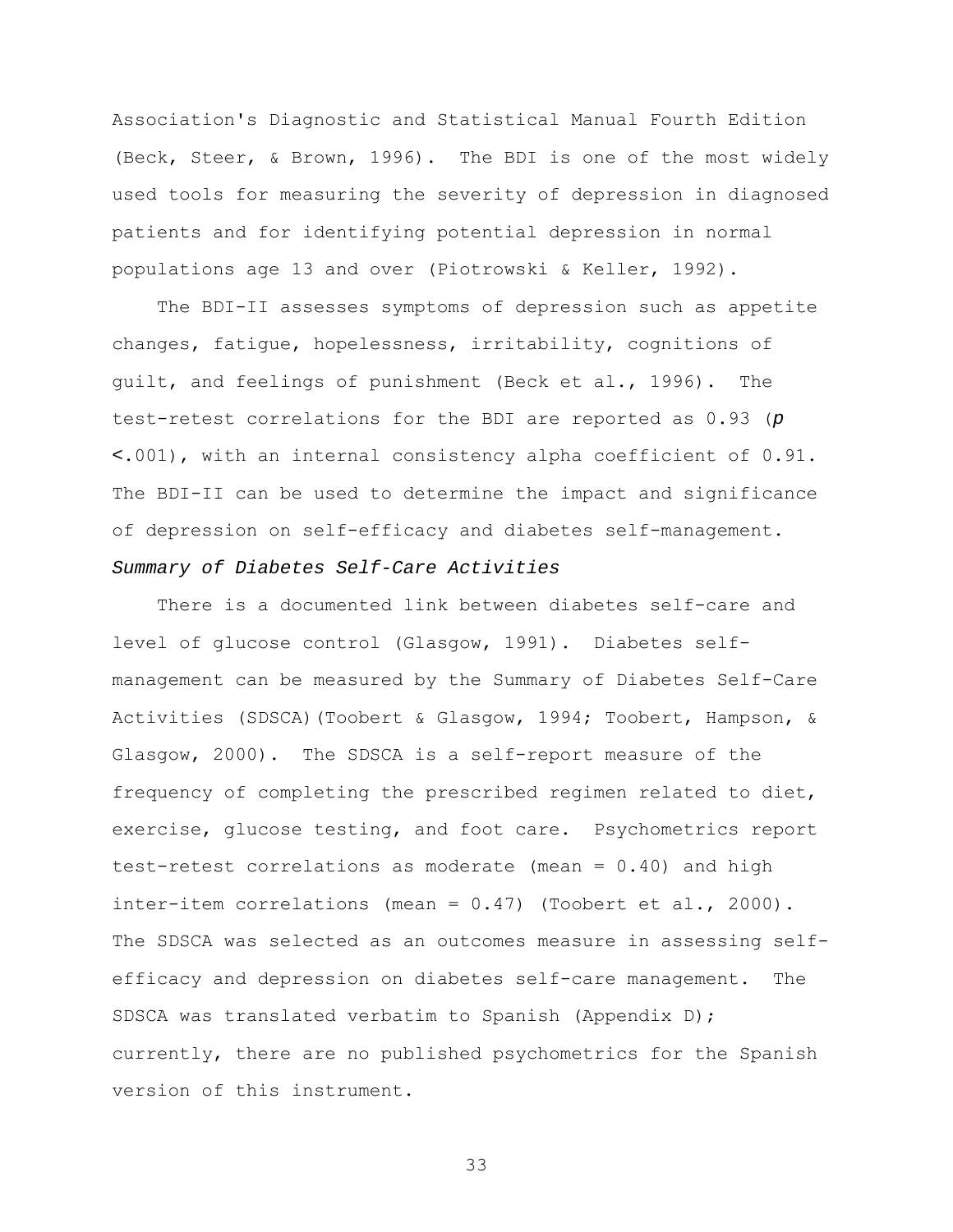## *Diabetes Health-Related Questionnaire*

A diabetes health-related demographics questionnaire was created to focus on essential variables associated with diabetes self-care management. Obesity, specifically abdominal adiposity, is strongly linked to the development of type 2 diabetes (Fox et al., 2004)and a potent modifiable risk factor in the development of complications such as cardiovascular disease (Welborn, Dhaliwal, & Bennett, 2003); therefore, body mass index (BMI) and waist-to-hip ratio (WHR) were included in this investigation. The recommended BMI is 18.5 to 24.9 (CDC, 2007) and WHR measurement of 0.80 or less in women (National Institutes of Health, 1998). Additional items on the demographics tool included variables that influence selfefficacy such as: years since diagnosis, diabetes education, existence of a diabetes management exemplar, experiences of success in diabetes management, and co-morbid diseases.

#### *Procedures*

## *Informed Consent*

Permission to complete research using human subjects was granted by The East Tennessee State University (ETSU) Institutional review Board (IRB). Upon initial contact with the participant, the nature and purpose of the study was fully detailed. In addition, participants were informed of their right to withdraw at anytime. Due to the inability to secure a bilingual research assistant, Spanish speaking participants were not recruited for the study. After all the participant's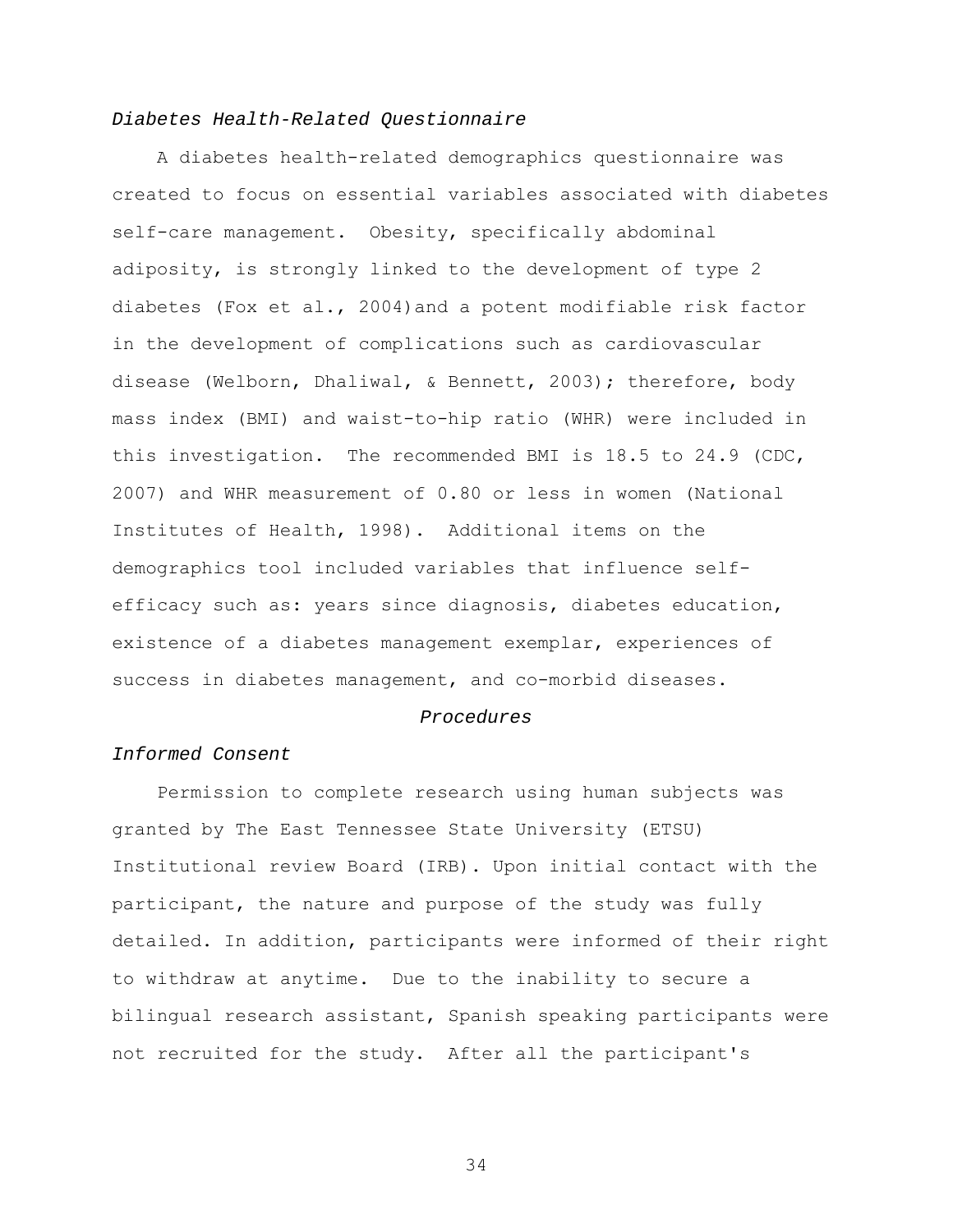questions were answered and informed consent had been provided, the women were entered into the study.

 The risks associated with this study were related to emotional stress that may occur with the use of surveys investigating affective processes such as depression. As previously described, the Beck-Depression Inventory-II was scored immediately upon completion. None of the participants acknowledged the presence of suicidal ideations within the last 14 days. When a psychological process was identified by a score greater than or equal to 20, the participant was referred to the behavioral health provider at the clinic or her primary care provider if the participant was from the community.

## *Data Collection*

 The PI established contact with the clinic directors and diabetes educators at Health Resource Center. Inclusion and exclusion criteria were provided. The Principal Investigator was available at the ETSU nurse managed clinic 2 days per week for data collection with participants who met the criteria and were interested in the study. Recruitment and data collection were additionally conducted at the conclusion of select Health-Resources diabetes education sessions. Concurrently, responses to television, radio, and newspaper ads were answered and data collection scheduled. Data collection was conducted during the months of December 2006 through May of 2007.

 Participants completed the surveys in a quiet, private room in the ETSU nurse-managed clinic office, the individual's home, or a secluded area in the Health Resources diabetes education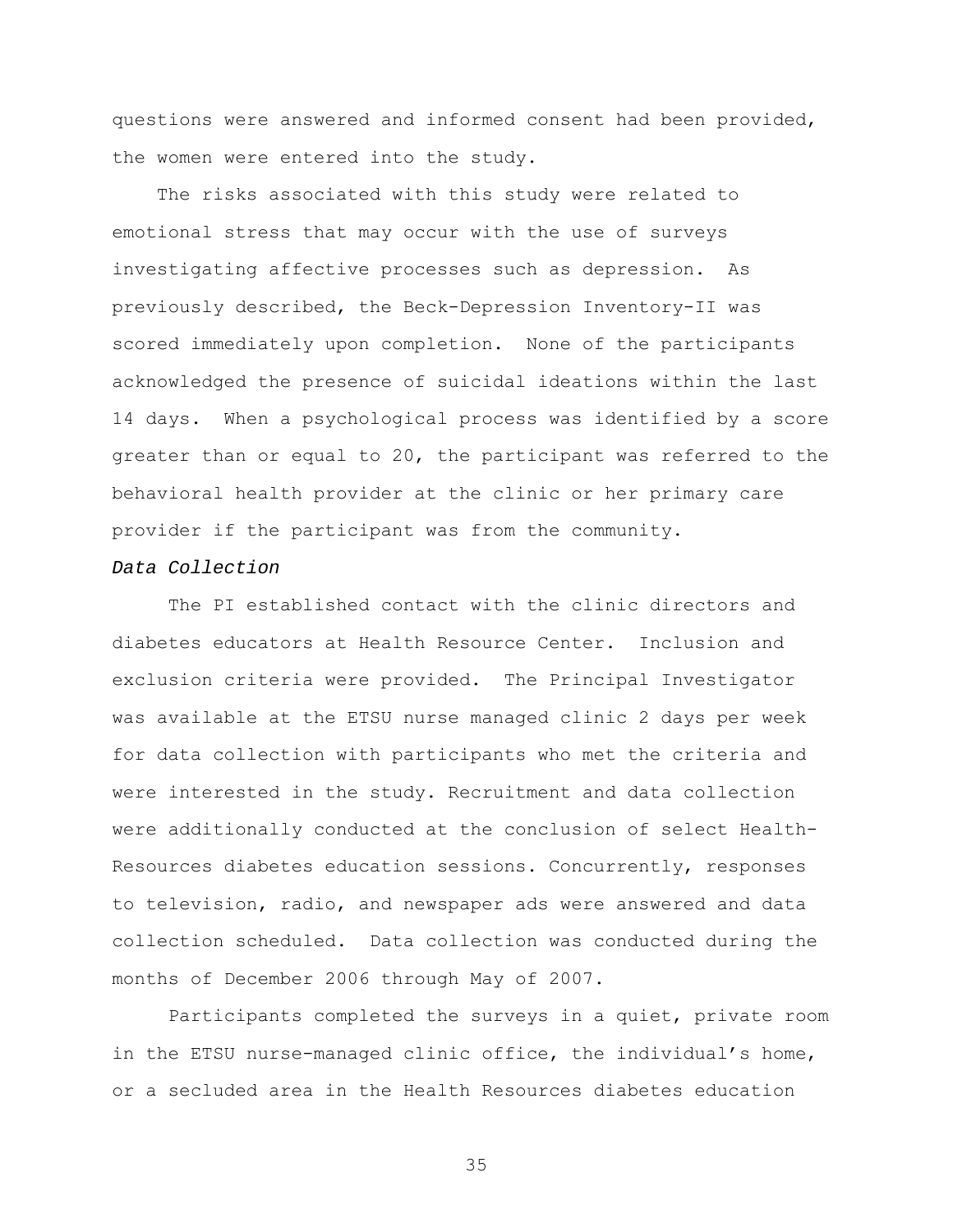facility. Instructions regarding the instrumentation were provided in detail. The participants were then asked to complete the three surveys. Upon completion of the DMSES, SDSCA, and the BDI-II, the PI completed the diabetes healthrelated demographics that included measurement and calculation of the waist-hip-ratio. The PI remained present throughout the completion of surveys for any literacy related difficulties or visual deficits requiring assistance. A five dollar honorarium was provided to the participants immediately following completion of the surveys.

# *Data Analysis*

 Data were double entered into the Statistical Package for the Social Sciences (SPSS) version 14 to ensure accuracy. Before analysis, all variables were checked for entry accuracy and normality of distributions. Errors were corrected and variables transformed as necessary. Psychometric properties of all measures were evaluated to insure applicability of these tools with this population. All multiple comparisons used the Bonferroni correction.

 Initial data analysis was purely descriptive in an attempt to detail the characteristics of the sample using frequency distributions. Primary data analysis focused on examination of the relationships among diabetes self-care management, selfefficacy, depression, mastery experience, vicarious experience, verbal persuasion, and physiological states in Appalachian women with type 2 diabetes. Additionally, Beck Depression Inventory-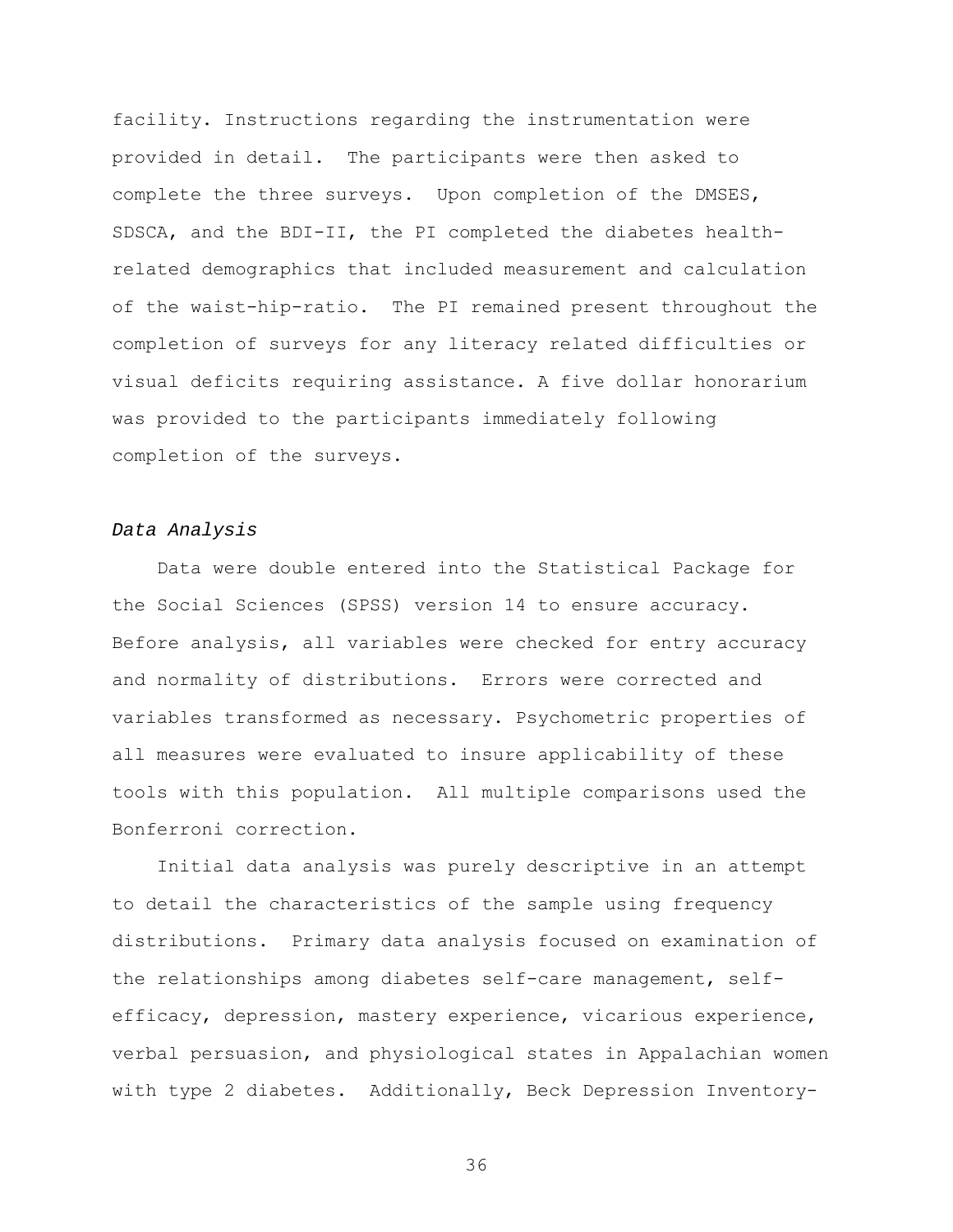II and SDSCA norms were compared to the study sample using onesample t-tests.

 The first research question, What is the relationship between self-efficacy and diabetes self-care management in Appalachian women with type 2 DM, was examined using Pearson's correlation coefficients to determine the existence of linear relationships between self-efficacy and the five scales of the SDSCA self-care management tool as well as self-efficacy and glycosylated hemoglobin. The second research question, What is the relationship between self-efficacy and depression in Appalachian women with type 2 DM, used one-way ANOVA between subjects design to evaluate self-efficacy in the presence of four categories of depressive symptoms. Independent t-tests and chi-square tests were used to investigate question three, What are the relationships among mastery experience, vicarious experience, verbal persuasion, physiological states, selfefficacy, depression, and self-care management in Appalachian women with type 2 DM. Self-efficacy and SDSCA score means were compared for those with or without mastery experience, vicarious experience, verbal persuasion, and various physiological states. The physiological variables were tested against the categorical glycosylated hemoglobin (<7% and >7%) using chi-square analysis. Multiple 2x2 chi-square tests were run for the four category BDI-II and the two category glycosylated hemoglobin. Multiple regression analysis was used to examine prediction models for glycemic control.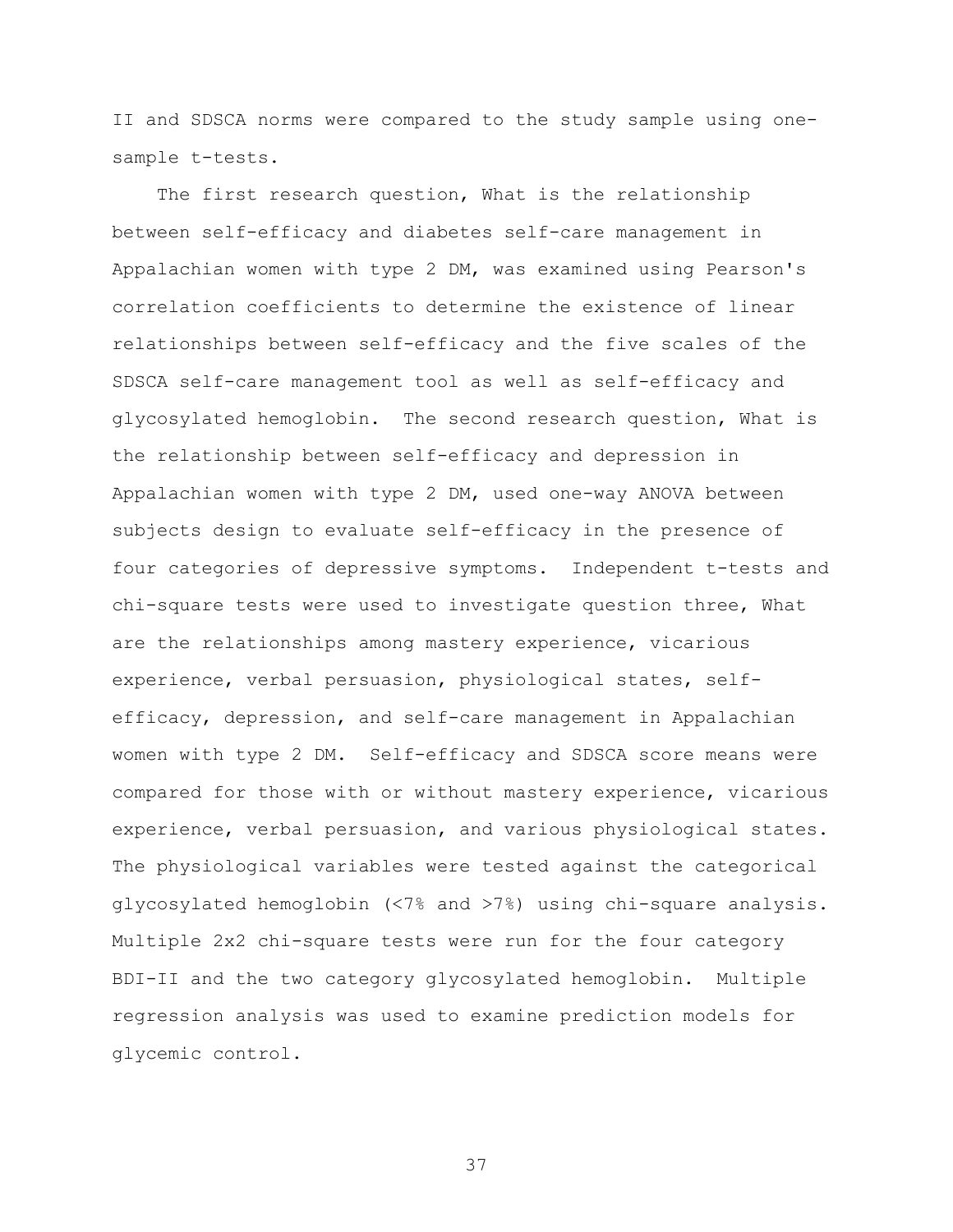#### CHAPTER 4

#### RESULTS

For this cross-sectional correlation study, a sample of women with type 2 diabetes residing in Appalachia were surveyed to ascertain the relationship among self-efficacy, depression, and self-care management of diabetes. The primary focus of this investigation was to determine whether individuals with higher levels of self-efficacy had better glycosylated hemoglobin values, hence, were more likely to engage in self-care activities. The results of the data analysis are reported in this chapter.

 Eighty-seven English speaking women were consented and surveyed in the course of this study. Two participants were excluded from analysis, one for a diagnosis of pre-diabetes and the second for diagnosis time less than 6 months. This resulted in 85 participants geographically representing East Tennessee, Southwest Virginia, and Eastern Kentucky.

#### *Demographics*

Due to the inability to secure bilingual research assistants, there were no Hispanic-Latino participants. Eightyfour Caucasian women and one African-American woman comprised the sample. The lack of diversity was expected and is reflective of the demographics in the area where the data were collected and minorities represent less than 10% of the population (United States Census Bureau, 2000). Six women participated from the Johnson City Downtown Clinic (JCDC), the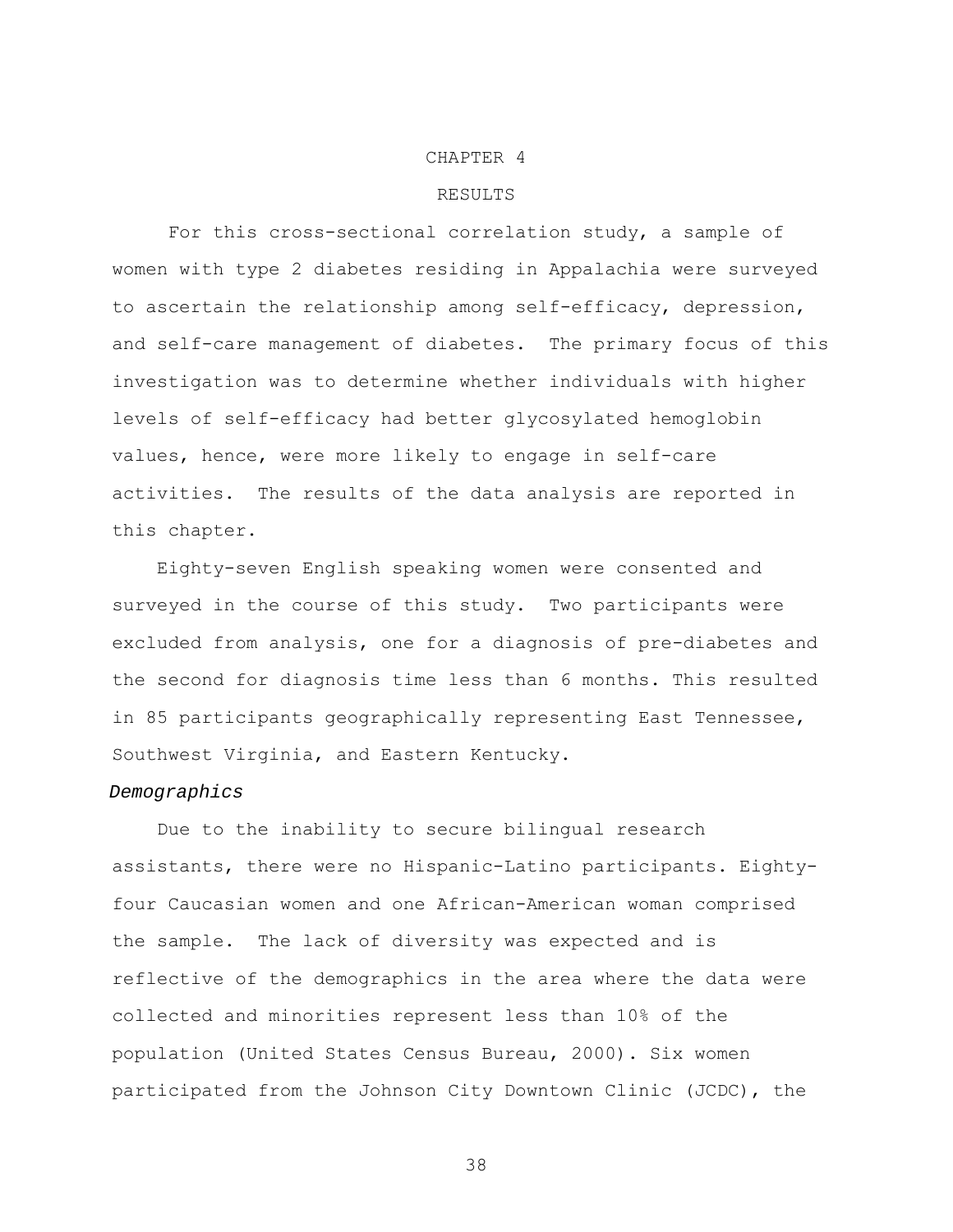additional 79 subjects responded to advertisements in the community newspapers, radio, and television.

The sample ranged in age from 30 to 85, with a mean age of 61 (*SD* 10.06). Participants had lived in Appalachia for a range of 2 to 85 years with a mean residency time of 43.18 years (*SD*  23.68). Slightly more than half of the participants were married (54.1%, n=46) with a mean education of 13.87 years (*SD*  2.55). Demographic characteristics are listed in Table 1.

Table 1

| Demographic characteristics | n            | $\frac{6}{10}$ |
|-----------------------------|--------------|----------------|
| Race                        |              |                |
| Caucasian                   | 84           | 99             |
| African-American            | $\mathbf 1$  | $\mathbf 1$    |
| TOTAL                       | 85           | 100            |
| Education                   |              |                |
| Graduate school             | 10           | 11.8           |
| 4 year College Graduate     | 15           | 17.6           |
| Attended College            | 23           | 27.1           |
| HS Grad                     | 29           | 34.1           |
| Less than HS                | 7            | 8.2            |
| Missing                     | $\mathbf{1}$ | 1.2            |
| <b>TOTAL</b>                | 85           | 100            |
| Marital status              |              |                |
| Single, never married       | 3            | 3.5            |
| Married                     | 46           | 54.1           |
| Divorced-Separated          | 24           | 28.2           |
| Widow                       | 12           | 14.1           |
| <b>TOTAL</b>                | 85           | 100            |
|                             |              |                |

#### *Demographic Characteristics*

#### *Diabetes Health*

 Time diagnosed with diabetes ranged from 6 months to 35 years with a mean of 7.39 years (*SD* 6.08). Most participants had

**\_\_\_\_\_\_\_\_\_\_\_\_\_\_\_\_\_\_\_\_\_\_\_\_\_\_\_\_\_\_\_\_\_\_\_\_\_\_\_\_\_\_\_\_\_\_\_\_\_\_\_\_\_\_\_\_\_\_\_\_\_\_\_\_**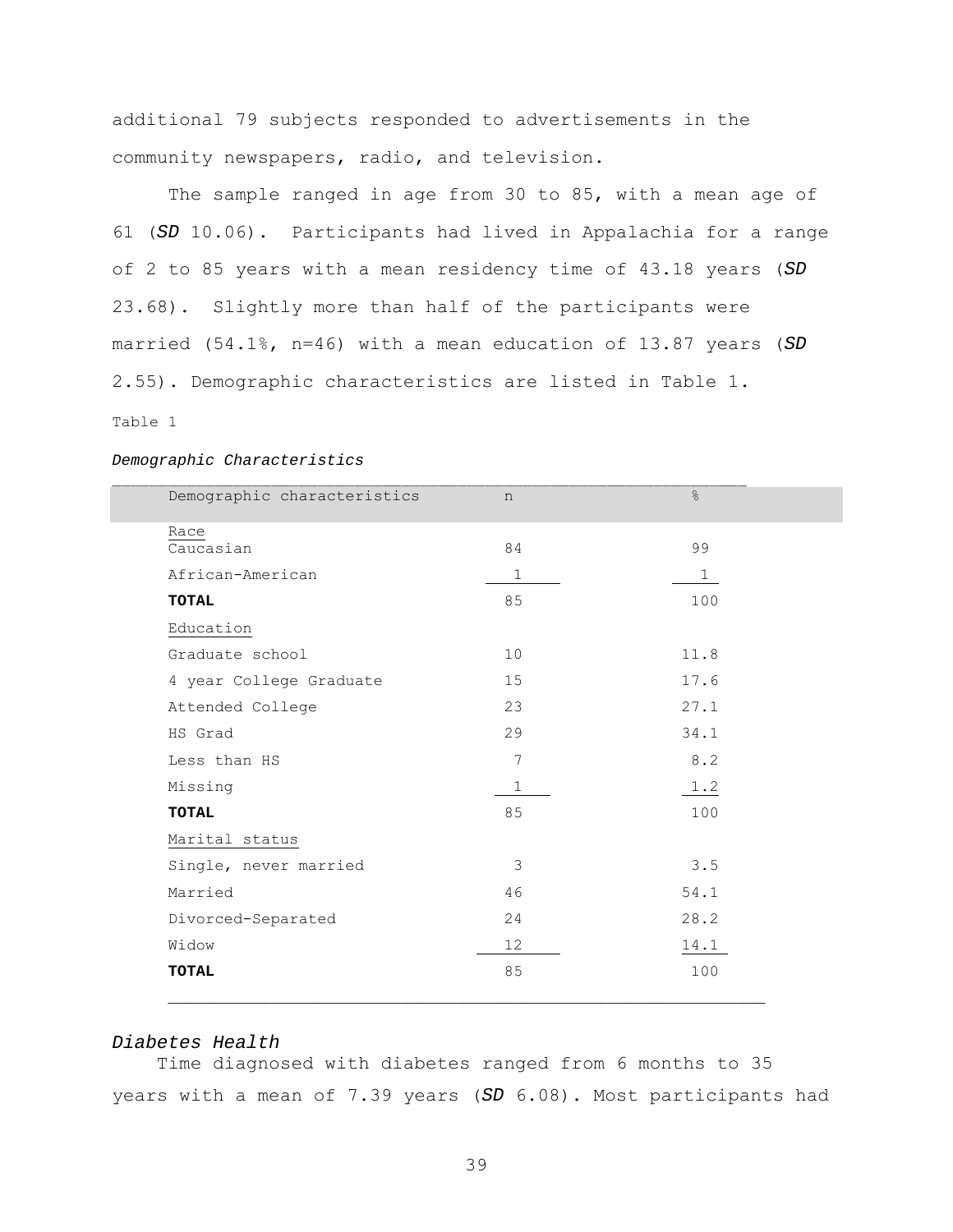attended formal diabetes education classes (76.5%, n=65) and reported glycosylated hemoglobin values of less than 7% (68.2%, n=58). The majority of participants were on oral hypoglycemics versus insulin or other regimens. The medications categorized as "other" were Symlin® (pramlintide acetate) an injected synthetic analog of human amylin and Byetta® (exanatide injection) an incretin mimetic. Table 2 describes the participants' medication regimens.

*\_\_\_\_\_\_\_\_\_\_\_\_\_\_\_\_\_\_\_\_\_\_\_\_\_\_\_\_\_\_\_\_\_\_\_\_\_\_\_\_\_\_\_\_\_\_\_\_\_\_\_\_\_\_\_\_\_\_\_\_\_\_\_\_*

Table 2 *Medication Regimen* 

| Medications                   | Frequency                | Percent |  |
|-------------------------------|--------------------------|---------|--|
| Diet                          | $\overline{\phantom{a}}$ | 8.2     |  |
| Insulin only                  | $\overline{4}$           | $4.7$   |  |
| Oral only                     | 59                       | 69.4    |  |
| Other only                    | $1\,$                    | 1.2     |  |
| Insulin and Oral              | 10                       | 11.8    |  |
| Insulin and Other             | $1\,$                    | 1.2     |  |
| Oral and Other                | $\mathbf 1$              | 1.2     |  |
| Insulin and Oral<br>and Other | $\overline{2}$           | 2.4     |  |
| Total                         | 85                       | 100     |  |
|                               |                          |         |  |

 Despite satisfactory glycemic control, the participants were obese as indicated by a waist-to-hip ratio of 0.857 (SD .079) and a mean BMI of 33.0 (*SD* 6.88) compared to the national average BMI of 32.4 (National Center for Health Statistics, 2003). Concurrent with their diagnosis of diabetes, 84.7% (n=72)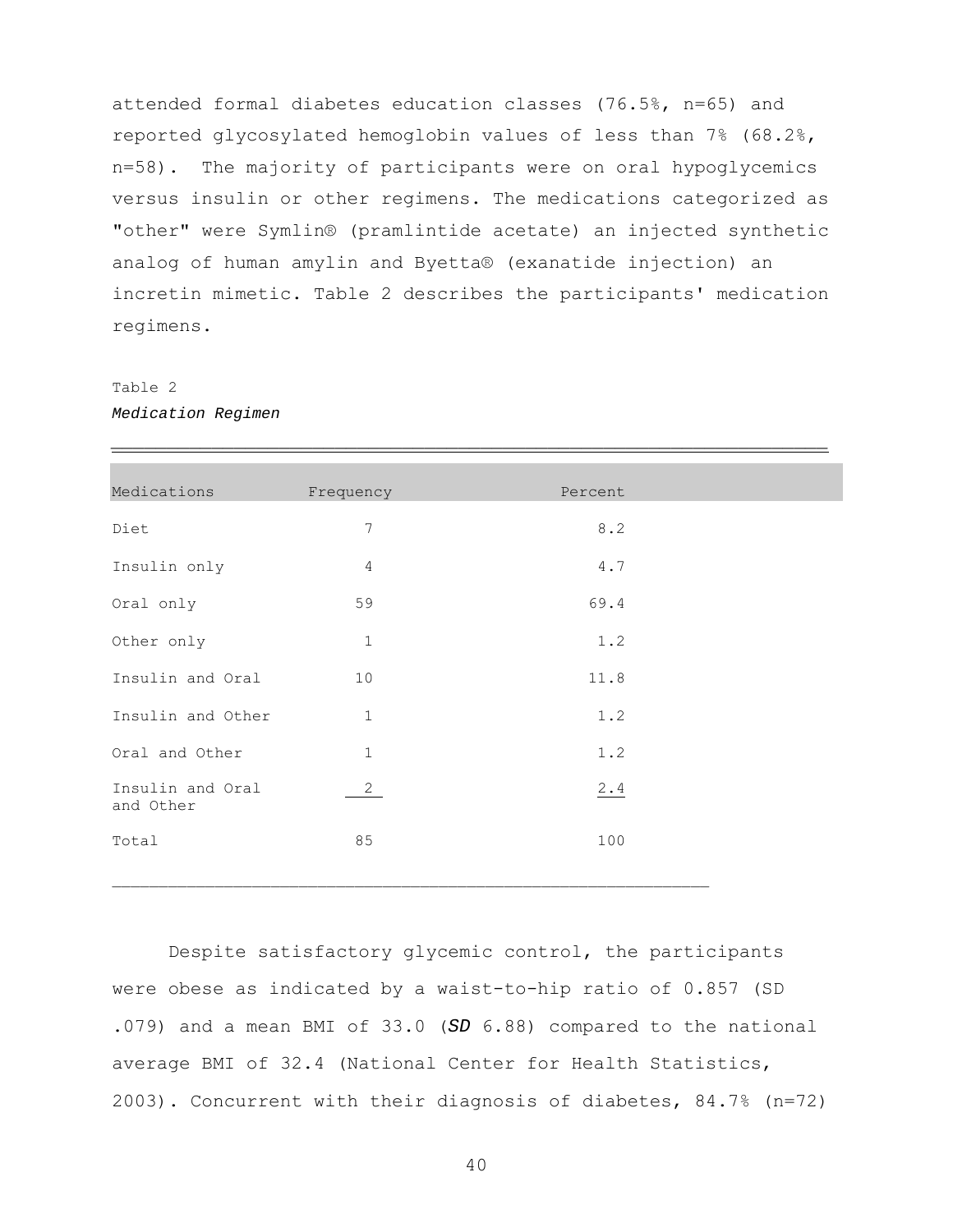confirmed diagnosed cardiovascular complications; nephropathy (3.5%, n=3); neuropathy (9.4%, n=8); retinopathy (2.4%, n=2); and, or psychiatric diagnosis (17.6%, n=15).

#### *Normative Comparisons*

Participants' scores were compared to the SDCSA and BDI-II's representative sample results. Appalachian women scored significantly higher (t=4.39,  $p$  <.001) on the general diet dimension of the SDSCA with a mean of 70.58 (*SD*=25.17) compared to a mean of 58.6 (SD=28.7) in the norm group (n =  $1,409$ ). Conversely, the study sample was significantly lower  $(t=-3.05)$ , p=.003) with a mean time of 59.3 (*SD*=24.6) consuming their specified diet compared to a mean of 67.5 (*SD*=16.9) in the norm group (n=973). Appalachian women scored higher on foot checks  $(t=2.93, p=.004)$  with a mean of 56.9 (SD= 31) compared to 47.1 (*SD*=21.4) in the comparison group (n=407). There was no significant difference between the "normal" comparative group's mean BDI-II scores (Beck et al., 1996) (n=120, *M* 12.56, *SD 9.93*) and Appalachian women (n=85, *M* 10.49, *SD* 7.87*).* 

# *Self-Efficacy and Diabetes Self-Care Management*

Question 1, What is the relationship between self-efficacy and diabetes self-care management, was examined using Pearson's correlation coefficients to determine the existence of linear relationships between self-efficacy and the five scales of the SDSCA as well as self-efficacy and glycosylated hemoglobin. When the glycosylated hemoglobin was analyzed as a continuous variable, a significant inverse relationship existed between total DMSES scores and last reported glycosylated hemoglobin (r-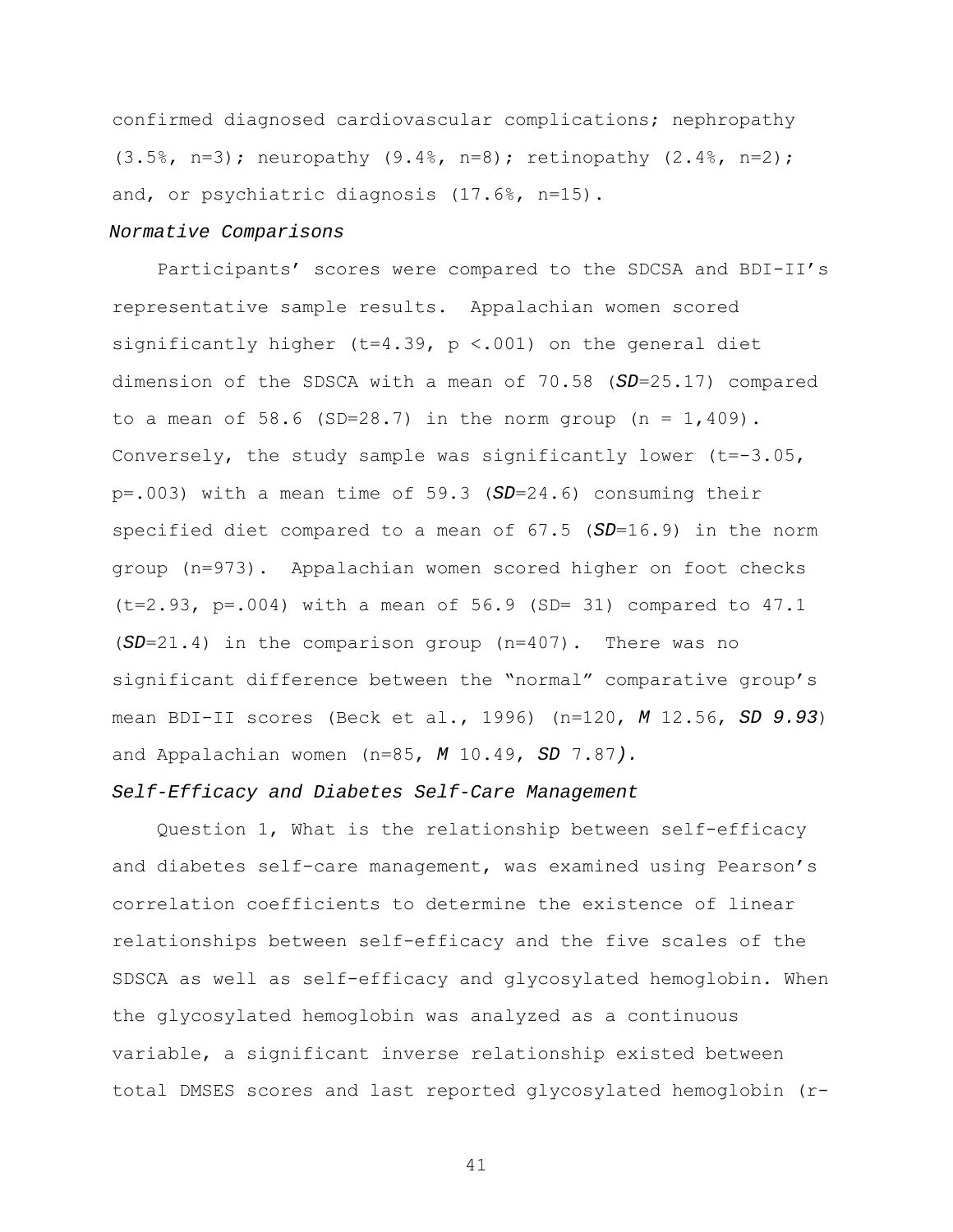.30, p=.005). Upon further analysis, there was a significant relationship between the glycosylated hemoglobin and DMSES question 4, the individual's confidence in her ability to choose foods best for her health,  $(r-.345, p = .001)$  and DMSES question 5, the ability to choose different foods to maintain a healthy eating plan,  $(r-.418, p=.001)$ . There were no significant relationships between self-efficacy as measured by the DMSES and the five scales of the SDSCA: general diet, specific diet, exercise, blood glucose monitoring, or foot care.

# *Self-Efficacy and Depression*

For question 2, one-way ANOVA between-subjects analysis evaluated the mean difference of the DMSES scores of selfefficacy in the four BDI-II depressive symptoms categories (minimal, mild, moderate, and severe). Fifteen participants acknowledged psychiatric diagnoses; the BDI-II category and reported history of psychiatric diagnoses is described in Table 3.

Table 3

### *Psychiatric History and BDI Category*

| Psychiatric History |         | BDI-II Category |          |        |
|---------------------|---------|-----------------|----------|--------|
|                     |         |                 |          |        |
|                     | Minimal | Mild            | Moderate | Severe |
| Yes                 |         | 3               | 4        |        |
| No                  | 53      | 9               | 6        |        |
| TOTAL               | 60      | 12              | 10       | 3      |

The majority of participants fell into the minimal depressive symptoms category Mean DMSES scores for each of the BDI-II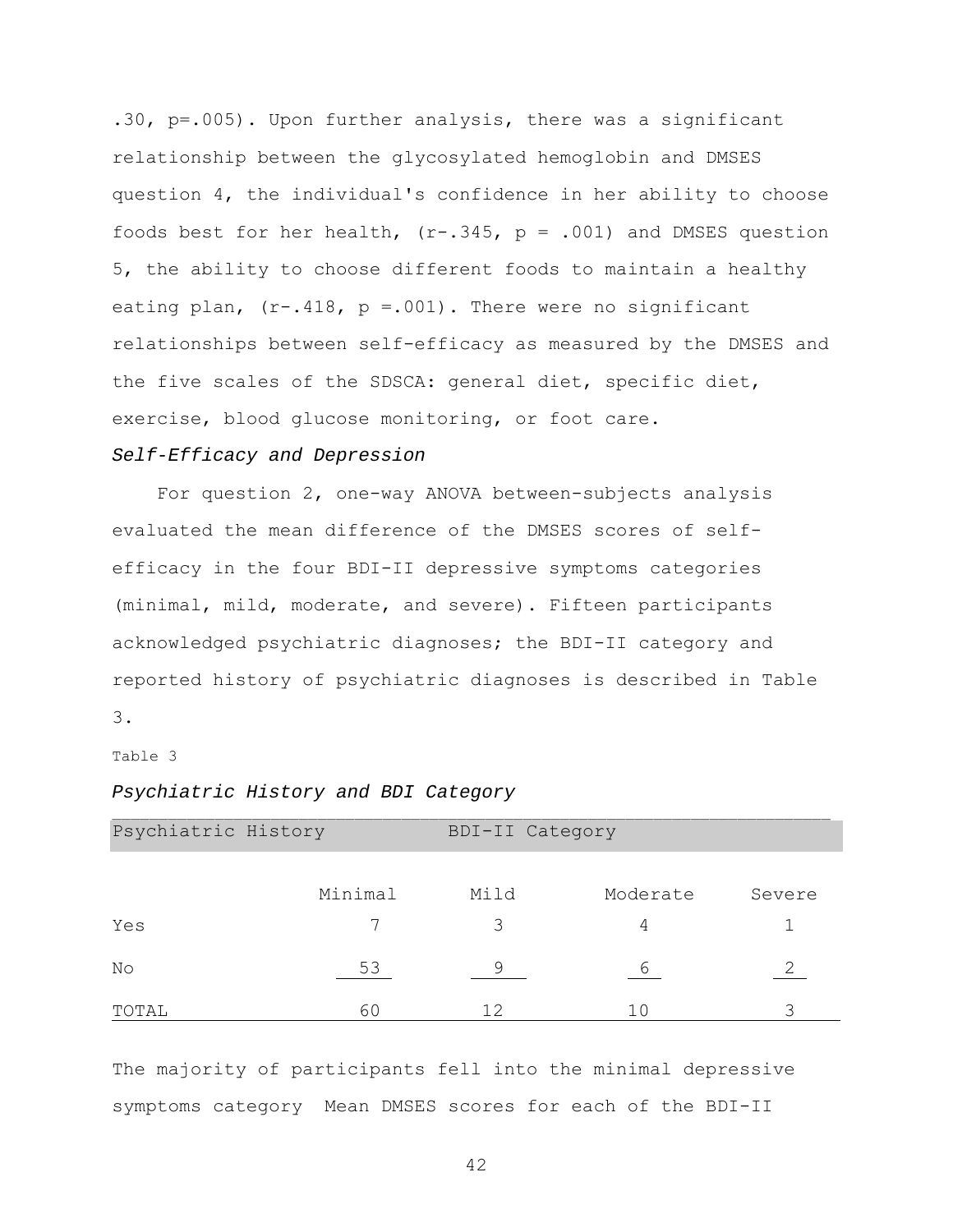depressive categories were distributed as follows: minimal depression (n=60*, M*=166.2, *SD* 27.96), mild depression (n=12, *M*=146.97, *SD* 25.60), moderate depression (n=10, *M*=160.20, *SD*  24.18) and severe depression (n=3, *M*=137, *SD* 47.46). There was no statistically significant effect of depression on selfefficacy  $F(3, 81) = 2.570$ ,  $p = .06$ ).

### *Self-Efficacy Sources and Diabetes Self-Care Management*

Question 3, What is the relationship among mastery experience, vicarious experience, verbal persuasion, phsysiological states, self-efficacy, depression, and physiological states, used independent t-tests and chi-square analyses to examine self-efficacy as measured by the DMSES, glycosylated hemoglobin, and SDSCA score means in the presence of mastery experience, vicarious experience, verbal persuasion, and various physiologic states. The mean difference in the presence of mastery experience was significant in the specific SDSCA dimensions of general diet (t=-3.975, df=27.96, p= <.001, two-tailed), specific diet (t=-3.04, df=82, p=.003, two-tailed), and exercise score  $(t=-4.016, df=81, p < .001, two-tailed)$ . The mean difference in vicarious experience was significant in the SDSCA dimension of specific diet (t=2.873, df=83, p=.005, twotailed). Verbal persuasion was not associated with DMSES scores, glycosylated hemoglobin, or with any SDSCA dimensions of diabetes self-care management.

Physiological variables (neuropathy, nephropathy, cardiovascular disease, and psychiatric history) were tested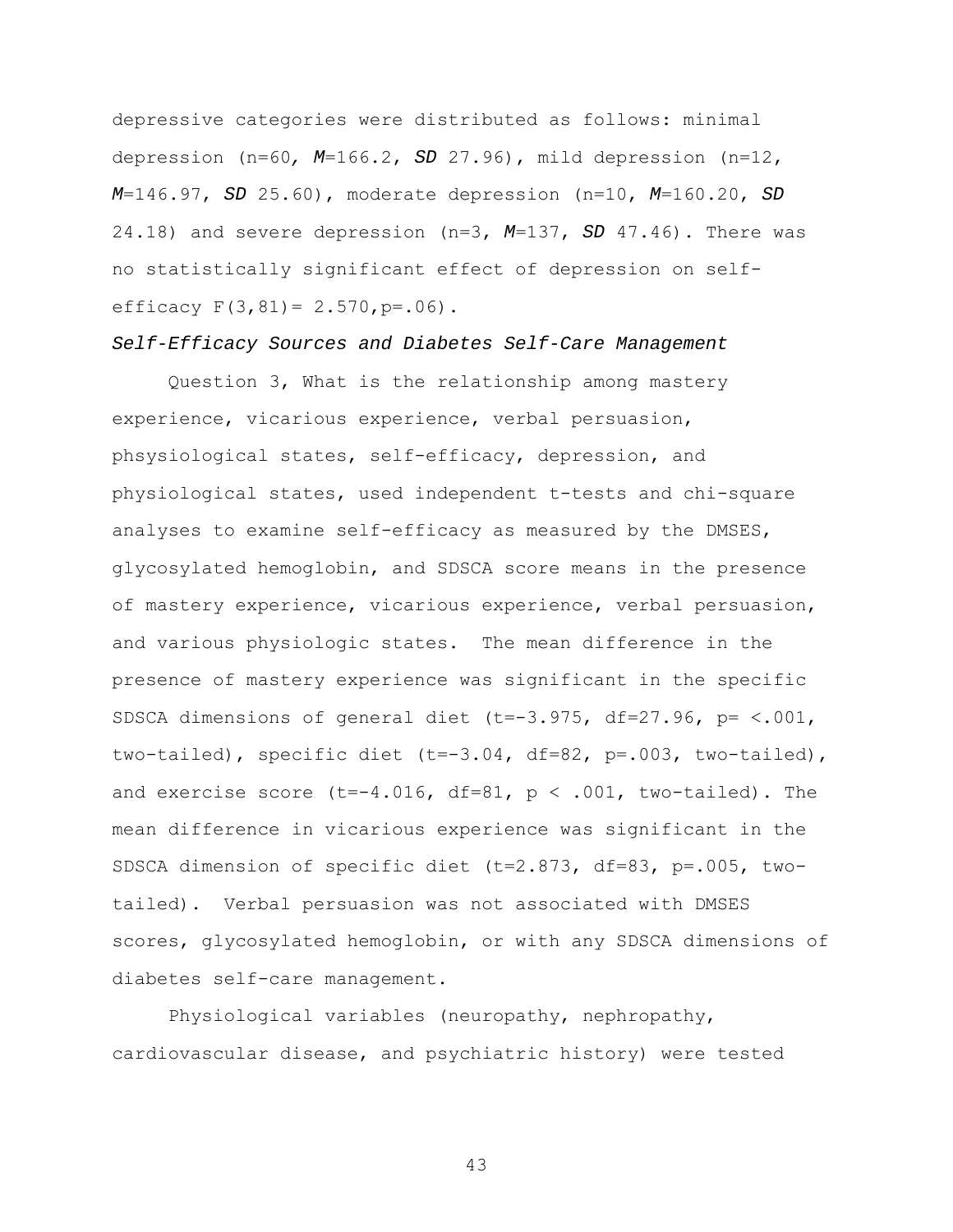against the categorical glycosylated hemoglobin (<7% and >7%) using chi-square analyses (Table 4).

# *Table 4*

Physiologic State and Glycosylated Hemoglobin

| Physiologic State | N  | $X^2$ | df           | Asymp Sig (2 sided) |
|-------------------|----|-------|--------------|---------------------|
| Retinopathy       | 85 | 0.95  | $\mathbf{1}$ | .329                |
| Neuropathy        | 85 | 0.19  | $\mathbf{1}$ | .666                |
| Cardiovascular    | 85 | 1.47  | $\mathbf{1}$ | .226                |
| Nephropathy       | 85 | 1.44  | $\mathbf{1}$ | .229                |
| Psychiatric       | 85 | 0.02  | $\mathbf{1}$ | .886                |
|                   |    |       |              |                     |

 $\mathcal{L}_\text{max}$ 

Independent t-tests investigated DMSES and SDSCA scores in the presence of various physiologic states. Results indicated no relationship in glucose control in the presence of neuropathy, nephropathy, cardiovascular disease, and psychiatric history. Additionally, there is no significant mean difference in DMSES or SDSCA scores in the presence of neuropathy, cardiovascular pathology, nephropathy, or history of psychiatric diagnoses.

 To determine the relationship among the independent variables and diabetes self-care management, all predictor variables were regressed on the glycosylated hemoglobin. The backward method ran 24 models and only kept self-efficacy that accounted for 6.5% of the variance in glycosylated hemoglobin as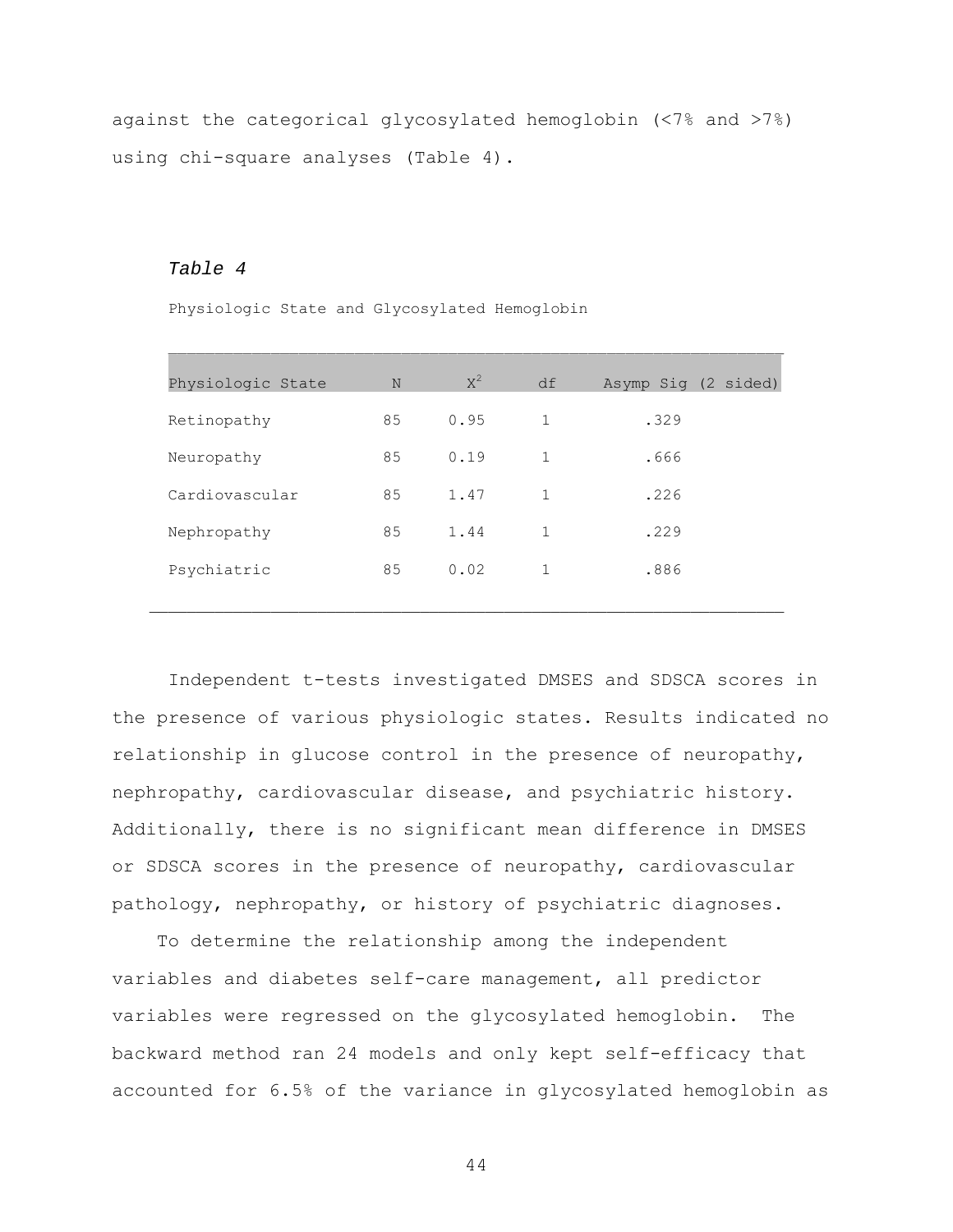shown in model one, Table 5. Due to the high number of educated subjects, a second linear regression tested the prediction of glycosylated hemoglobin by self-efficacy controlling for education. In model two, education and self-efficacy accounted for 7.5% of the variance in glycemic control.

Table 5

*Model 1* 

| Model |       | R Square                   | Adjusted R<br>Square | Standard Error<br>of Estimate |
|-------|-------|----------------------------|----------------------|-------------------------------|
|       | o 77a |                            | 065                  | 1.23640                       |
|       |       | <b>PHOTO 0 1 C 111 000</b> |                      |                               |

a. Predictors: (Constant), DMSES Score out of possible 200 Dependent Variable: Last glycosylated hemoglobin

# *Model 2*

| Model |      | R Square      | Adjusted R | Standard Error |  |  |
|-------|------|---------------|------------|----------------|--|--|
|       |      |               | Square     | of Estimate    |  |  |
|       | 211a | ∩ 97<br>. ∪ 2 |            | 1.27700        |  |  |

a. Predictors (Constant), Highest grade completed in school, DMSES Score out of possible 200

b. Dependent Variable: Last glycosylated hemoglobin

# *Summary of Results*

In summary, univariate and multivariate regression analyses were used to investigate variables that affected diabetes selfcare management. The results indicate there is a statistically significant inverse relationship between self-efficacy and glycemic control. Additionally, mastery experience and vicarious experience were significantly associated with dimensions of diabetes self-care management. Verbal persuasion, depression, and various physiological states were not associated with diabetes self-care management in Appalachian women with type 2 diabetes.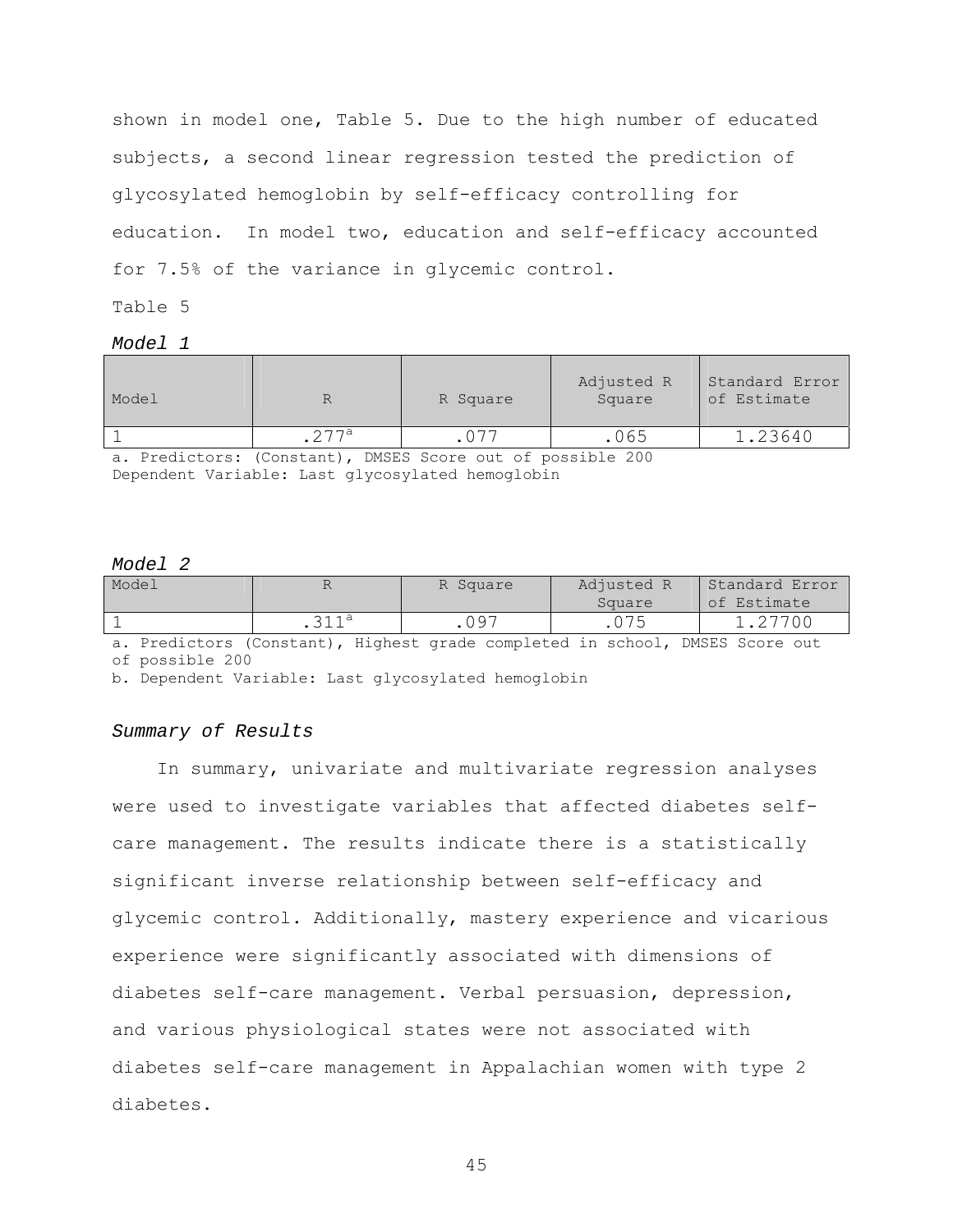# *Study Limitations*

 The major limitation of this study is the inability to generalize findings related to the distinct population of interest. The sample was limited to primarily Caucasian women who were literate, English speaking, had completed high school, and had the ability to self-report. The risk of bias was increased through the use of convenience sampling and recruitment of those with access to television, newspaper, and radio broadcasting. Physiological data such as the glycosylated hemoglobin and participants' height and weight measurements were based on subjective report and not verified by the researcher, thus potentially affecting study validity.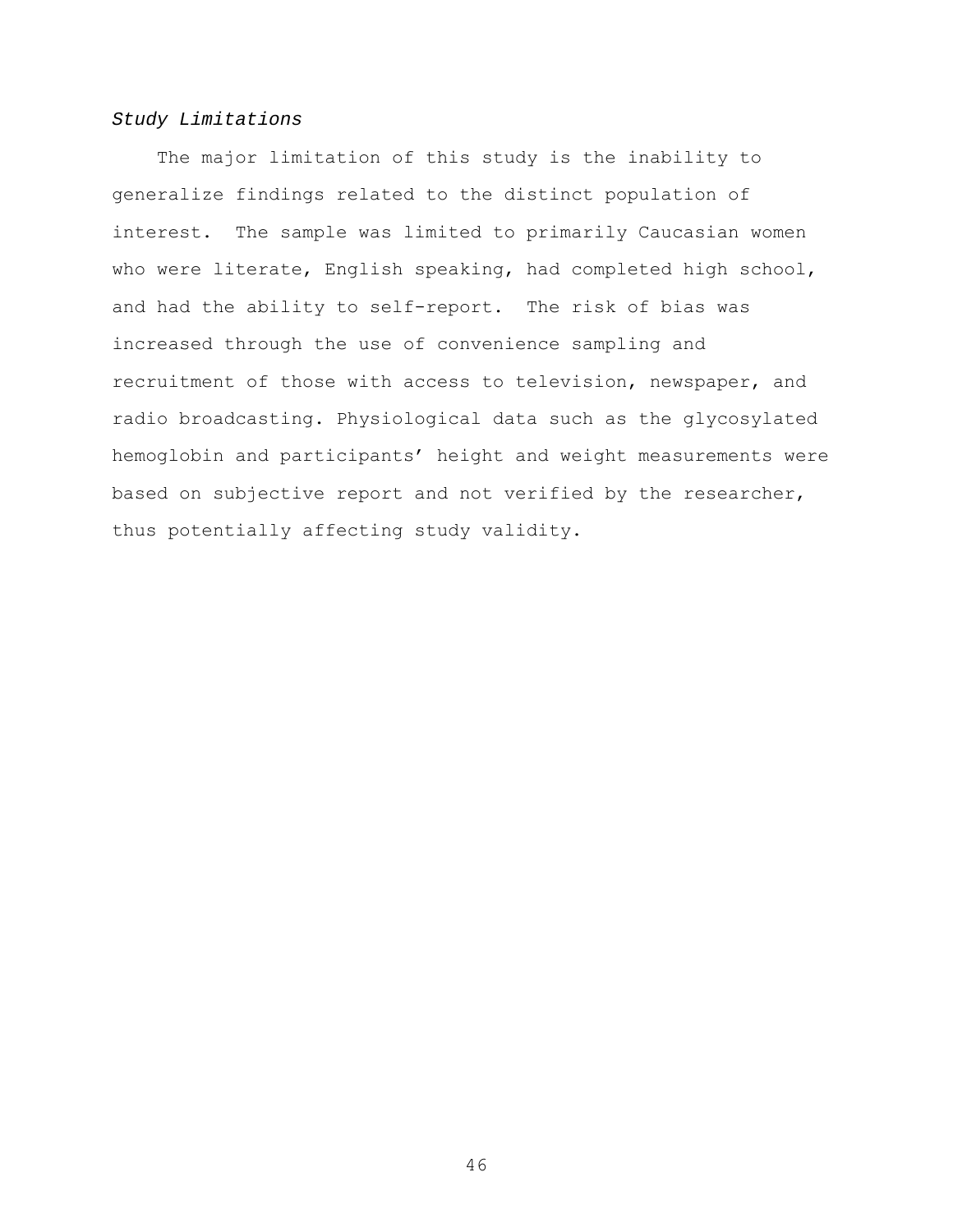# CHAPTER 5

### DISCUSSION

## *Self-Efficacy and Self-Care Management*

As the focal point of diabetes management has moved from disease-focused education to endorsing an evolved form of independent self-care, research has established the important link between self-efficacy and diabetes self-management. Selfefficacy permits individuals to optimize their self-care skills (Aljasem, Peyrot, Wissow, & Rubin, 2001). With each success, self-efficacy increases and individuals move higher on the management trajectory assuming a more active role in their healthcare (Ellison & Rayman, 1998).

 The purpose of this investigation was to evaluate the relationship among self-efficacy, sources of self-efficacy, depression, physiological states, and diabetes self-care management in Appalachian women with type 2 diabetes. The participants were primarily middle-aged Caucasian women and the majority had a high-school education or beyond. Although the mean glycosylated hemoglobin of women in the United States from 1994 to 2000 was 7.9% (National Center for Health Statistics, 2003), more than half of the participants had a glycosylated hemoglobin less than 7% and were controlled by oral medication regimens.

 Diabetes self-efficacy was measured by the DMSES and selfcare management was measured by subjective reporting of last glycosylated hemoglobin in addition to the SDSCA. On average, self-efficacy scores were moderate to high and glycemic control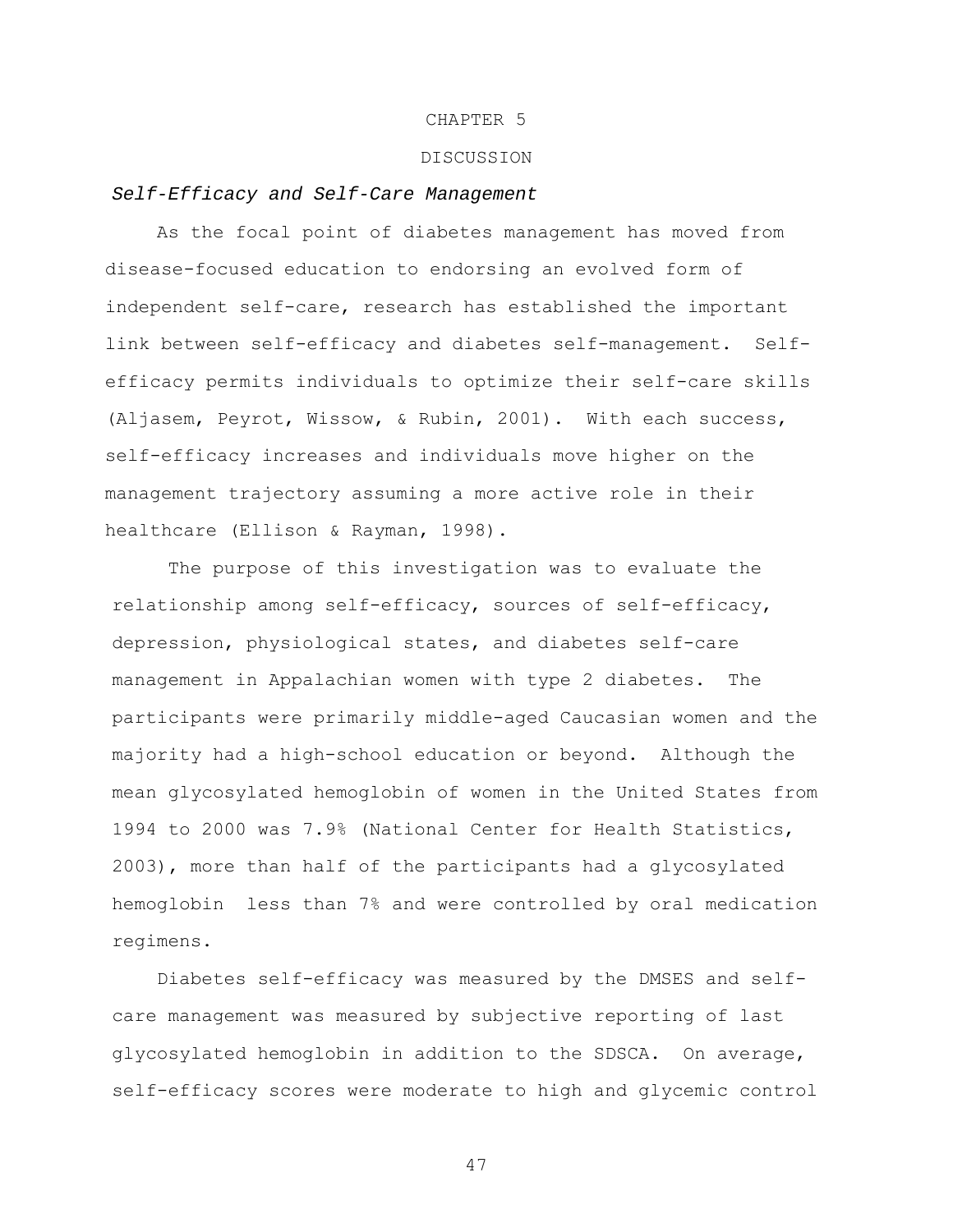was ideal. Higher self-efficacy scores were associated with better glycosylated hemoglobin values. Additionally, higher self-efficacy scores were associated with lower glycosylated hemoglobin values in the areas of the individual's ability to choose healthy foods, maintain a healthy eating plan, and correct high blood glucose readings.

### *Self-Efficacy and Depression*

Bandura (1986) suggests that individuals who are depressed tend to misperceive their performance accomplishments and negatively judge capabilities. Further, low self-efficacy can lead to depression (Bandura, 1995). In this study, selfefficacy and depression were not significantly related.

 The study participants' mean depression score was actually lower than the normative comparison group and total selfefficacy scores were skewed toward higher values. The SCT (1986) posits non-depressed individuals remember successes, recall fewer failures, and have an enhanced view of the degree of control they have over positive outcomes. Although depression and self-efficacy were related in this investigation, the study findings are congruent with the SCT in that the participants' diabetes management accomplishments in the form of mastery experience and higher perceived self-efficacy occur in a nondepressed state.

# *Sources of Self-Efficacy, Depression, and Self-Care Management*

 Mastery experience is the most potent source of selfefficacy (Bandura, 1986). Participants who relayed success with past performance of diabetes management scored better on all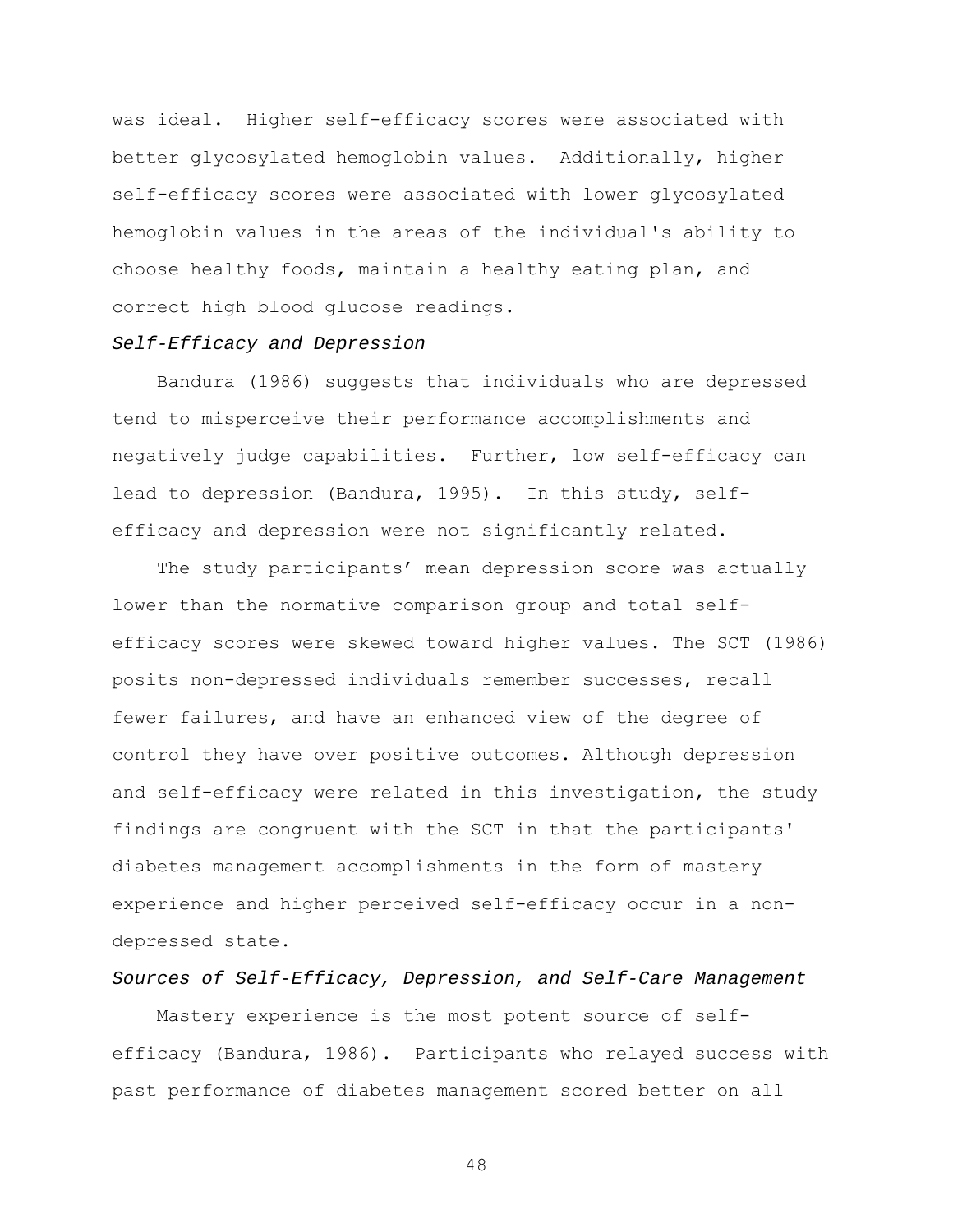dimensions of the SDSCA, higher on self-efficacy, and had a mean glycosylated hemoglobin of 6.5%. More the three fourths of the participants had attended formal diabetes education courses since their diagnosis compared to the state and national average of <50% (Valentine, 2000). Approximately 60% of the women indicated they had mastered diabetes which closely correlates to the 68.2% of participants with glycosylated hemoglobin values less than 7%. Women who indicated they had mastered diabetes scored higher on the general diet, specific diet, and exercise dimensions of the diabetes self-care activities tool. Women who had a diabetes management role model reportedly followed their specific diet more closely. Receiving verbal encouragement for successful disease management from various sources did not appear to influence glycosylated hemoglobin or dimensions of the self-care management tool.

# *Depression and Self-Care Management*

 Depressive disorders assume a vital role in the course and outcomes of chronic illnesses such as diabetes. Specifically, depressive symptoms are associated with poor glycemic control, increased disease-related complications (Glasgow et al., 1999) and increased mortality (Katon et al., 2005). Current literature cites depression to be twice as prevalent in those with diabetes compared to those without the disease (Anderson et al., 2001). Residing in a socially-disadvantaged region such as Appalachia intensifies the risk for co-morbid depression. In recent epidemiologic studies investigating variables associated with depression in individuals with and without type 2 diabetes,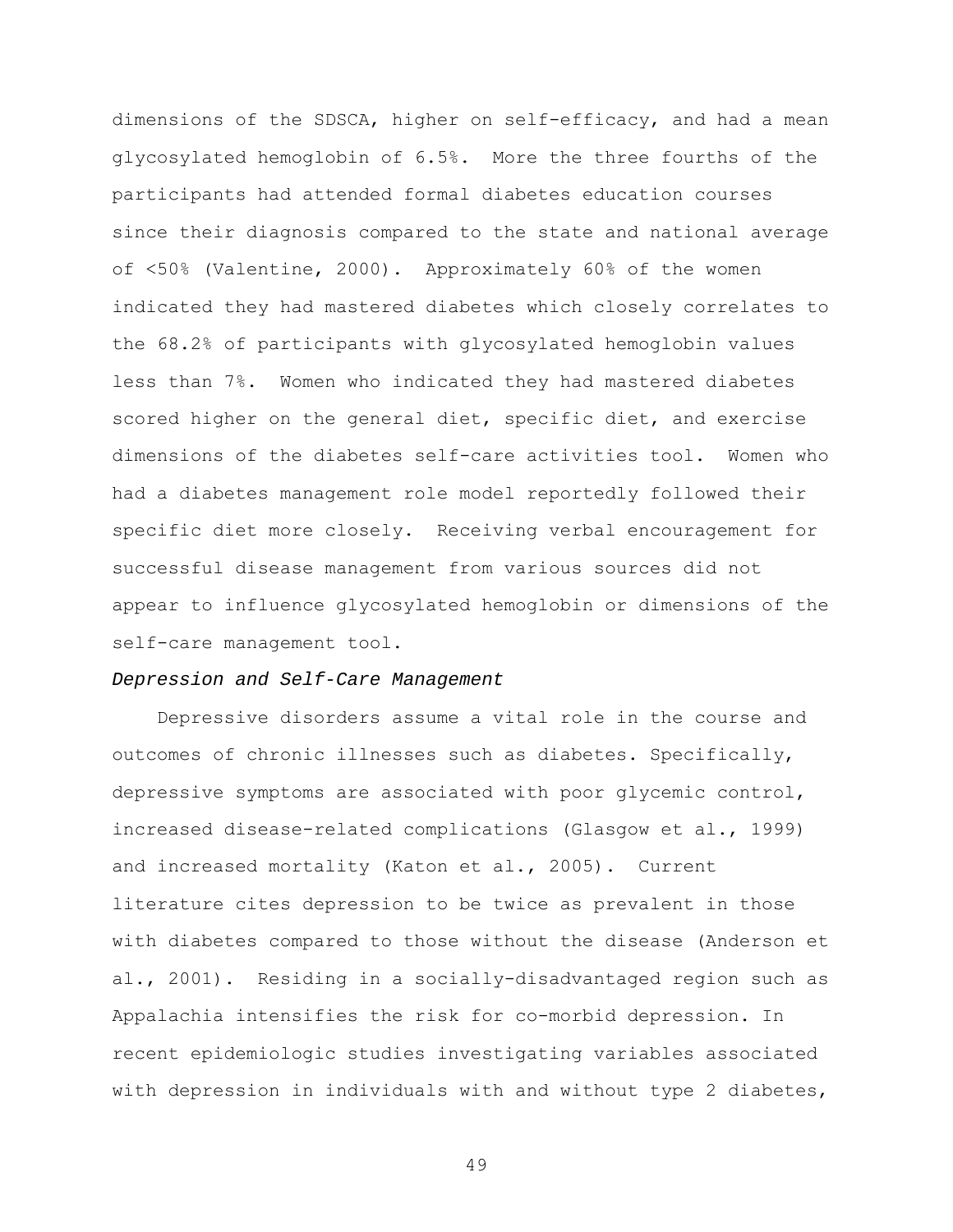factors correlated with depression included: multiple comorbid chronic somatic diseases, low levels of education, and physical impairment (Engum, Mykletun, Midthjell, Holen, & Dahl, 2005). Depression among Appalachian subjects with type 2 diabetes has been correlated with younger age, unemployment, numerous medications, higher BMI, and lack of home ownership (de Groot et al., 2007).

 Women with type 2 diabetes residing in Appalachia did not report higher rates of depression compared to the normative group and glycemic control was ideal. Further, depression was not associated with any dimension of diabetes self-care activities. Contrary to the traditional socioeconomic and demographic descriptors of Appalachian residents (ARC, 2005), the participants of this study were unique in their level of education, limited number of prescribed medications, low number of comorbidities, optimal glycemic control, disease mastery, and high level of functioning thus, accounting for the low depression scores and favorable glucose control.

### *Physiologic States and Self-Care Management*

 Diabetes is associated with serious complications; the major cause of morbidity and mortality is cardiovascular disease. The CDC (2007) reports approximately 5.2 million persons have comorbid cardiovascular conditions. Additionally, 43,000 persons have renal disease, and 3.2 million are visually impaired. As expected, 84% of the participants reported cardiovascular disease, 3.5% renal disease, 2.4% retinopathy, and 9.4% neuropathy. There were no associations among the various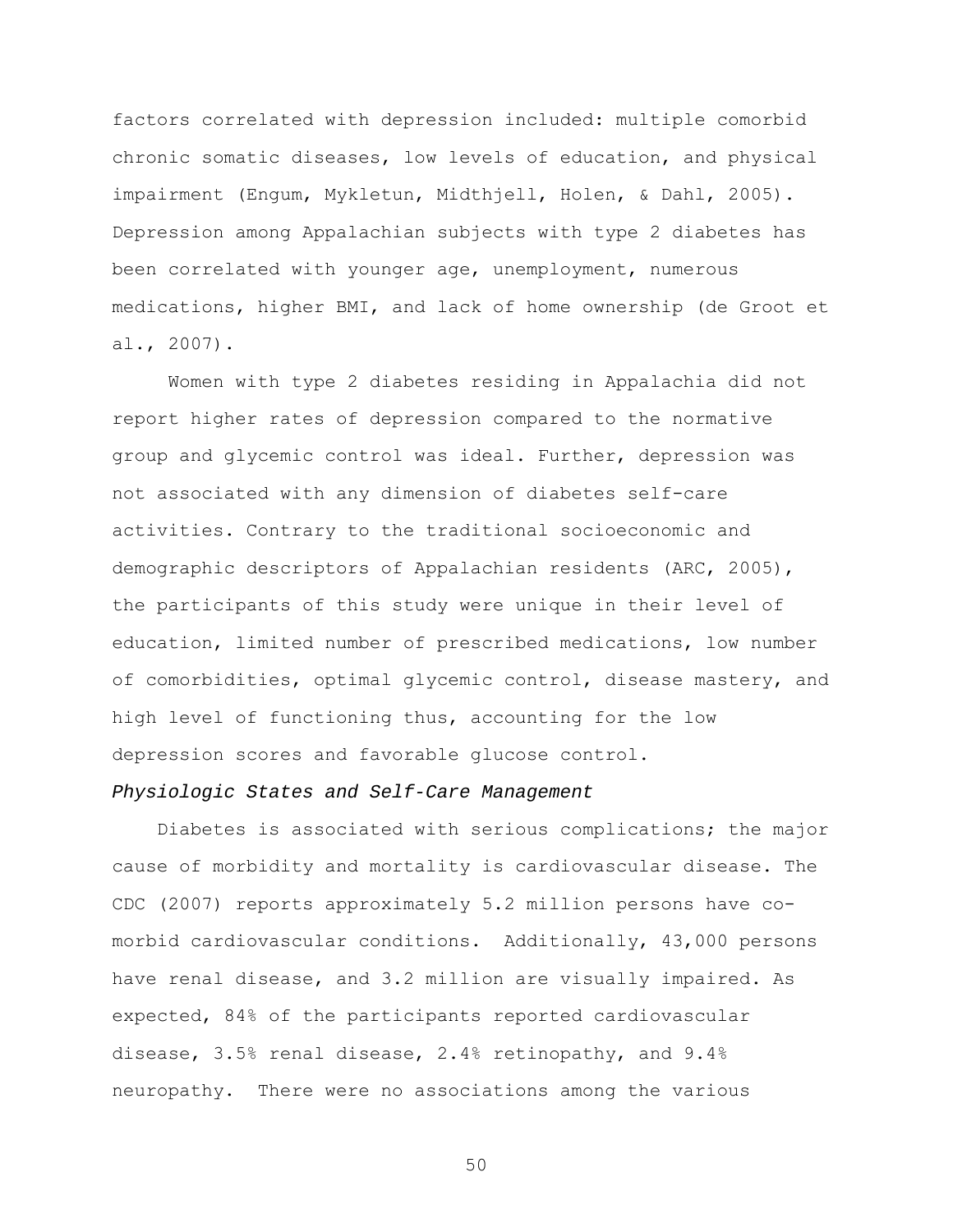physiologic states, glycemic control, and dimensions of selfcare activities.

# *Study Conclusions*

 This study investigated the relationships among variables associated with diabetes self-care management in a population that had not been previously studied. Among the variables, selfefficacy, mastery experience, and vicarious experience were found to be associated with enhanced diabetes self-care management. These findings support the social cognitive theory and demonstrate the important role of self-efficacy in Appalachian women with type 2 diabetes. Although diabetes is a complex chronic illness that is associated with serious complications, the women in this study maintain ideal glucose control. Surprisingly, depressive symptoms were not of significance in this population.

### *Nursing Implications*

Diabetes and obesity are among the top public health issues in the United States. There is a strong correlation between obesity and the development of diabetes. Ideally, type 2 diabetes could be largely prevented by lifestyle; however, parallel to obesity, diabetes prevalence is expected to increase. In response to the 20.8 million already diagnosed with diabetes and the anticipated future prevalence, it is essential for nursing science to investigate and address diabetes care.

 Although there are new national initiatives on quality of diabetes care, nurses are in a unique position to focus on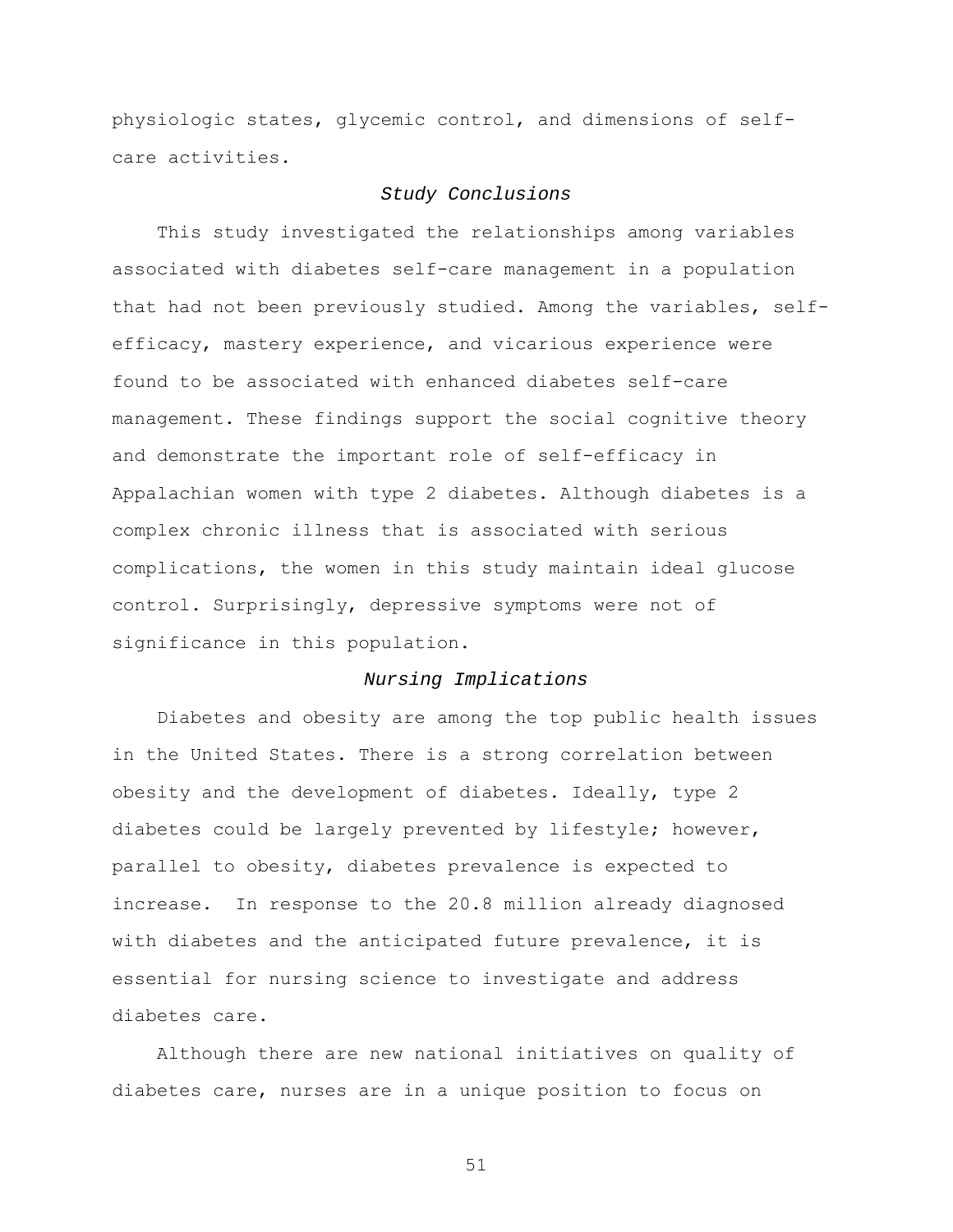effective interventions and preventive measures, particularly in regions that are disadvantaged. This study focused on selfefficacy as a factor in glycemic control. Results suggest that higher self-efficacy was associated with better glycemic control; furthermore, the findings support prior experience of diabetes success and presence of a role model enhancing to some dimensions of self-care.

 Acknowledging the role of self-efficacy in an individual's view of self and in behaviors, diabetes self-efficacy programs need to be implemented to improve confidence in the ability to follow self-care management regimens. The focus of the interventions should 1) improve the individual's knowledge of the diabetes disease process, hence affecting mastery experience; 2) improve regimen specific efficacy beliefs; 3) identify a diabetes exemplar to serve as a role model; and 4) increase behavior outcome expectations. Participants in a previous community-based diabetes self-management program focused on enhanced self-efficacy resulted in improved health behaviors (Lorig & Gonzalez, 2000).

# *Continued Study*

 Additional research is needed to achieve further progress in the self-care management of diabetes, particularly in underserved populations. There were several questions that developed from this investigation including: do self-efficacy enhancing interventions improve self-care, what is the role of spirituality in diabetes self-care, does social support impact self-care, and what is the role of self-efficacy in self-care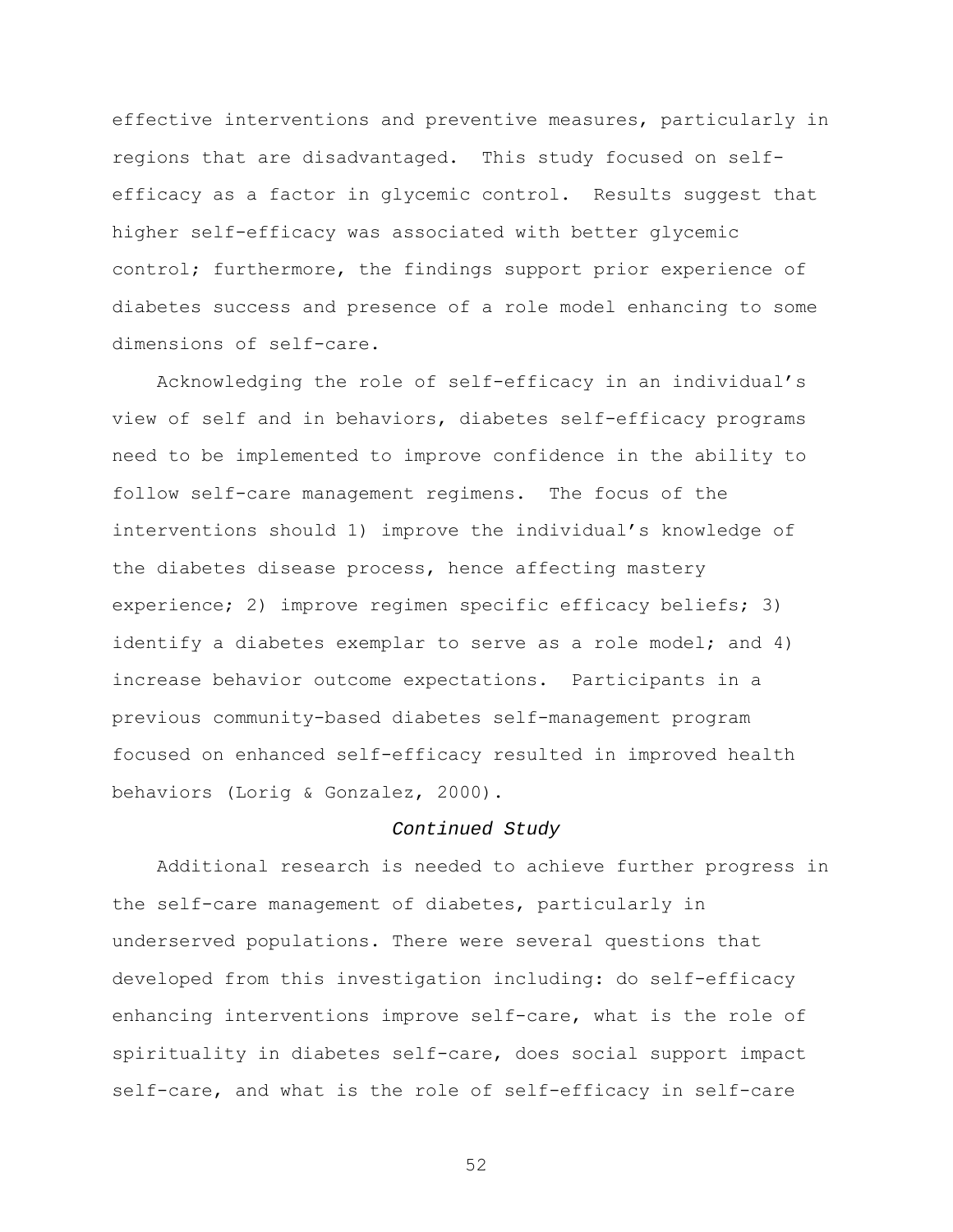management of diabetes in the Latino population. The questionnaires have been translated to Spanish and can be used in future study with a Hispanic population.

 Although this study focused on self-care management with an emphasis on the glycosylated hemoglobin, there are numerous variables that are associated with diabetes-related complications. Studies need to investigate cholesterol levels, vaccination status, blood pressure control, renal function, eye exams, foot evaluations, and oral care in the Appalachian population for compliance with published guidelines.

 In conclusion, this quantitative investigation examined the role of self-efficacy in diabetes self-care management through the use of validated psychometric instruments. Appalachian women with higher self-efficacy scores had better glycosylated hemoglobin values, hence, supporting the propositions of the social cognitive theory. Further research is warranted in diabetes prevention and maintenance across gender, age, and ethnic spectrums.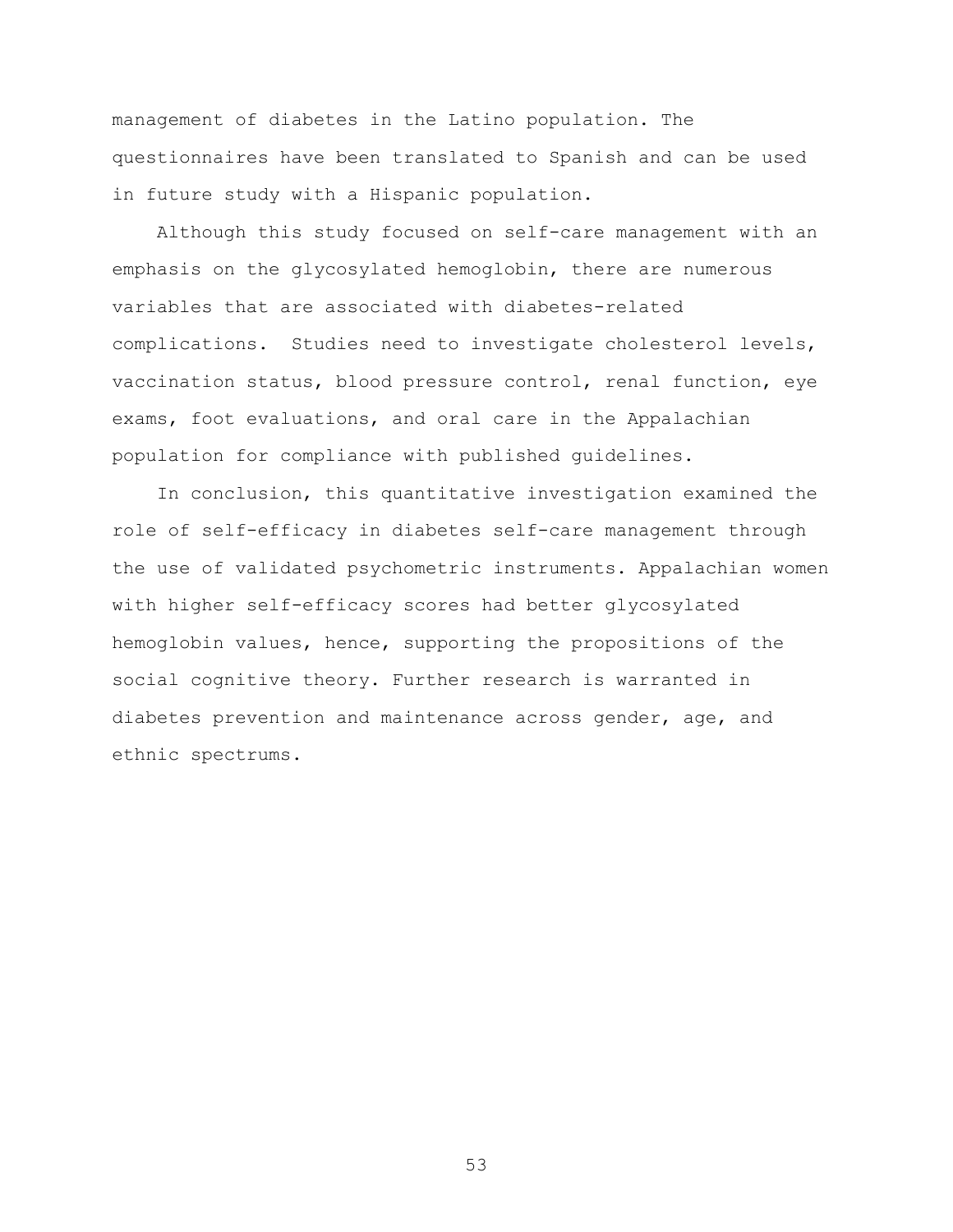#### REFERENCES

Aljasem, L., Peyrot, M., Wissow, L., & Rubin, R. (2001). The impact of barriers and self-efficacy on self-care behaviors

in type 2 diabetes. *The Diabetes Educator, 27*, 393-404. American Diabetes Association (1997). Implications of the

diabetes control and complications trial. *Diabetes Care,* 

*20,* S62-S64.

- American Diabetes Association (2003). Economic costs of diabetes in the US in 2002. *Diabetes Care, 26*, 917-932.
- American Diabetes Association (2004). Summary of revisions for the 2004 clinical practice recommendations. *Diabetes Care, 27,* S3.
- American Diabetes Association. (2006a). *Pre-diabetes*. Retrieved April 19, 2006, from [http://diabetes.org/pre](http://diabetes.org/pre-diabetes/faq.jsp)[diabetes/faq.jsp](http://diabetes.org/pre-diabetes/faq.jsp)
- American Diabetes Association (2006b). Standards of medical care in diabetes. *Diabetes Care, 29,* S7-S25.
- Anderson, R., Freedland, K., Clouse, R., & Lustman, P. (2001). The prevalence of comorbid depression in adults with diabetes. *Diabetes Care, 24*, 1069-1078.
- Anderson, R., Funnel, M., Butler, P., Arnold, M., Fitzgerald, J., & Feste, C. (1995). Patient empowerment. Results of a randomized controlled trial. *Diabetes Care, 18,* 943-949. Appalachian Regional Commission. (2005). Retrieved November 1,

2005, from http://www.arc.gov

Bandura, A. (1977). *Social learning theory.* Upper Saddle River, NJ: Prentice Hall.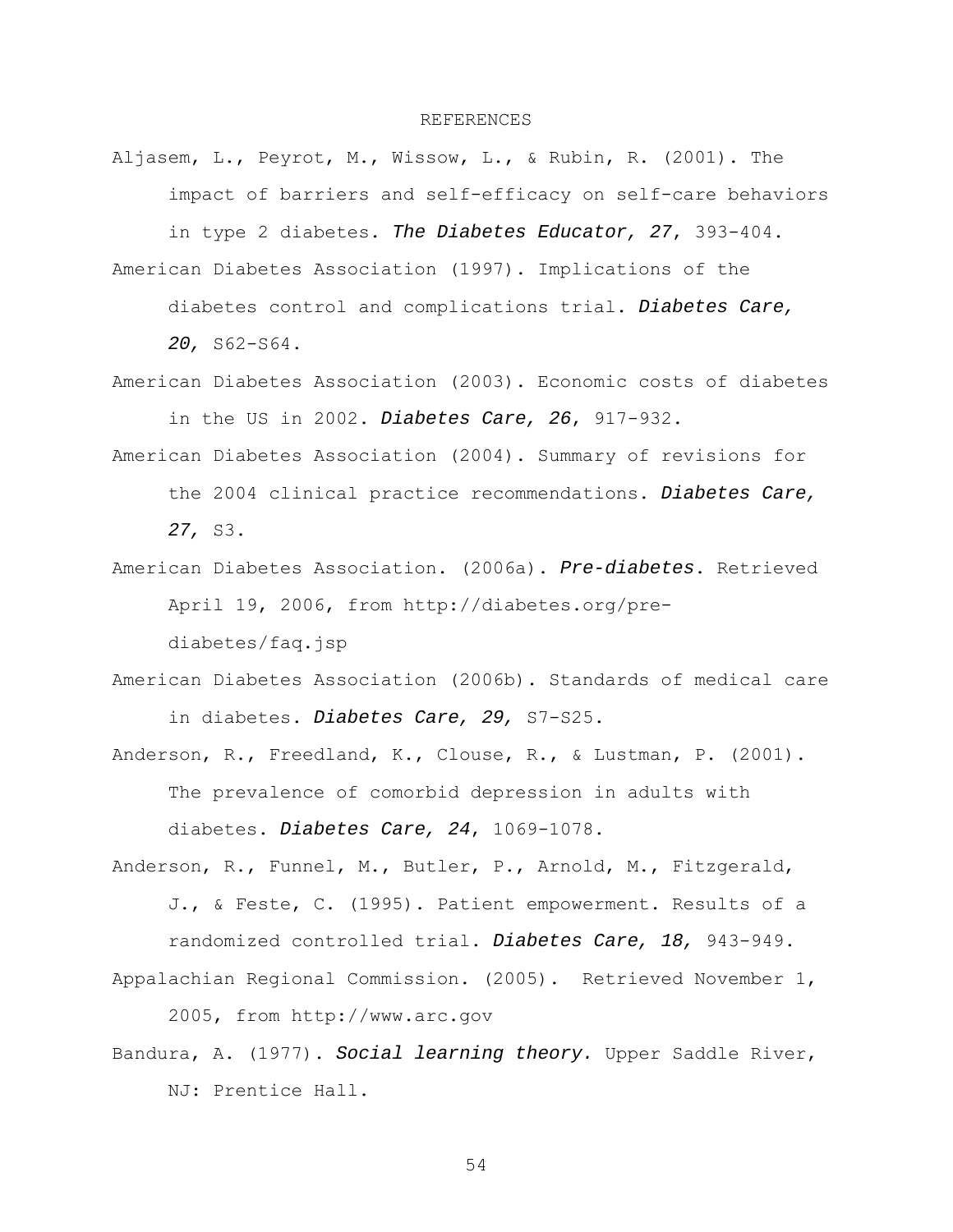- Bandura, A. (1982). Self-efficacy mechanism in human agency. *American Psychologist, 32,* 122-47.
- Bandura, A. (1986). *Social foundations of thought and action: a social cognitive theory.* Englewood Cliffs, NJ: Prentice Hall.
- Bandura, A. (Ed.). (1995). *Self-efficacy in changing societies.* Cambridge, UK: Cambridge University Press.
- Bandura, A. (1997). *Self-efficacy: The exercise of control.* New York: W.H. Freeman.
- Bandura, A. (1998). Health promotion from the perspective of social cognitive theory. *Psychology and Health, 13,* 623- 649.
- Beck, A., Steer, R., & Brown, G. (1996). *BDI-II Manual* (2nd ed.). San Antonio, TX: Harcourt Brace.
- Beckles, G., & Thompson-Reid, P. (Eds.). (2001). *Diabetes and women's health across the life stages: A public health perspective.* Atlanta, GA: US Department of Health and Human Services, Centers for Disease Control and Prevention, National Center for Chronic Disease Prevention and Health Promotion, Division of Diabetes Translation.
- Bild, D., & Stevenson, J. (1992). Frequency of recording of diabetes on U.S. death certificates: Analysis of the 1986 National Followback Survey . *Journal of Clinical Epidemiology, 45,* 275-281.
- Blake, T., & Rust, J. (2002). College student journal. *Selfesteem and Self-efficacy of College Students with Disabilities, 36*, 214-222.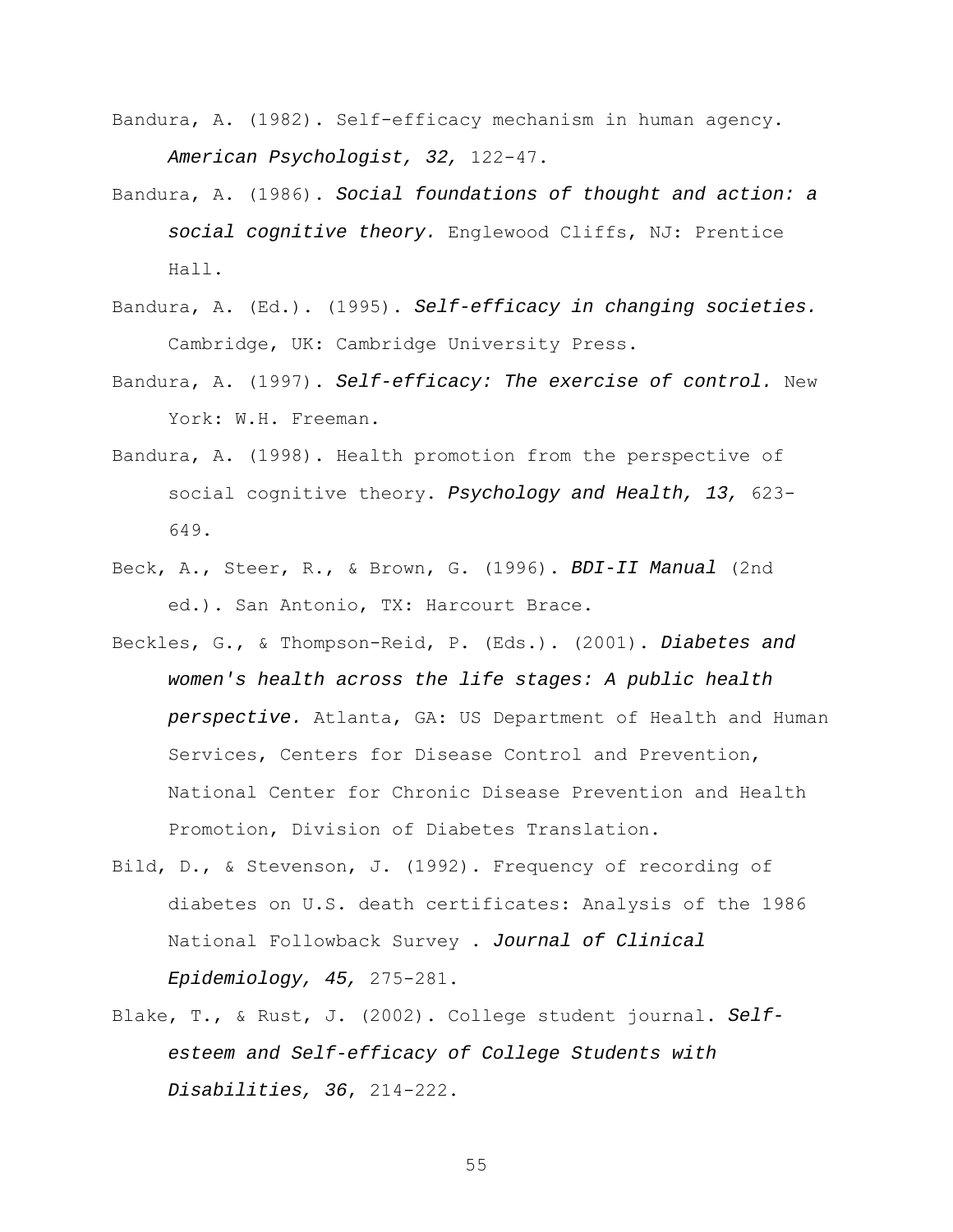- Boyle, J. (2001). Projection of diabetes burden through 2050. *Diabetes Care, 24*, 1936-1940.
- Brown, S. (1990). Studies of educational intervention and outcomes in diabetic adults: A meta-analysis revisited. *Patient Education and Counseling, 16,* 189-215.
- Brown, S. (1992). Meta-analysis of diabetes patient education research: Variations in intervention effects across studies. *Research in Nursing and Health, 15,* 409-419.
- Brown, S., Harrist, R., Villagomez, E., Segura, M., Barton, S., & Hanis, C. (2000). Gender and treatment differences in knowledge, health beliefs, and metabolic control in Mexican-Americans with Type 2 Diabetes. *The Diabetes Educator, 26*, 425-438.
- Capps, R., Passel, J., & Fix, M. (2004, January 12). *Undocumented immigrants: Facts and figures*. Washington, DC: Urban Institute Immigration Studies Program.
- Centers for Disease Control and Prevention. (2005, November 1). *Diabetes fact sheet*. Retrieved November 6, 2005, from <http://www.cdc.gov/diabetes>
- Centers for Disease Control and Prevention. (2007, May 22). *About BMI for Adults*. Retrieved July 25, 07, from [http://www.cdc.gov](http://www.cdc.gov/)
- Centers for Disease Control and Prevention. (2005). *Diabetes data and trends*. Retrieved 2007, May 22, from http://www.cdc.gov
- Cohen, J. (1988). *Statistical power analysis for the behavioral sciences* (2nd ed.). Hillsdale, NJ: Lawrence Earlbaum.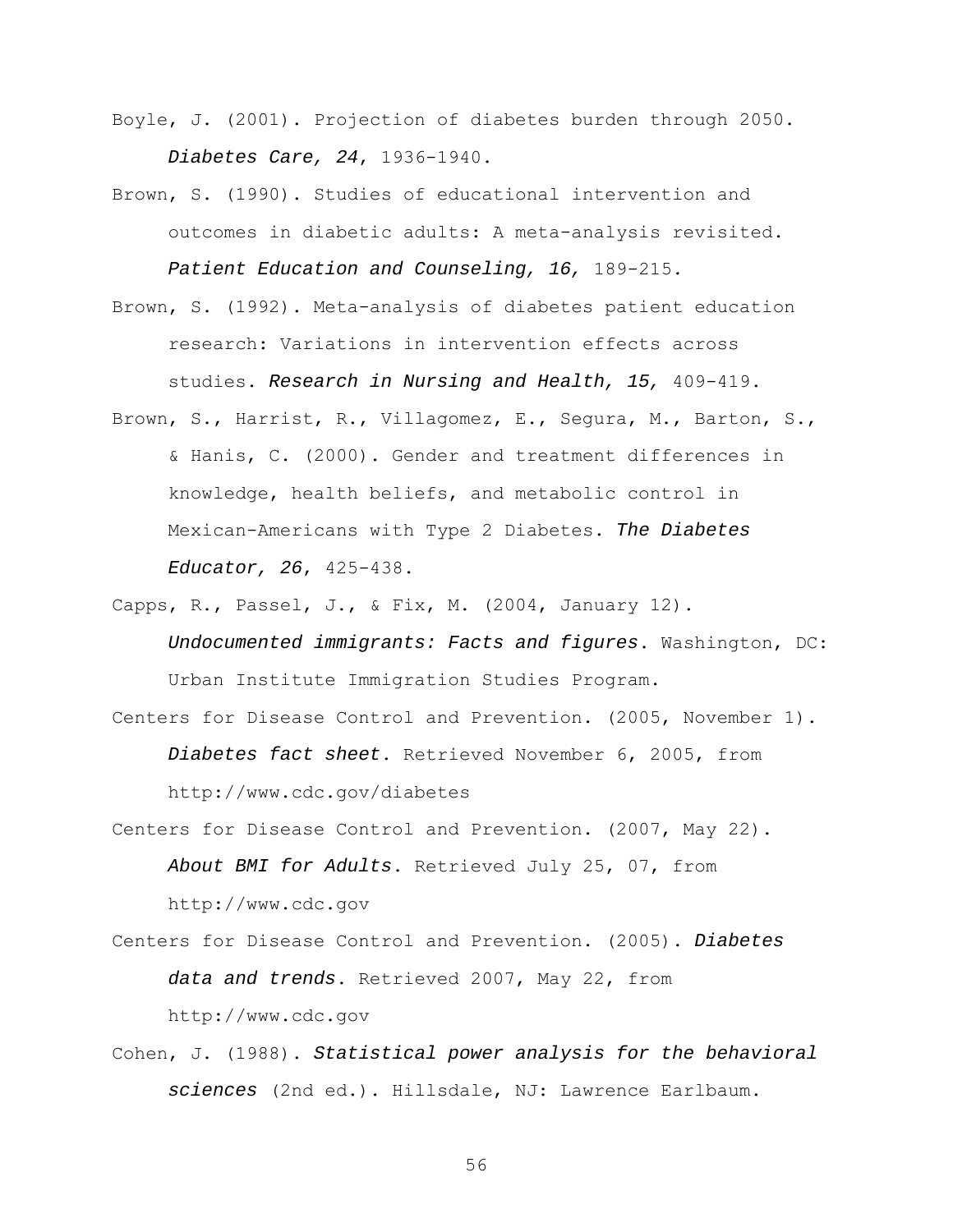- Coppel, D. (1980). *Relationship of perceived social support and self-efficacy to major and minor stressors.* Unpublished doctoral dissertation, University of Washington: Seattle.
- Cu, K., Cowie, CC, & Harris, M. (1998). Mortality of adults with and without diabetes in a national cohort of the U.S. population,1971-1993. *Diabetes Care, 21*, 1138-1145.
- de Groot, M., Doyle, T., Hockman, E., Wheeler, C., Pinkerman, B., Shubrook, J., et al. (2007). Depression among type 2 diabetes rural Appalachian clinic attendees. *Diabetes Care, 30*, 1602-1605.
- Derogatis, L., & Melisaratos, N. (1983). The brief symptom inventory: An introductory report. *Psychological Medicine, 13,* 595-605.
- DiMatteo, M., Lepper, H., & Croghan, T. (2000). Depression is a risk factor for noncompliance with medical treatment: Metaanalysis of the effects of anxiety and depression on patient adherence. *Archives of Internal Medicine, 160,* 2101-2107.
- Dowell, M., Rozell, B., Roth, D., Delugach, H., Chaloux, P., & Dowell, J. (2004). Economic and clinical disparities in hospitalized patients with Type 2 Diabetes. *Journal of Nursing Scholarship, 36*(1), 66-72.
- Ellison, G., & Rayman, K. (1998). Exemplars' experience of selfmanaging diabetes. *The Diabetes Educator, 24*, 325-330.
- Egede, L. (2004). Diabetes, major depression, and functional disability among US adults. *Diabetes Care, 27*, 421-428.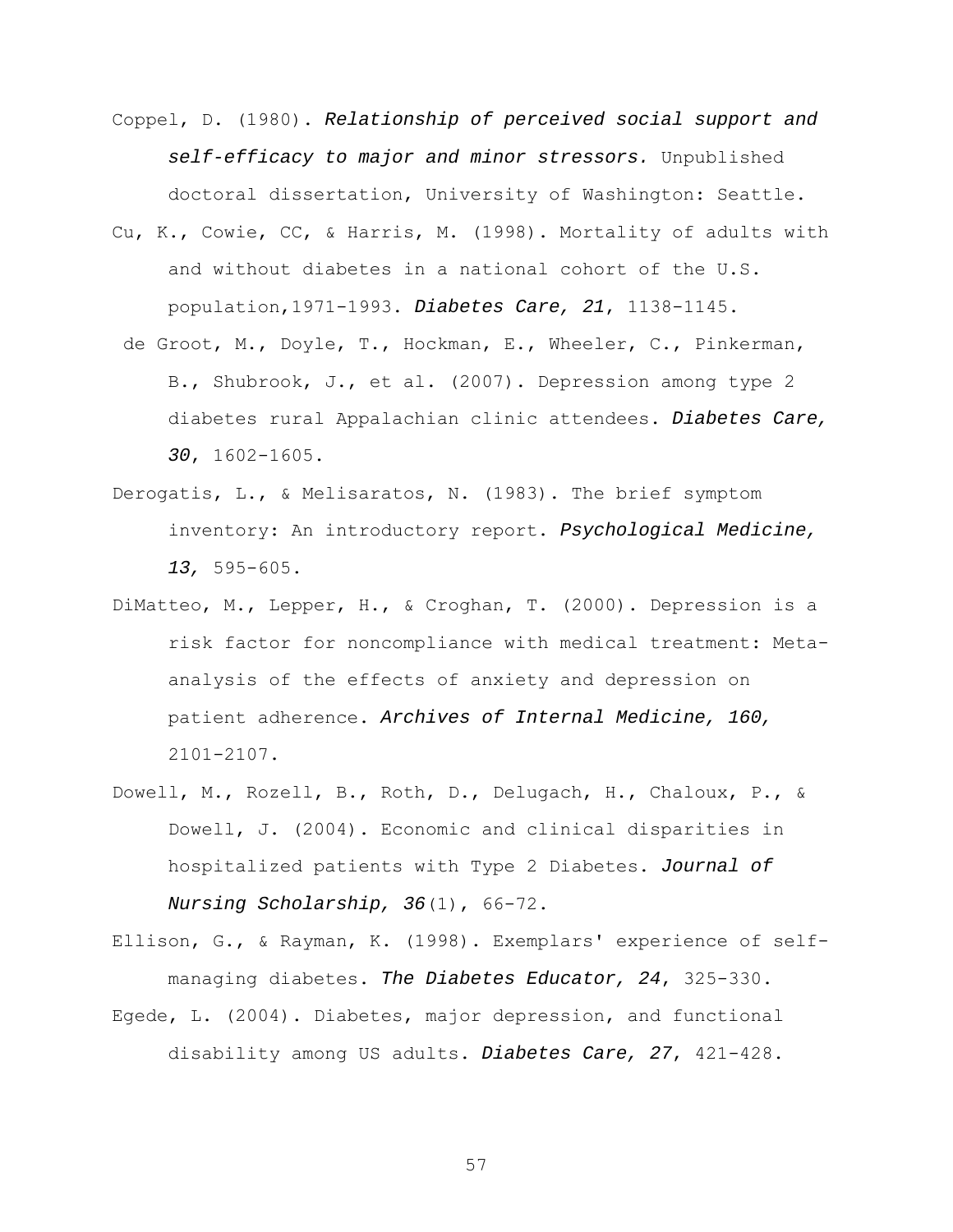- Egede, L., Zheng, D., & Simpson, K. (2002). Comorbid depression is associated with increased health care used and expenditures in individuals with diabetes. *Diabetes Care, 25*, 464-470.
- Engum, A., Mykletun, A., Midthjell, K., Holen, A., & Dahl, A. (2005). Depression and diabetes: A large population-based study of sociodemographic, lifestyle, and clinical factors associated with depression in type 1 and type 2 diabetes. *Diabetes Care, 28*, 1904-1909.
- Erdenfelder, E., Faul, F., & Buchner, A. (1996). GPOWER: A general power analysis program. *Behavior Research Methods, Instruments, & Computers, 28,* 1-11.
- Field, A. (2000). *Discovering statistics: Using SPSS for Windows.* London: Sage.
- Fox, C., Hear-Costa, N., Wilson, P., Levy, D., D'Agostino, R., & Atwood, L. (2004). Genome-wide linkage to chromosome 6 for waist circumference in the Framingham Heart Study. *Diabetes, 53,* 1399-1402.
- Gilmer, T., O'Connor, P., Manning, W., & Rush, W. (1997). The cost to health plans of poor glycemic control. *Diabetes Care, 20*, 1847-53.
- Glasgow, R. E. (1991). Compliance to diabetes regimens: Conceptualization, complexity and determinants. In J.A. Cramer & B. Spilker (Eds.), *Patient compliance in medical practice and clinical trials*. New York: Raven Press.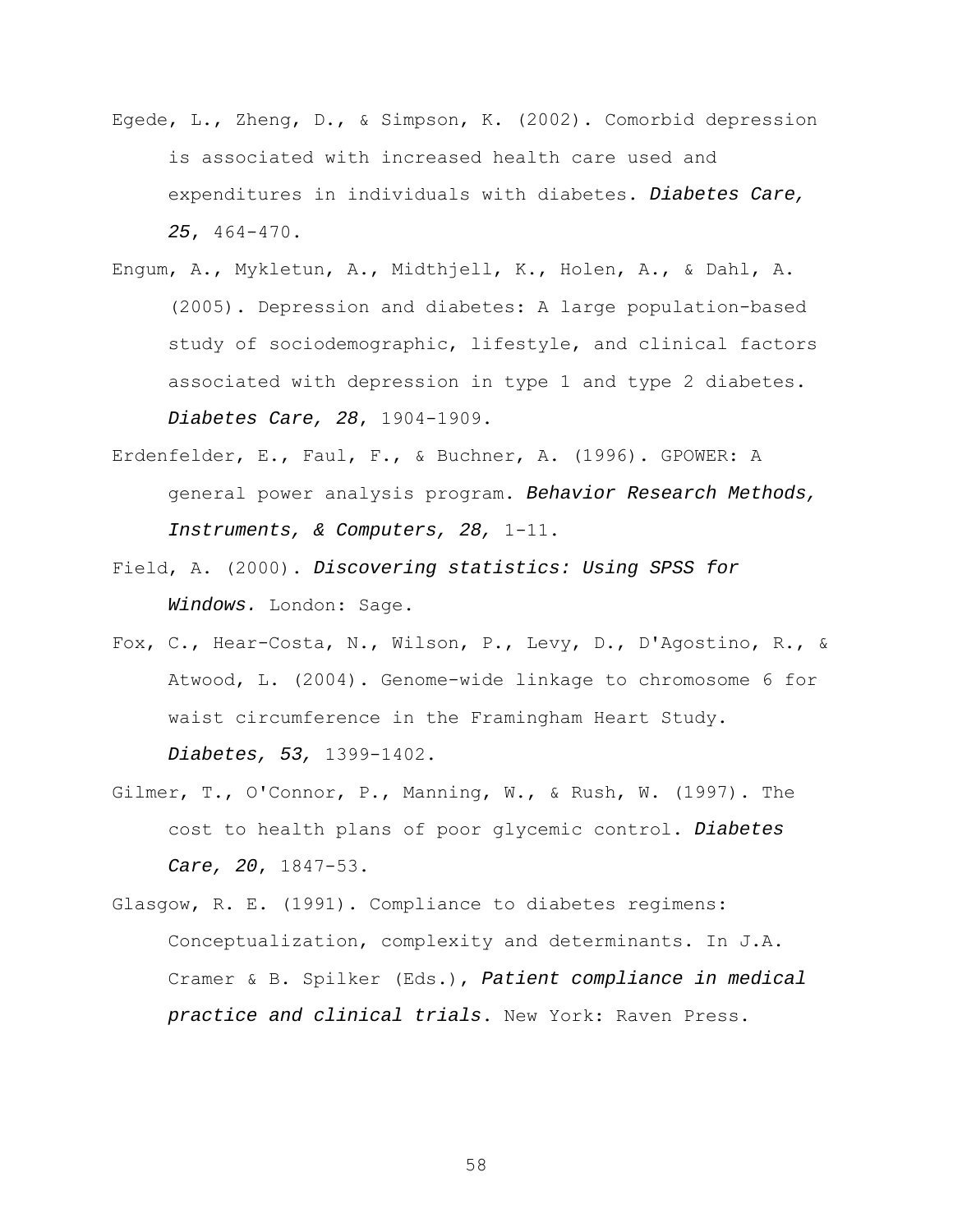- Glasgow, R., Fisher, E., Anderson, B., LaGreca, A., Marrero, D., Johnson, S., et al. (1999). Behavioral science in diabetes: Contributions and opportunities. *Diabetes Care, 22*, 832- 843.
- Glasgow, R. E., & Osteen, V. L. (1992). Evaluating diabetes education. *Diabetes Care, 15,* 1423-32.
- Glasgow, R., Toobert, D., & Gillette, C. (2001). Psychosocial barriers to diabetes self-management and quality of life. *Diabetes Spectrum, 14*(1), 33-41.
- Glazier, R., Bajcar, J., Kennie, N., & Willson, K. (2006). Systematic review of interventions to improve diabetes care in socially disadvantaged. *Diabetes Care, 29*, 1675-89.
- Harris, M. (1995). *Diabetes in America.* (NIH Publication No 95- 1468). Bethesda, MD: National Institutes of Health.
- Jenkins, C. D. (1995). An integrated behavioral medicine approach to improving care of patients with diabetes mellitus. *Behavioral Medicine, 21,* 53-65.
- Johnston-Brooks, C., Lewis, M., & Garg, S. (2002). Self-efficacy imparts self-care and HbA1c in young adults with type I diabetes. *Psychomatic Medicine, 64,* 43-51.
- Katon, W., Rutter, C., Simon, G., Lin, E., Ludman, E., Ciechanowski, P., et al. (2005). The association of comorbid depression with mortality of patients with type 2 diabetes. *Diabetes Care, 28*, 2668-2772.
- Krichbaum, K., Aarestad, V., & Buethe, M. (2003). Exploring the connection between self-efficacy and effective diabetes self-management. *The Diabetes Educator, 29*, 653-661.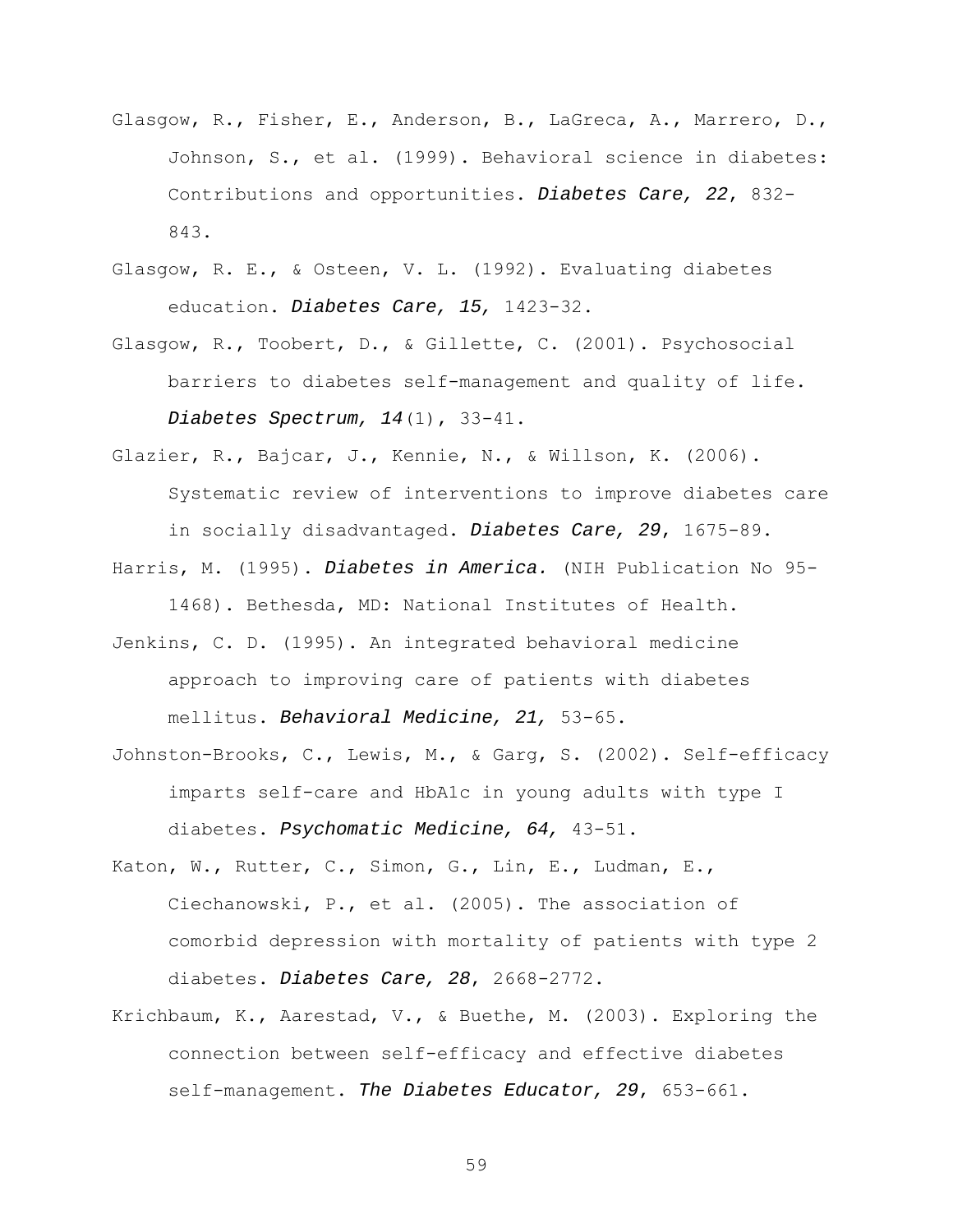- Lorig, K., & Gonzalez, V (2000). Community-based diabetes selfmanagement education: Definition and case study. *Diabetes Spectrum, 13*, 234-241.
- Ludlow, A., & Gein, L. (1995). Relationship among self-care, self-efficacy and HbA1c levels in individuals with noninsulin dependent diabetes mellitus (NIDDM). *Canadian Journal of Diabetes Care, 19*(1), 10-15.
- Maibach, E., & Murphy, D. (1995). Self-efficacy in health promotion research and practice: Conceptualization and measurement. *Health Education Research, 10*(1), 37-50.
- Marks, J. (2002). *Efforts to improve women's health: Testimony before the committee on health, education, labor, and pensions U.S. senate*. Retrieved November 6, 2005, from http://www.cdc.gov/washington/testimony/wh042502.htm
- Murray, C., Kulkarni, S., & Ezzati, M. (2005). Eight Americas: New perspectives on U.S. health disparities. *American Journal of Preventive Medicine, 29*(5), 4-10.
- National Center for Health Statistics. (2003). *National health and nutrition examination survey*. Retrieved July 5, 2007, from http://www.cdc.gov/nchs/nhanes
- National Institutes of Health, & National Heart, Lung, and Blood Institute (1998). Clinical guidelines on the identification, evaluation, and treatment of overweight and obesity in adults: The evidence report. *Obesity Research, 6,* S51-S210.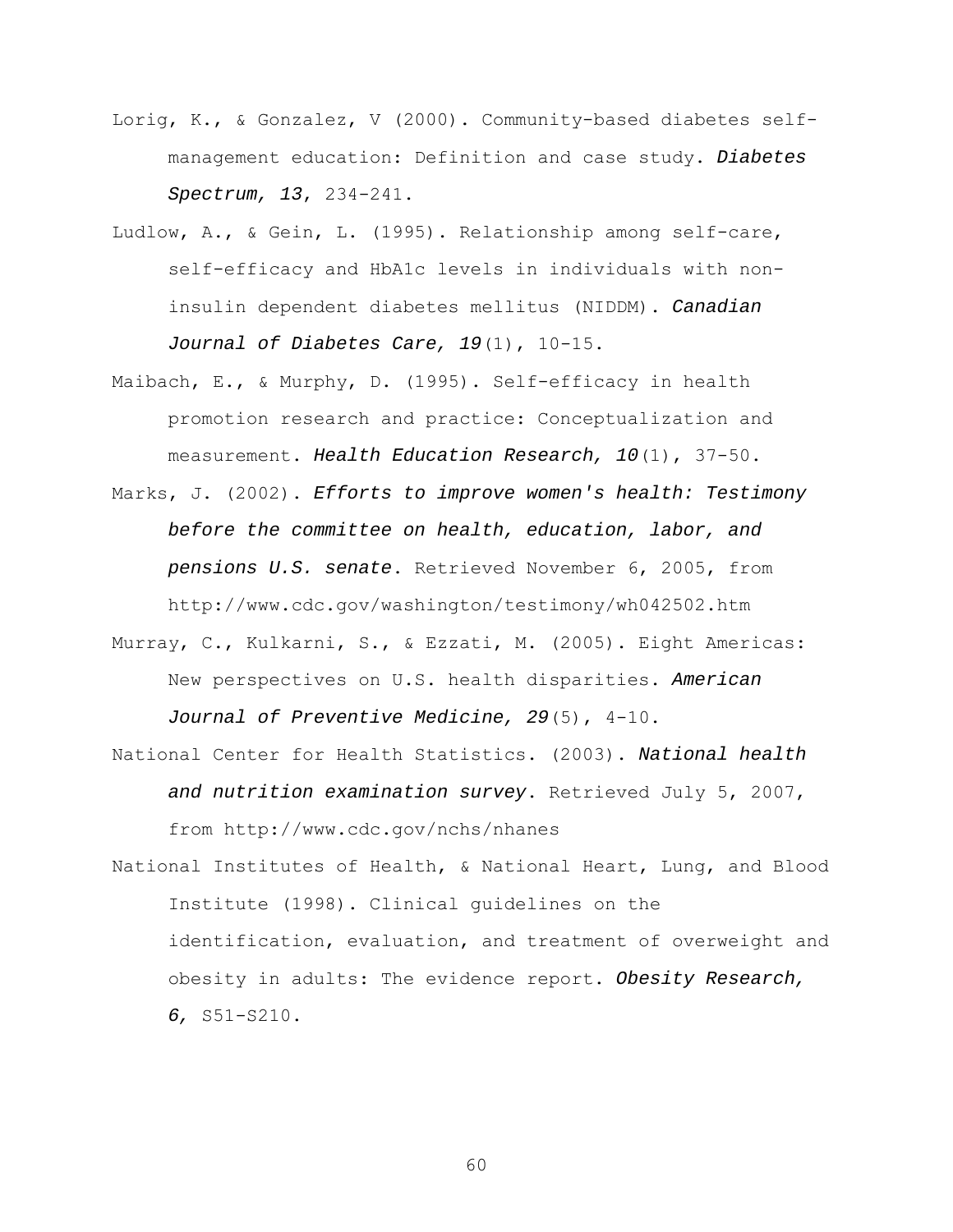- Nichols, G., & Brown, J. (2003). Unadjusted and adjusted prevalence of diagnosed depression in type 2 diabetes. *Diabetes Care, 26*, 744-749.
- O'Leary, A. (1985). Self-efficacy and health. *Behavior Research and Therapy, 23,* 437-51.
- Ott, J., Greening, L., Palardy, N., Holderby, A., & DeBell, W. (2000). Self-efficacy as a mediator variable for adolescents' adherence to treatment for Insulin Dependent Diabetes Mellitus. *Children's Health Care, 29*(1), 47-64.
- Peyrot, M., & Rubin, R. (1997). Levels and risks of depression and anxiety symptomatology among diabetic adults. *Diabetes Care, 20,* 585-590.
- Piotrowski, C., & Keller, J. (1992). Psychological testing in applied settings: A literature review from 1982-1992. *Journal of Training and Practice in Professional Psychology, 6*(2), 74-82.
- Raja, S., Williams, S., & McGee, R. (1994). Multidimensional health locus of control beliefs and psychosocial health for a sample of mothers. *Social Science and Medicine, 39,* 213- 220.
- Rapley, P., & Fruin, D. (1999). Self-efficacy in chronic illness: The juxtaposition of general and regimen specific efficacy. *International Journal of Nursing Practice, 5,* 209-15.
- Rayman, K., & Ellison, G. (1998). When management works: An organizational culture that facilitates learning to selfmanage type 2 diabetes. *The Diabetes Educator, 24*, 612-617.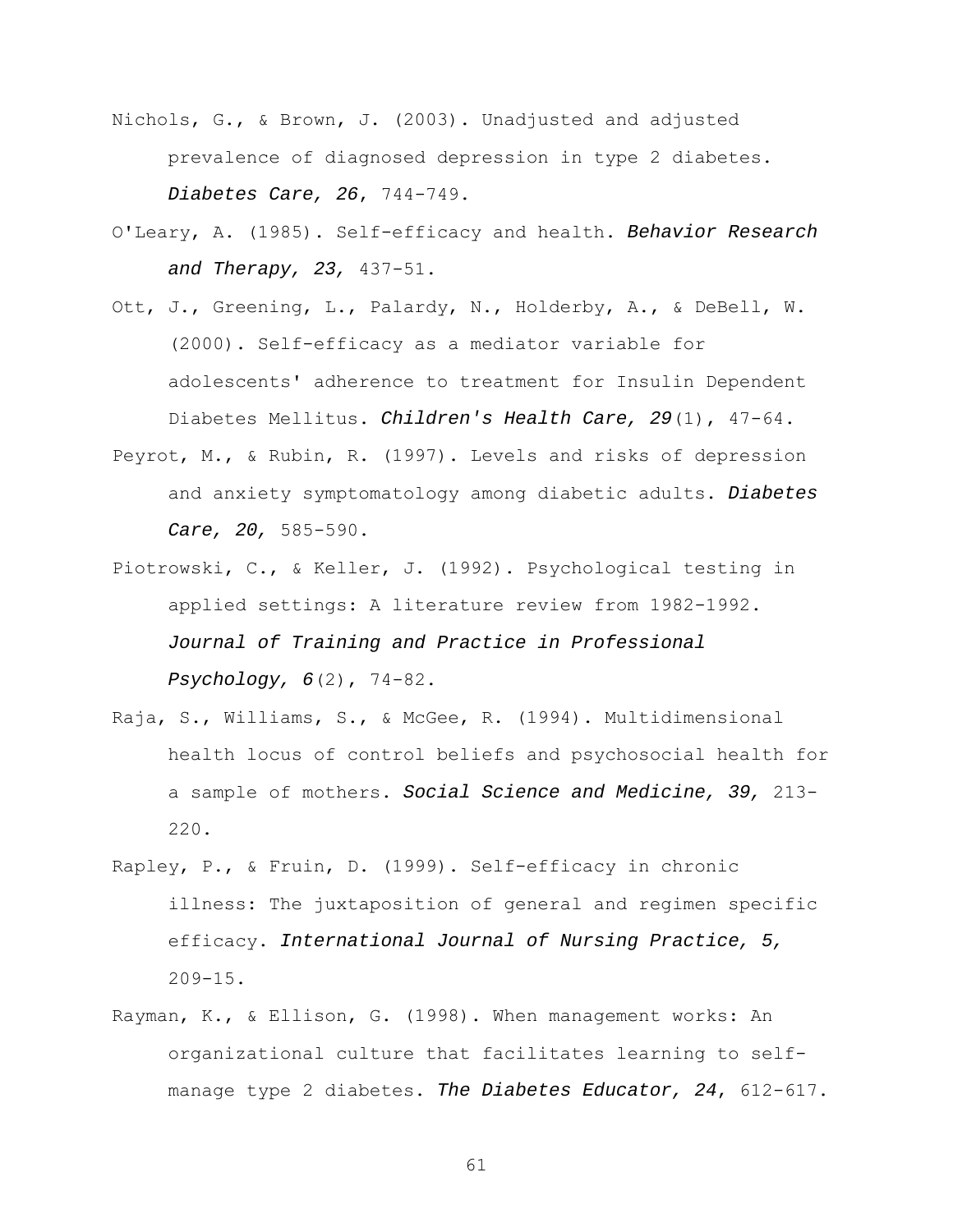- Rosswurm, M., Dent, D., Armstrong-Persily, C., Woodburn, P., & Davis, B. (1996). Illness experiences and health recovery behaviors of patients in southern Appalachia. *Western Journal of Nursing Research, 18*, 441-459.
- Rubin, R. J., Altman, W. M., & Mendelson, D. N. (1992). Health care expenditures for people with diabetes mellitus. *Journal of Clinical Endocrinology and Metabolism, 78,* 809.
- Rubin, R., & Peyrot, M. (1998). Men and diabetes: Psychosocial and behavioral issues. *Diabetes Spectrum, 11,* 81-88.
- Ruggiero, L., Glasgow, R., & Dryfoos, J., et al. (1997). Diabetes self-management. *Diabetes Care, 20,* 568-76.
- Sarkar, U., Fisher, L., & Schillinger, D. (2006). Is selfefficacy associated with diabetes self-management across race/ethnicity and health literacy? *Diabetes Care, 29*, 823- 829.
- Schneewind, K. (1995). Impact of family processes on control beliefs. In A. Bandura (Ed.), *Self-efficacy in changing societies* (pp. 114-148). New York: Press Syndicate of the University of Cambridge.
- Siguroardottir, A. (2005). Self-care in diabetes: Model of factors affecting self-care. *Journal of Clinical Nursing, 14*, 301-314.
- Skaff, M., Mullan, J., Fisher, L., & Chesla, C. (2003). A contextual model of control beliefs, behavior, and health: Latino and European Americans with Type 2 Diabetes. *Psychology and Health, 18*, 295-312.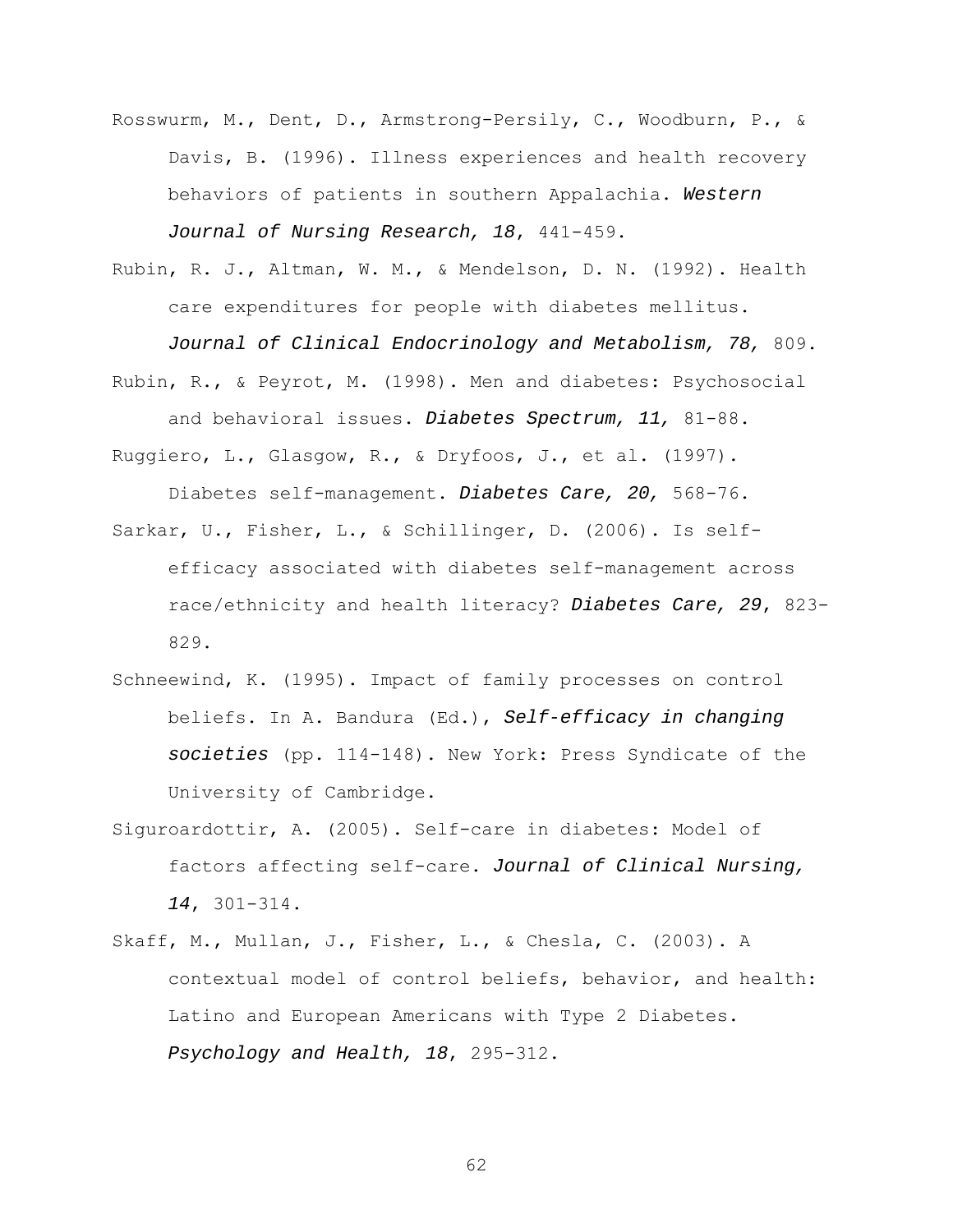- Skelly, A. H., Marshall, J. R., Haughey, B. P., Davis, P. J., & Dunford, R. G. (1995). Self-efficacy and confidence in outcomes as determinants of self-care practices in inner city, African-American women with non-insulin-dependent diabetes. *Diabetes Educator, 21,* 38-46.
- Smith, S., & Tessaro, I. (2005). Cultural perspectives on diabetes in an Appalachian population. *American Journal of Health Behavior, 29*, 291-301.
- Sousa, V., Zauszniewski, J., Musil, C., Lea, P., & Davis, S. (2005). Relationships among self-care, self-agency, selfefficacy, self-care, and glycemic control. *Research and Theory for Nursing Practice: An International Journal, 19*, 217-230.
- Toobert, D., & Glasgow, R. (1994). Assessing diabetes selfmanagement: The summary of diabetes self-care activities questionnaire. In C. Bradley (Ed.), *Handbook of psychology and diabetes: A guide to psychological measurement in diabetes research and management* (pp. 351-375). Chur, Switzerland: Harwood Academic Press.
- Toobert, D., Hampson, S., & Glasgow, R. (2000). The summary of diabetes self-care activities measure: Results from 7 studies and a revised scale. *Diabetes Care, 23,* 943-950. United States Census Bureau. (2000). *State and county quick facts*. Retrieved May 1, 2006, from [http://quickfacts.census.gov](http://quickfacts.census.gov/)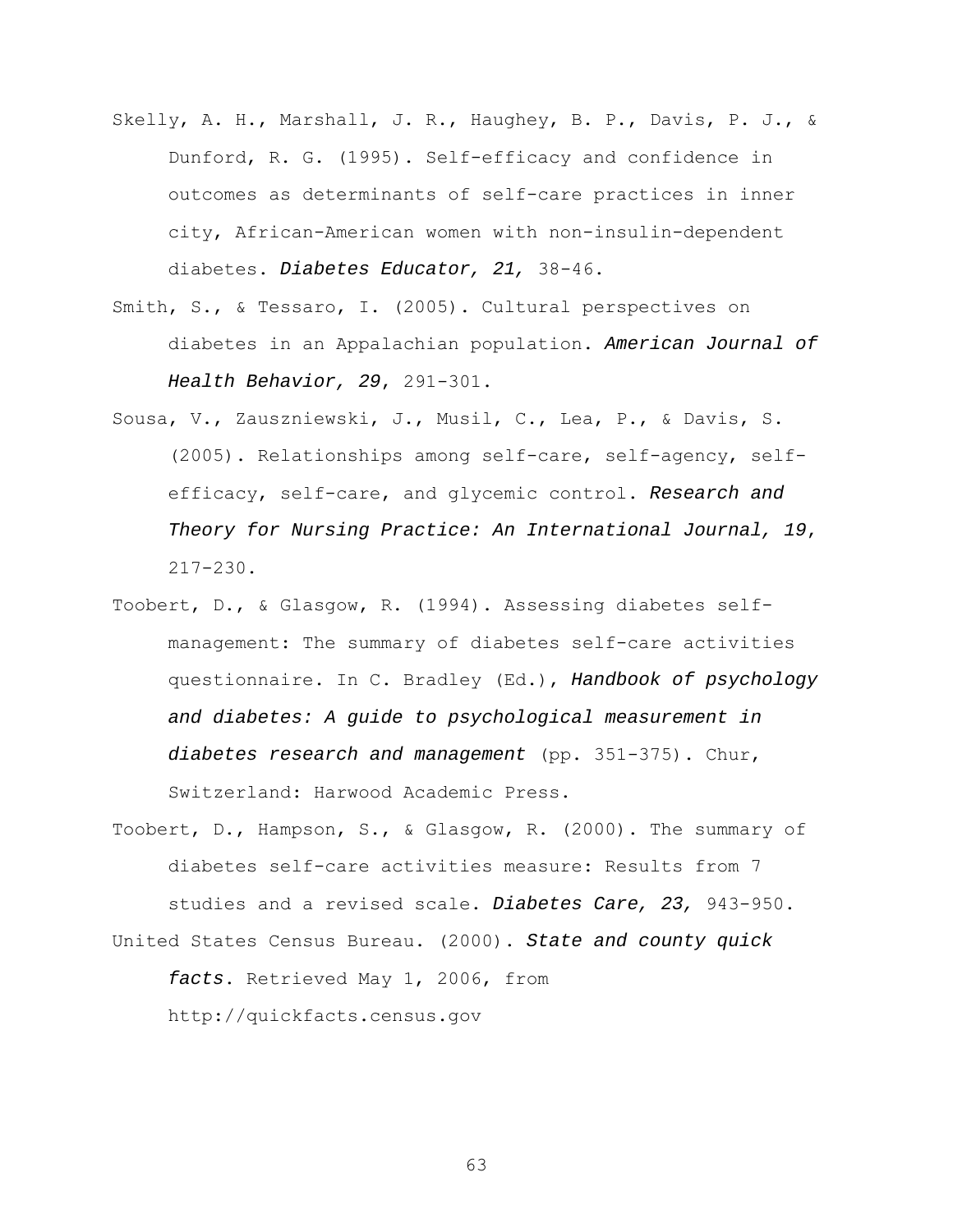- United States Census Bureau. (2004). *Johnson City, TN Population Estimates*. Retrieved April 1, 2006, from http://www.census.gov
- United States Department of Health and Human Services (2003). *Prevention makes common "cents".* Bethesda, MD: United States Department of Health and Human Services.
- Valentine, V. (2000). Educational strategies at diagnosis and beyond, or diabetes, type 2, and what to do! *Diabetes Spectrum, 13*, 197.
- van der Bijl, J., van Peolgeest-Eeltink, A., & Shortridge-Baggett, L. (1999). The psychometric properties of the diabetes management self-efficacy scale for patients with Type 2 diabetes mellitus. *Journal of Advanced Nursing, 30*, 352-340.
- van der Bijl, J., & Shortridge-Baggett, L. (2001). The theory and measurement of the self-efficacy construct. *Scholarly Inquiry for Nursing Practice: An International Journal, 15*, 189-207.
- Welborn, T., Dhaliwal, S., & Bennett, S. (2003). Waist-hip ratio is the dominant risk factor predicting cardiovascular death in Australia. *Medical Journal of Australia, 179,* 580-585.
- Williams, K. E., & Bond, M. J. (2002). The roles of selfefficacy, outcomes expectancies and social support in the self-care behaviours of diabetics. *Psychology, Health, & Medicine, 7*(2), 127-41.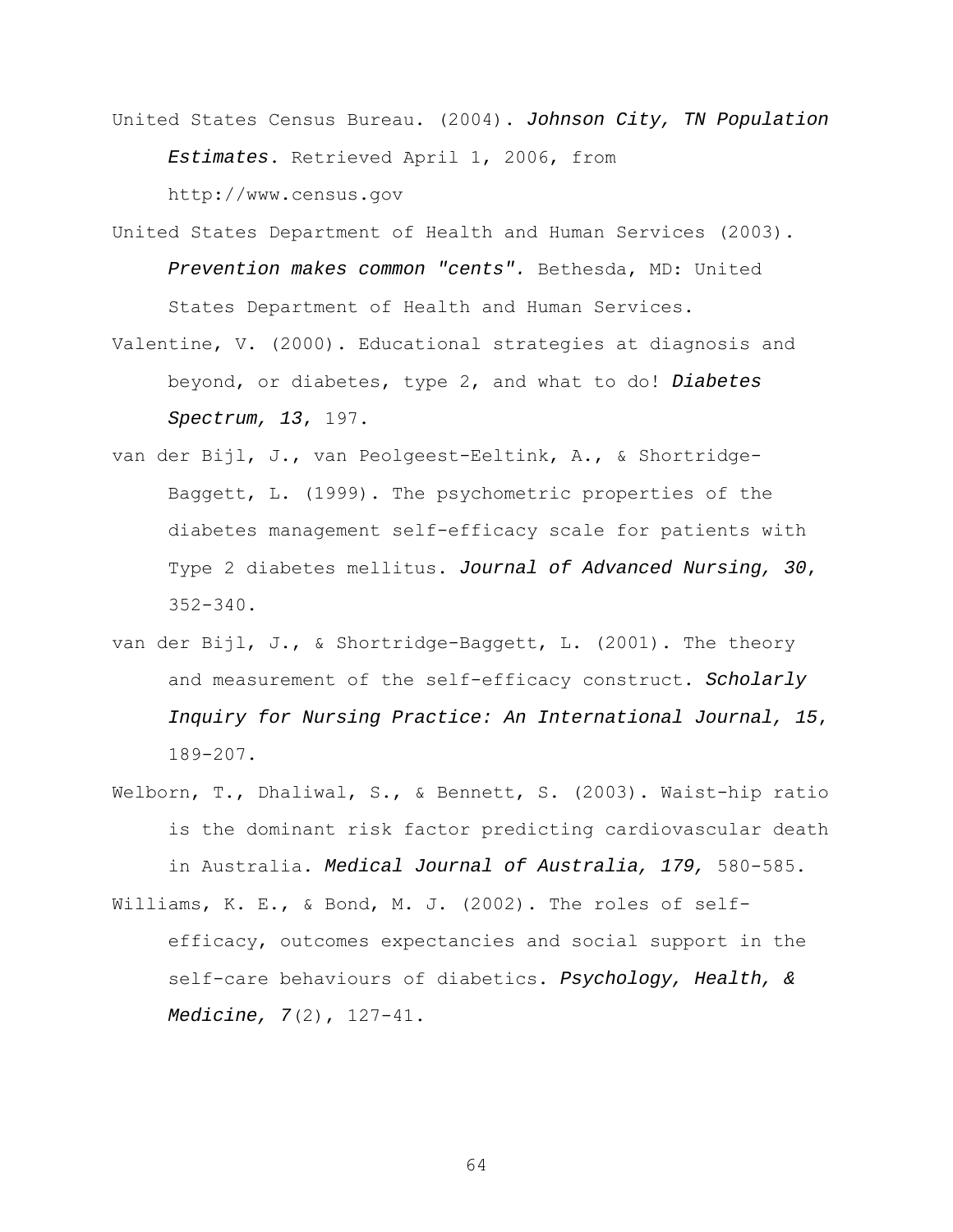Wredling, R., Stalhammar, J., Adamson, U., Berne, C., Larsson, Y., & Ostman, J. (1995). Well-being and treatment satisfaction in adults with diabetes. *Quality of Life Research, 4,* 515-522.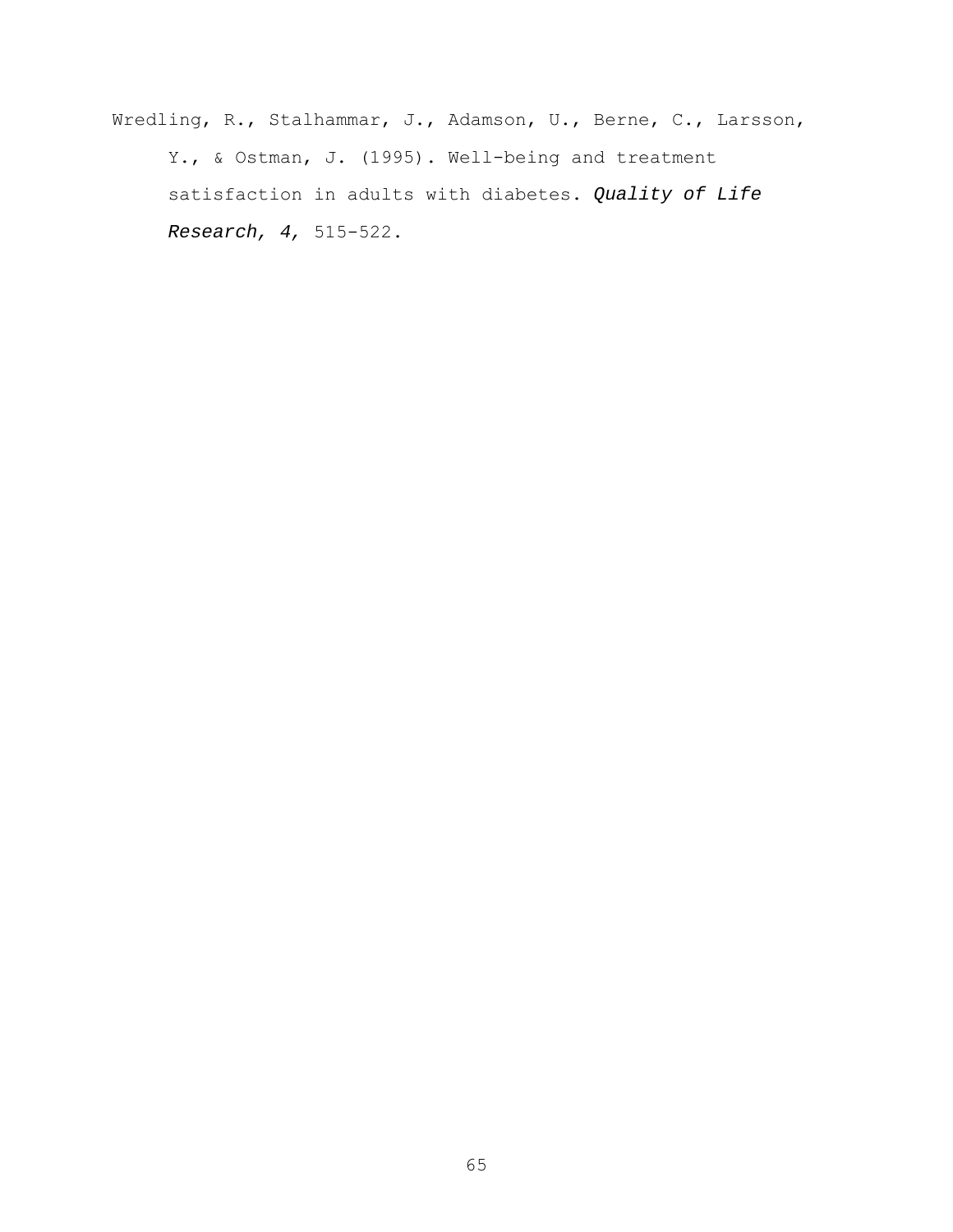# APPENDICES

# Appendix A

Diabetes Health-Related Questionnaire

|                                    |                                            | Age ____________ Marital Status_____________ Ethnicity ______________ |
|------------------------------------|--------------------------------------------|-----------------------------------------------------------------------|
|                                    |                                            | Country of Origin _________How long lived in East Tennessee           |
|                                    |                                            | Site of data Collection How long diagnosed with diabetes              |
|                                    | Highest grade completed in school ________ |                                                                       |
|                                    |                                            | BMI __________ Waist-to-hip-ratio _______ Last A1C _________ 8        |
|                                    |                                            |                                                                       |
|                                    |                                            |                                                                       |
|                                    |                                            |                                                                       |
|                                    |                                            | Attended Formal Diabetes Education Classes? Yes or No                 |
|                                    |                                            | Do you feel that you have experienced success in the self-care of     |
| your diabetes (mastery)? Yes or No |                                            |                                                                       |

Do you know a person who offers suggestions, advice, or instructions to encourage successful management of your diabetes verbal persuasion)? Yes or No

serves as a role model to you (vicarious experience)? Yes or No

05/01/2006 Rev. 08/25/2006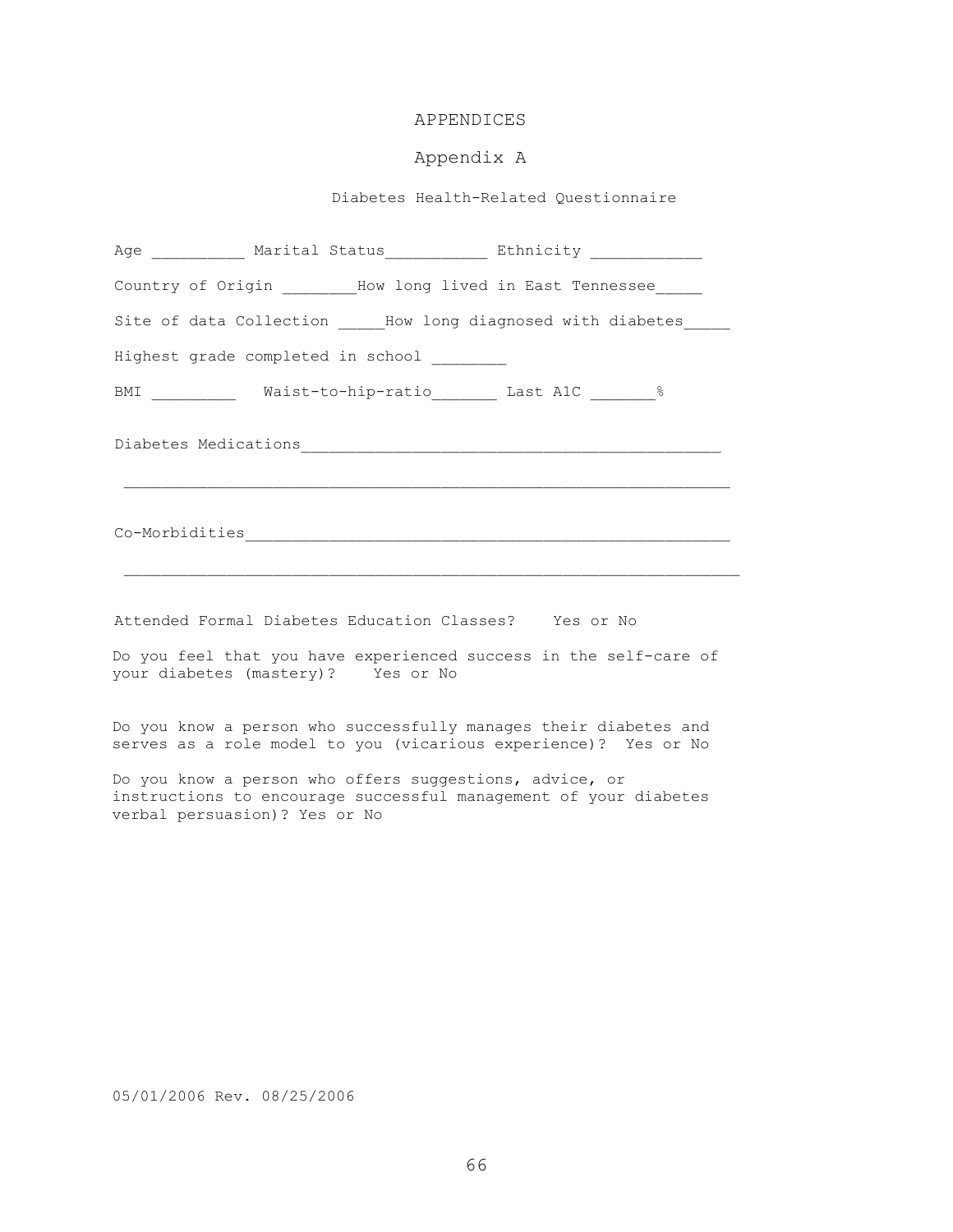# Appendix B

 Spanish Diabetes Health-Related Questionnaire Cuestionario sobre la salud y la diabetes

|                       |                                         | Edad <b>Estado Civil Etnicidad</b>                                                                                                     |
|-----------------------|-----------------------------------------|----------------------------------------------------------------------------------------------------------------------------------------|
|                       |                                         | País de Origen __________ ¿Cuánto tiempo en Tennessee?                                                                                 |
|                       |                                         |                                                                                                                                        |
|                       |                                         | ¿Hace cuánto que le diagnosticaron con la diabetes                                                                                     |
|                       | Grado más alto completado en la escuela |                                                                                                                                        |
|                       |                                         | Indice de masa corporal (BMI) ___________ Comparasión entre la<br>cintura y las caderas ___________ La última medida de A1C __ %       |
|                       |                                         |                                                                                                                                        |
|                       |                                         |                                                                                                                                        |
|                       |                                         |                                                                                                                                        |
|                       |                                         | Asistió a lasclases formales educativas sobre la diabetes? Sí o No<br>¿Se siente como tiene éxito del autocuidado su diabetes? Sí o No |
| alguién más)? Sí o No |                                         | ¿Conoce a una persona quien maneja su diabetes con éxito que<br>puede server como un modelo/ejemplo para Ud. (experiencia por          |

05/01/2006 Rev. 08/25/2006.10/30/2006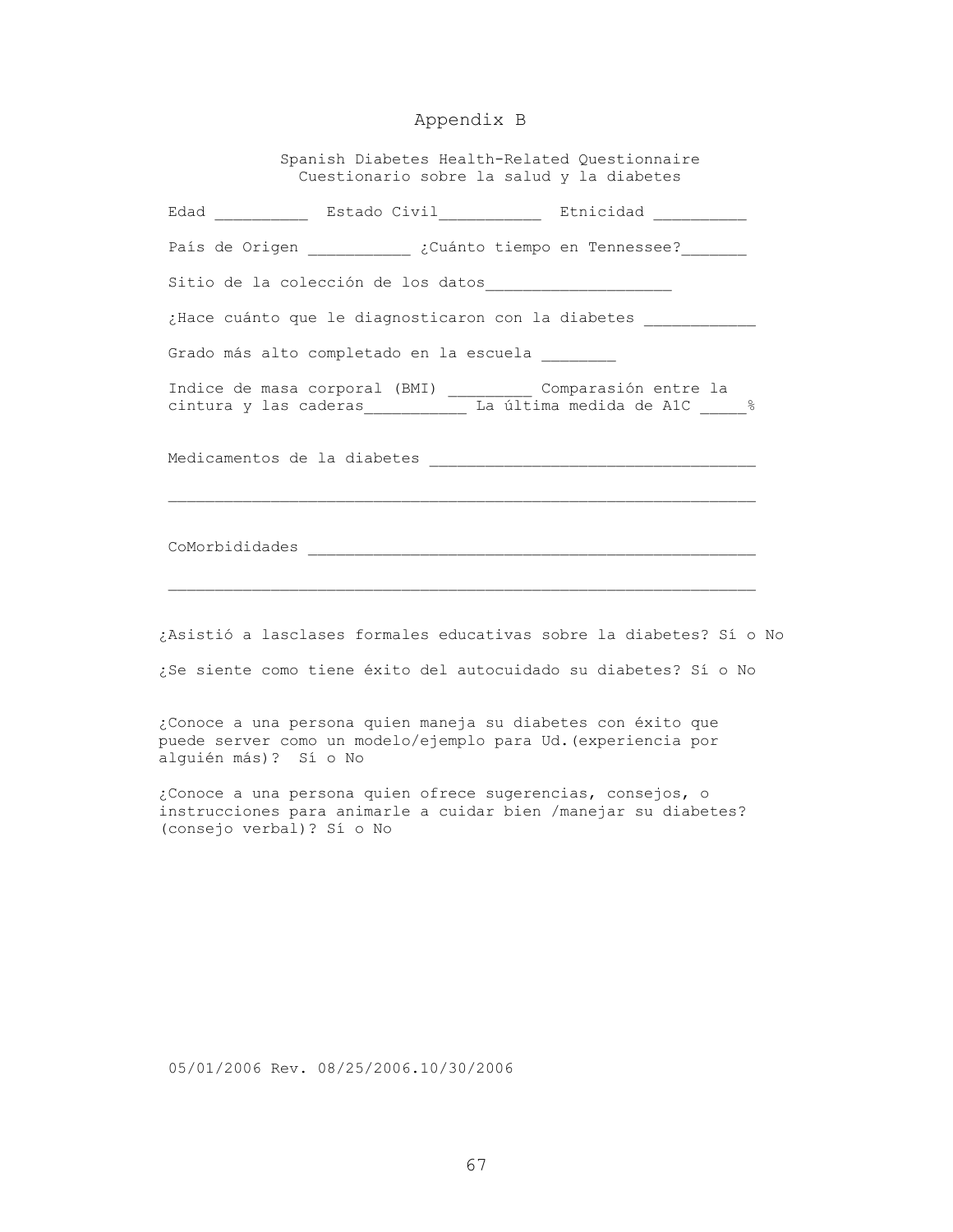# Appendix C

#### Spanish Diabetes Management Self-Efficacy Scale

*Escala de Auto-Eficiencia sobre manejar la Diabetes (Versión Española)* 

**Abajo, hay una lista de actividades que usted puede tener que hacer para manejar su diabetes. Por favor de leer cada una y hacer un círculo alrededor del número que mejor describe la confianza que usted tiene sobre su habilidad de hacer dicha actividad. Por ejemplo, si usted está seguro/a que puede hacerse chequeo del azucar en su sangre cuando sea necesario, haga un círculo sobre el número 10. Si usted cree que la mayoría del tiempo no lo podría hacer, haga un círculo sobre el número 1 o 2.** 

#### **Haga un círculo alrededor de un número en cada línea**

|    | Estoy seguro/a que:                                                                                                  | No lo puedo hacer |              |                |                |                 |       | Quizás sí<br>Quizás no |                 | Puedo hacerlo |               |    |
|----|----------------------------------------------------------------------------------------------------------------------|-------------------|--------------|----------------|----------------|-----------------|-------|------------------------|-----------------|---------------|---------------|----|
| 1. | Puedo hacerme chequeo<br>del azucar si sea necesario                                                                 | $\overline{0}$    | $1 \quad$    |                | $2 \quad 3$    | $4 \quad$       | $5 -$ | 6                      | 7               | 8             | 9             | 10 |
| 2. | Puedo corregir el azucar<br>en mi sangre cuando el nivel<br>está muy alto (por ejemplo:<br>comer comida diferente)   | $\circ$           | $\mathbf{1}$ | $\overline{2}$ | 3              | $\overline{4}$  | 5     | 6                      | 7               | 8             | 9             | 10 |
| 3. | Puedo corregir el azucar 0<br>en mi sangre cuando el nivel<br>está muy bajo (por ejemplo:<br>comer comida diferente) |                   | $\mathbf{1}$ | $\mathbf{2}$   | 3 <sup>7</sup> | $4\overline{ }$ | 5     | 6                      | 7               | 8             | 9             | 10 |
| 4. | Puedo escoger las comidas 0<br>que son mejores para mi salud                                                         |                   | $\mathbf 1$  | $\overline{2}$ | $\mathcal{E}$  | $\overline{4}$  | 5     | 6                      | 7               | 8             | 9             | 10 |
| 5. | Puedo escoger comidas<br>diferentes y mantener un<br>plan de comer saludable                                         | $\circ$           | $\mathbf{1}$ | $2^{\circ}$    | 3 <sup>7</sup> | $4\degree$      | $5 -$ | 6                      | 7               | 8             | 9             | 10 |
| 6. | Puedo controlar mi peso                                                                                              | $\Omega$          | $\mathbf{1}$ | $\overline{2}$ | $\mathcal{E}$  | $\overline{4}$  | 5     | 6                      | $7\phantom{.0}$ | 8             | $\mathcal{Q}$ | 10 |
| 7. | Puedo examinarme los<br>pies (buscar cortas y ampollas)                                                              | $\circ$           | $\mathbf{1}$ | $\overline{2}$ | 3              | 4               | 5     | 6                      | 7               | 8             | 9             | 10 |

#### *Translated by/Traducido por Holly Melendez 2006*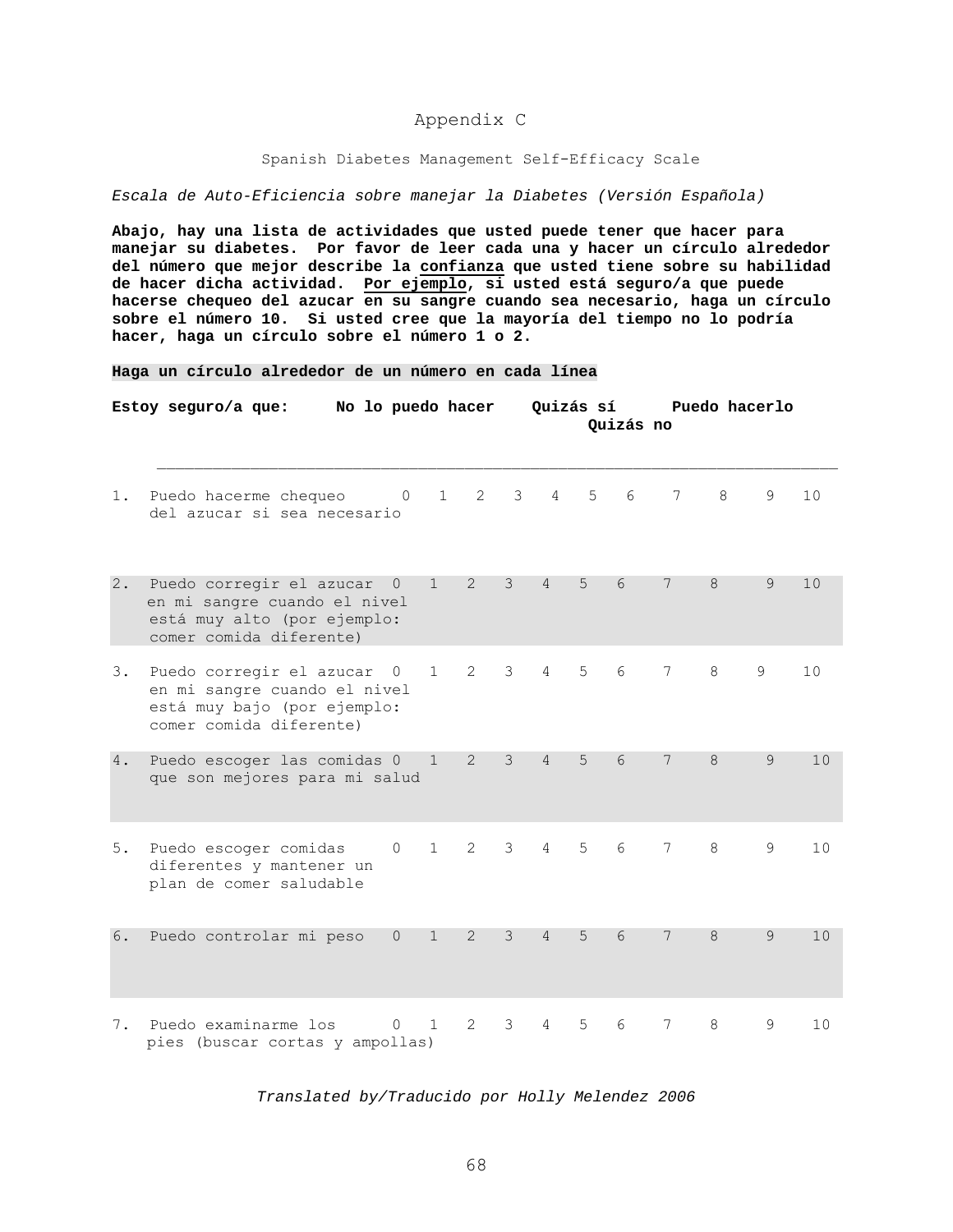*Escala de Auto-Eficiencia sobre manejar la Diabetes (Versión Española)* 

| 8.  | Puedo hacer sufficient 0 1 2 3 4 5 6 7 8<br>actividad física (por ejemplo:<br>caminar al perro; hacer yoga,<br>trabajar en la huerta; estirarme) |  |  |  |      |   | 9 | 10 |
|-----|--------------------------------------------------------------------------------------------------------------------------------------------------|--|--|--|------|---|---|----|
| 9.  | Puedo mantener mi plan 0 1 2 3 4 5 6 7 8<br>de comer aún cuando estoy<br>efermo/a                                                                |  |  |  |      |   | 9 | 10 |
| 10. | Puedo seguir un plan de 0 1 2 3 4 5 6<br>comer saludable la mayoría<br>del tiempo                                                                |  |  |  | $-7$ | 8 | 9 | 10 |

Translated by/Traducido por Holly Melendez 2006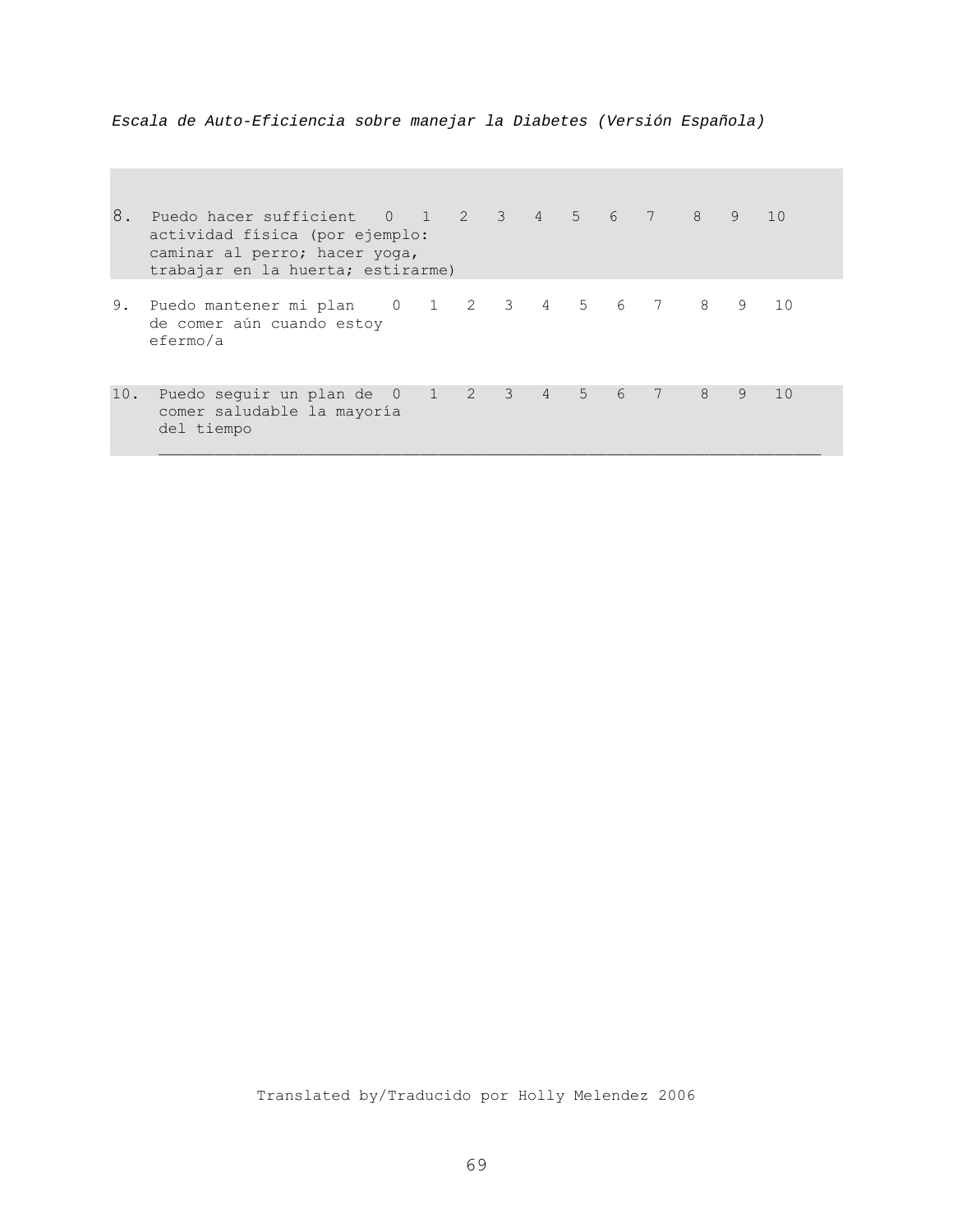### Appendix D

Spanish Summary of Diabetes Self-Care Activities

SDSCA (Versión Española)

Toobert, Hampson, & Glasgow (2000)

**El Resumen de las Actividades de Auto-Cuidado de la Diabetes**  Las preguntas abajo le preguntarán sobre las actividades de auto-cuidado de su diabetes durante los últimos 7 días. Si estuvo enfermo/a durante los últimos 7 días, por favor de pensar sobre los últimos 7 días que no estuvo enfermo/a.

#### **Dieta**

¿Cuántos de los últimos SIETE DIAS usted ha seguido un plan saludable de comer?

0 1 2 3 4 5 6 7

¿Por remedio, sobre el último mes, cuántos DIAS POR SEMANA ha seguido su plan de comer?

0 1 2 3 4 5 6 7

¿Cuántos de los últimos SIETE DIAS usted comió cinco o más porciones de frutas y vegetales?

0 1 2 3 4 5 6 7

¿Cuántos de los últimos SIETE DIAS comió comida alta en grasa como carne rojo o productos lácteos de alta grasa?

0 1 2 3 4 5 6 7

#### **Ejercicio**

¿Cuántos de los últimos SIETE DIAS participó en al menos 30 minutos de actividad física? (Minutos seguidos de actividad continua, incluyendo caminar).

0 1 2 3 4 5 6 7

¿Cuántos de los últimos SIETE DIAS participó en una session específica (como nadar, caminar, montar bicicleta) aparte del trabajo diario que hace en la casa o el trabajo?

0 1 2 3 4 5 6 7

*Translated by/Traducido por Holly Melendez 2006*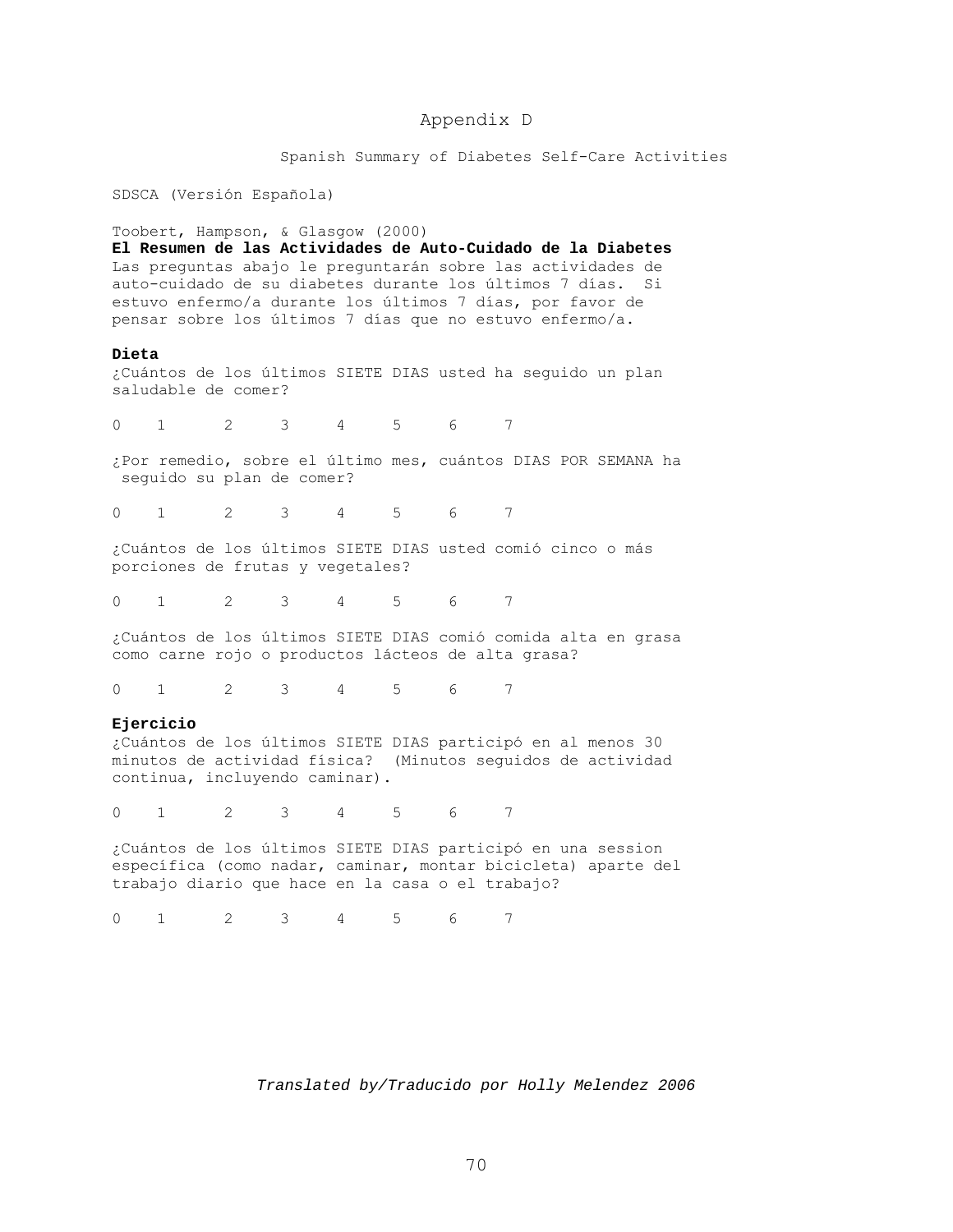SDSCA (Versión Española)

#### **Hacerse Exámenes del Azucar en la Sangre**

¿ Cuántos de los últimos SIETE DIAS se hizo la prueba nivel del nivel de azucar en la sangre?

0 1 2 3 4 5 6 7

¿Cuántos de los últimos SIETE DIAS se hizo la prueba del nivel de azucar en la sangre según el número de veces recomendado por su proveedor medico?

0 1 2 3 4 5 6 7

#### **Cuidado de los pies**

¿Cuántos de los últimos SIETE DIAS se hizo chequeo de los pies?

0 1 2 3 4 5 6 7

¿Cuántos de los últimos SIETE DIAS revisó la parte adentro de sus zapatos?

0 1 2 3 4 5 6 7

#### **Fumar**

¿Ha fumado un cigarrillo--- aún una chupada---durante los últimos SIETE DIAS?

### 0. NO

Sí. Si la respuesta es *sí*, ¿Cuántos cigarrillos fumó en un día normal? El número de cigarrillos:

*Translated by/Traducido por Holly Melendez 2006*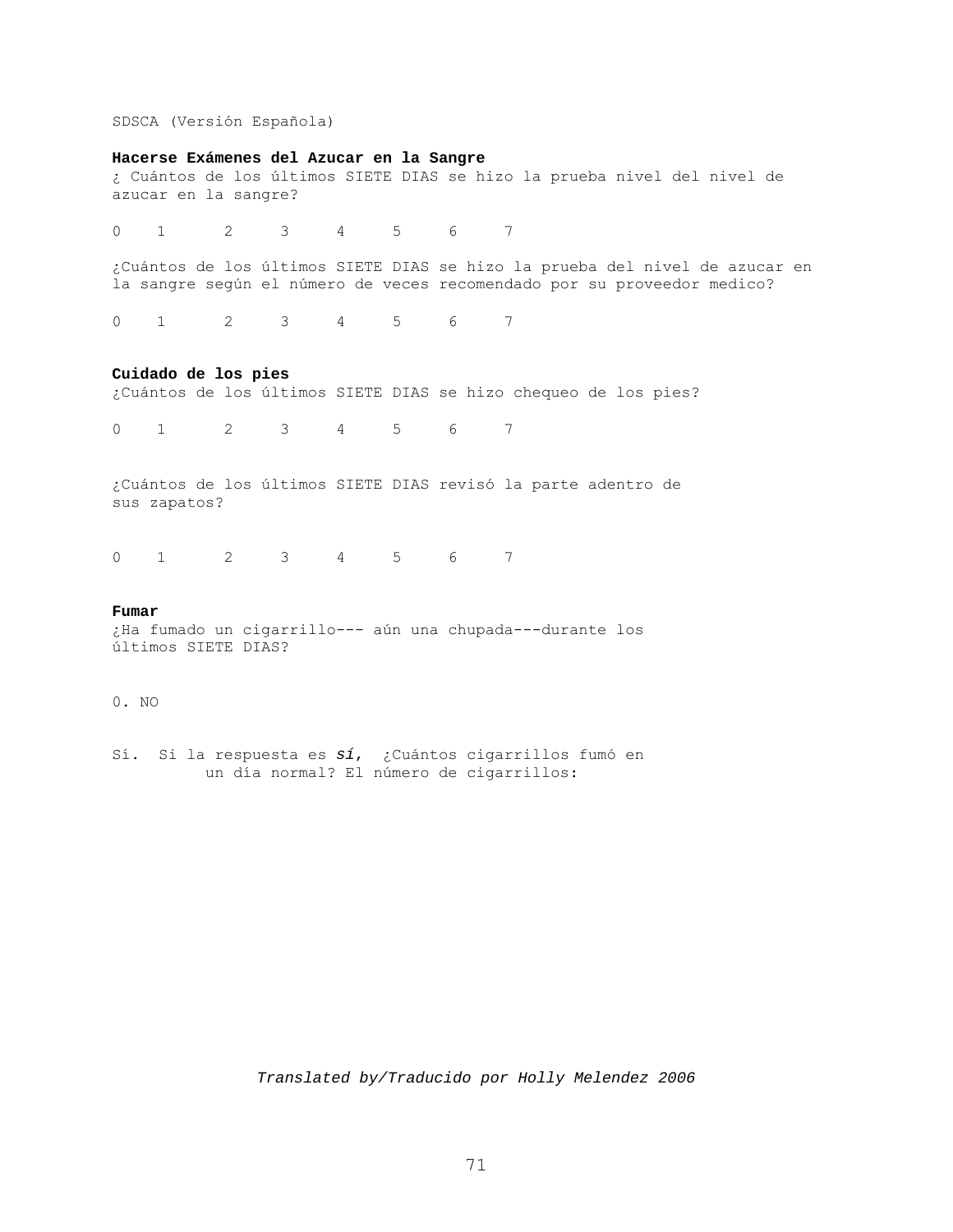## VITA

## MELISSA JOY MAGNESS

Personal Data: Date of Birth: December 9, 1976 Place of Birth: Ft. Oglethorpe, GA Marital Status: Single Education: AAS Nursing, Lincoln Memorial University, Harrogate, Tennessee 1998 BS Nursing, Middle Tennessee State University, Murfreesboro, Tennessee 1999 MS Nursing, Tennessee State University, Nashville, Tennessee 2002 PhD Nursing, East Tennessee State University, Johnson City, Tennessee, 2007 Professional Experience: Staff Nurse, Centennial Medical Center; Nashville Tennessee, 1998-2002 Family Nurse Practitioner, St. Thomas Family Health Center, Nashville, Tennessee 2002- 2006 Adjunct Nursing Faculty, Tennessee State University, Nashville, Tennessee 2005-2006 Family Nurse Practitioner, Centennial Medical Center, Nashville, Tennessee 2006-present Honors and Awards: Sigma Theta Tau, Rising Star in Nursing Research, 2007 Graduate Research Grant 2006, East Tennessee State University, \$500 Sigma Theta Tau Epsilon Sigma Chapter Research

72